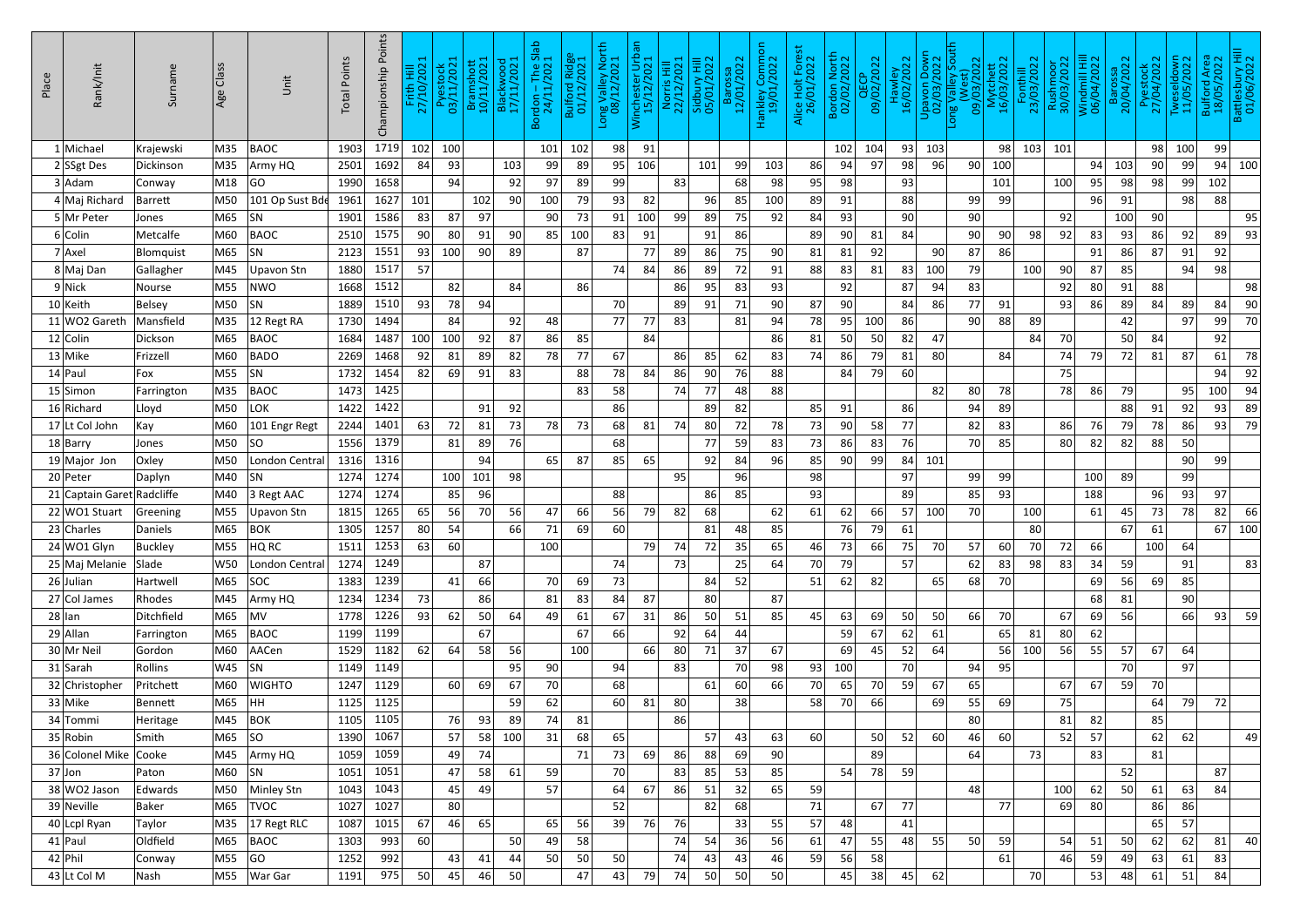| 44 B2 ain                   | <b>Brant</b>                | M60        | Army HQ                        | 974        | 968        | 6 <sup>1</sup>  | 57       | 72  | 56  | 40 | 56 | 50 |    |    | 48 |    |    |                 |     | 49 | 49 | 62 |    | 55              | 66 | 61 |    |     | 65 |          | 44       |     |
|-----------------------------|-----------------------------|------------|--------------------------------|------------|------------|-----------------|----------|-----|-----|----|----|----|----|----|----|----|----|-----------------|-----|----|----|----|----|-----------------|----|----|----|-----|----|----------|----------|-----|
| 45 Lt Col Eric              | Heritage                    | M60        | HQ 1 Sig Bde                   | 1328       | 955        | 57              | 50       | 56  | 47  | 49 | 56 | 40 | 53 |    |    | 22 | 61 | 48              | 46  | 59 | 43 | 62 | 50 | 48              | 61 | 51 | 51 | 46  | 60 | 53       | 66       |     |
| 46 Maj CJ                   | Sapwell                     | W50        | <b>RCHQ</b>                    | 990        | 955        |                 | 44       |     | 48  |    |    | 36 |    |    | 69 | 39 | 60 | 62              | 70  | 66 | 52 | 73 | 63 |                 |    | 58 | 46 | 47  | 59 |          |          |     |
| $47$ Alan                   | Rosen                       | M65        | HH.                            | 1079       | 947        | 83              | 50       | 48  |     | 50 |    | 50 |    | 80 | 50 | 48 | 43 |                 | 42  |    | 48 | 50 | 50 | 50              |    | 50 | 61 | 50  |    | 70       |          |     |
| 48 Maj Andy                 | Southby                     | M55        | War Gar                        | 944        | 944        | 47              |          |     |     |    |    |    | 79 |    |    |    | 48 | 63              | 42  | 62 |    | 60 |    |                 | 75 |    | 63 | 42  |    | 27       | 71       | 100 |
| 49 Sqn Ldr Paul             | Watson                      | M40        | 78 Sqn Swanwic                 | 942        | 942        |                 | 85       | 81  |     | 83 |    | 83 |    |    | 89 | 79 | 92 |                 | 91  |    |    |    |    |                 |    |    |    | 84  | 84 | 91       |          |     |
| 50 Matthew                  | Grant                       | M45        | <b>SN</b>                      | 935        | 935        |                 |          |     | 63  | 61 |    | 70 |    |    | 59 |    | 57 | 61              | 63  | 67 |    |    | 50 | 50              |    |    |    | 51  |    | 69       | 84       |     |
| $51$ Lucy                   | Paton                       | W60        | <b>SN</b>                      | 1005       | 926        | 59              | 55       | 53  | 40  | 57 | 55 | 52 | 74 | 67 | 51 | 44 | 52 |                 | 45  | 39 | 45 |    |    |                 |    | 42 |    | 40  |    |          | 76       |     |
| 52 SSgt Luke                | Williamson                  | M35        | 3 Regt AAC                     | 915        | 915        |                 | 74       |     |     |    |    |    |    |    | 85 |    |    | 81              |     |    | 80 |    | 80 | 81              |    |    | 77 |     | 80 | 93       | 92       | 92  |
| 53 Trish                    | <b>Monks</b>                | W45        | <b>BKO</b>                     | 931        | 909        |                 |          |     | 53  |    |    | 59 |    | 58 | 53 | 31 | 61 |                 | 54  |    | 52 |    | 45 | 54              |    | 22 | 47 | 43  | 60 | 62       |          |     |
| 54 Sandy                    | <b>Burgon</b>               | M65        | <b>BOK</b>                     | 905        | 905        |                 |          | 58  | 38  | 58 | 56 | 59 |    | 67 | 56 | 24 | 56 |                 | 47  |    | 52 |    | 54 | 58              |    | 56 | 57 | 52  |    |          |          |     |
| 55 SSgt Dhan                | Magar                       | M50        | HQ RC                          | 892        | 892        | 63              | 61       |     |     |    | 50 | 53 |    | 74 |    | 23 |    | 61              |     |    | 46 |    | 54 | 51              |    | 50 | 52 |     | 61 | 57       |          |     |
| $56$ Joe                    | House                       | M65        | SO.                            | 1249       | 892        | 70              | 45       | 56  | 43  |    |    |    | 69 | 55 | 45 | 38 | 58 | 50              | 40  | 50 | 35 | 34 | 43 | 44              |    | 43 | 41 | 40  | 44 | 44       |          | 47  |
| 57 Ginny                    | Hudson                      | W55        | NGOC                           | 879        | 879        |                 | 48       |     | 68  |    | 57 |    |    |    | 61 | 49 |    |                 | 54  |    |    |    |    | 55 <sub>1</sub> |    | 55 | 63 | 47  | 73 | 69       | 63       | 54  |
| 58 WO2 Elaine               | OHara-Styles                | W40        | HQ AMS                         | 981        | 871        |                 |          | 43  |     |    |    | 47 | 62 | 68 | 18 | 26 | 41 | 48              | 36  | 46 | 40 | 47 | 43 |                 | 56 |    | 44 | 100 | 50 |          |          | 41  |
| $59$ Nick                   | Care                        | M60        | SO.                            | 858        | 858        |                 | 66       |     |     | 52 |    | 48 |    | 86 |    |    | 87 | 73              | 81  | 78 | 61 |    |    | 76              |    |    | 75 |     | 75 |          |          |     |
| 60 SSgt Chaitany lijam      |                             | M35        | 3 Sig Regt                     | 857        | 857        |                 |          |     |     | 73 | 76 |    |    | 82 | 85 | 59 |    |                 |     |    |    | 85 |    | 77              | 80 | 84 |    | 78  |    |          |          |     |
| $61$  Les                   | Hunt                        | M65        | <b>SN</b>                      | 852        | 852        |                 | 65       | 58  | 57  |    |    | 63 |    |    |    | 54 | 61 | 63              | 57  |    |    |    |    |                 |    | 63 | 64 | 52  | 66 | 66       |          |     |
| $62$ Dave                   | Chapman                     | M65        | <b>SN</b>                      | 843        | 843        |                 |          | 100 | 60  |    |    | 56 |    |    |    | 49 | 75 |                 | 100 | 65 | 47 |    | 58 | 52              |    | 70 | 56 |     | 55 |          |          |     |
| 63 Alan                     | Kersley                     | M60        | BADO                           | 820        | 820        |                 | 45       | 44  | 100 | 45 |    | 42 |    | 61 | 43 | 38 | 42 |                 |     |    | 37 |    | 37 | 49              |    | 43 |    | 36  |    | 46       | 73       |     |
| 64 WO2 Carl                 | Shackleton                  | M40        | <b>IND</b>                     | 840        | 820        | 57              |          | 48  | 45  |    | 50 | 51 |    |    | 51 | 20 | 52 | 54              | 47  |    | 48 | 55 | 39 | 44              |    |    | 47 | 47  |    |          |          | 45  |
| 65 Andrew                   | Hannaford                   | M65        | SO                             | 819        | 819        |                 | 54       | 59  |     | 57 |    | 59 |    | 72 |    | 39 | 72 | 45              | 50  | 56 | 37 |    |    |                 |    | 49 | 42 |     | 59 | 16       |          |     |
| 66 Colin                    | Blanchard                   | M40        | <b>SN</b>                      | 814        | 814        |                 | 59       | 62  | 53  |    |    |    |    | 43 |    | 32 | 54 | 54              |     |    | 50 |    | 43 |                 |    | 50 | 47 | 45  | 66 | 70       |          |     |
| 67 Cpl Paul                 | <b>Truss</b>                | M35        | <b>RAF Brize Norto</b>         | 806        | 806        |                 |          |     |     |    | 40 | 37 |    |    | 40 | 27 | 45 | 63              | 60  | 74 | 53 |    |    |                 |    | 76 | 66 | 28  | 78 | 76       | 43       |     |
| 68 WO1 William              | Magill                      | M45        | War Gar                        | 862        | 800        |                 | 17       |     | 32  |    | 50 |    | 50 |    | 49 |    | 45 | 52              |     | 43 | 33 | 58 |    | 35              | 42 | 38 | 35 | 22  | 56 |          |          | 100 |
| 69 WO Jason                 | Ferguson                    | M50        | 78 Sqn Swanwic                 | 792        | 792        |                 | 40       | 38  | 55  |    | 50 | 55 |    | 46 | 48 | 33 | 57 |                 | 43  |    | 37 |    | 34 | 37              |    | 47 |    |     |    | 64       |          |     |
| 70 Simon                    | Greenwood                   | M65        | <b>SAX</b>                     | 788        | 788        | 70              |          | 52  | 43  | 49 |    | 52 |    | 80 |    |    | 51 | 55              | 50  | 53 |    |    | 43 |                 |    |    |    | 38  | 55 | 59       |          |     |
| 71 Peter                    | <b>Davis</b>                | M65        | SOC                            | 788        | 788        |                 | 49       |     | 47  |    | 51 | 32 |    | 64 | 46 |    |    | 137             |     | 46 | 45 | 42 |    |                 |    | 44 | 48 |     |    |          |          |     |
| 72 Elisabeth                | Dickson                     | W60<br>M45 | <b>BAOC</b>                    | 787<br>784 | 787<br>784 | 100 100         |          |     |     | 43 |    | 76 | 77 |    |    | 40 | 52 | 49              | 46  | 45 | 42 |    |    |                 |    | 92 | 75 | 47  | 80 |          | 67<br>86 |     |
| 73 Maj Gordy<br>74 Nicholas | <b>Bromidge</b><br>Shanahan | M45        | 101 Op Sust Bde<br><b>BAOC</b> | 780        | 780        |                 | 82<br>56 | 64  | 43  |    |    |    |    | 71 | 60 | 37 |    |                 |     |    | 27 | 70 | 48 |                 |    |    |    | 49  | 68 | 83<br>64 |          | 70  |
| $75$ Bruce                  | Snelling                    | M60        | <b>SN</b>                      | 779        | 779        |                 | 55       | 64  | 53  | 61 |    | 64 | 47 | 67 |    | 40 |    | 60              |     |    | 41 |    | 58 | 61              |    |    |    |     | 60 |          |          |     |
| 76 Maj Andrew               | Snell                       | M45        | Army HQ                        | 774        | 774        |                 |          |     |     |    |    | 77 |    |    | 93 | 84 | 91 |                 |     |    |    |    |    |                 |    |    |    | 87  |    |          |          | 89  |
| $77$ Janet                  | Rosen                       | W65        | HH                             | 865        | 767        | 57              | 36       | 42  |     | 36 |    | 46 |    | 64 | 46 | 34 | 49 | 39              | 37  |    | 43 | 46 | 37 | 46              |    | 28 |    | 47  |    | 43       |          |     |
| $78$ Jim                    | Prowting                    | M75        | <b>TVOC</b>                    | 762        | 762        |                 | 47       | 52  |     | 50 |    |    |    |    |    | 29 | 46 | 37              | 40  | 46 | 43 |    |    | 42              |    | 47 | 50 | 35  | 45 | 52       |          |     |
| 79 David                    | Saunders                    | M60        | HH                             | 760        | 760        |                 | 48       | 44  |     | 49 |    | 48 |    | 74 |    | 36 | 51 |                 | 46  |    |    |    | 49 | 44              |    | 53 |    | 39  | 62 | 60       |          |     |
| 80 Michael                  | Merritt                     | $M60$ SO   |                                | 842        | 759        |                 | 43       | 52  | 37  | 40 |    | 41 |    |    |    | 20 | 47 | 47              | 44  | 43 | 34 |    | 37 | 46              |    | 47 | 42 | 29  | 54 | 44       |          |     |
| $81$  lan                   | Prosser                     | M60        | <b>BAOC</b>                    | 756        | 756        |                 |          | 47  |     |    |    |    | 43 |    |    | 47 | 47 | 48              | 37  |    | 36 | 49 | 54 | 29              | 54 | 40 | 48 |     |    | 57       | 72       |     |
| 82 Sgt Chris                | Hazell                      | M45        | 19 Regt RA                     | 754        | 754        | 63              |          | 46  | 45  |    |    | 42 | 50 |    | 47 | 42 |    | 38              |     | 50 |    |    |    |                 | 42 |    |    |     |    | 50       |          | 50  |
| 83 Major Lisa               | Butterworth                 | W35        | Army HQ                        | 779        | 750        | 65              |          | 33  | 46  | 37 | 45 | 44 |    |    |    | 35 | 48 | 45              | 38  | 49 | 29 | 56 |    |                 |    |    |    |     |    |          |          | 50  |
| 84 Mark                     | Feltham                     | M55        | MV                             | 748        | 748        |                 |          | 62  |     | 54 |    | 57 |    |    |    | 32 | 61 | 61              |     | 57 |    |    | 58 | 62              |    |    | 60 |     | 66 | 64       |          |     |
| 85 Lt Col Greg              | Ehlen                       | M55        | Army HQ                        | 748        | 748        |                 | 63       |     |     |    |    |    |    |    |    | 16 |    | 53              |     | 66 | 76 |    |    | 51              | 75 |    |    | 71  |    | 79       |          | 79  |
| 86 Mikhail                  | Gryaznevich                 | M65        | <b>TVOC</b>                    | 747        | 747        |                 | 47       |     | 49  | 48 |    | 44 |    |    |    | 36 | 52 | 51              | 48  |    | 48 |    |    | 50              |    | 56 | 53 | 47  |    |          |          |     |
| 87 Sarah louise             | Francis                     | W50        | SN                             | 745        | 745        | 60              | 44       |     |     | 41 |    |    |    | 61 |    | 17 | 65 |                 | 59  | 29 |    |    | 34 | 57              |    | 42 | 52 | 50  | 62 | 72       |          |     |
| 88 Andy                     | Parker                      | M60        | BADO                           | 745        | 745        | 70              |          | 52  | 43  | 44 | 56 | 37 |    |    | 43 | 18 | 52 |                 | 35  |    | 29 |    |    |                 |    |    |    |     | 44 |          | 64       |     |
| 89 Philip                   | Harvey                      | M45        | <b>WIM</b>                     | 744        | 744        |                 |          | 83  | 79  | 58 | 68 | 78 |    |    | 86 | 50 | 84 |                 |     |    |    |    |    | 70              |    |    |    |     |    | 88       |          |     |
| 90 Gavin                    | Clegg                       | M65        | <b>WSX</b>                     | 744        | 744        | 60 <sup>1</sup> |          |     |     |    |    |    |    |    |    |    |    | 50 <sub>1</sub> | 100 |    | 65 |    | 65 | 72              |    |    | 78 |     | 83 | 86       |          |     |
| 91 WO Steve                 | Collins                     | M50        | <b>RAF Brize Norto</b>         | 740        | 740        |                 | 59       |     |     | 60 | 61 | 53 |    |    |    | 44 | 73 | 57              |     | 63 | 58 |    |    |                 |    | 65 |    |     |    | 73       | 74       |     |
| 92 John                     | Simmons                     | M70 BOK    |                                | 738        | 738        |                 |          |     |     |    | 64 | 62 |    |    | 60 | 35 | 64 |                 |     |    |    |    | 62 | 57              |    |    | 54 | 55  |    |          |          | 60  |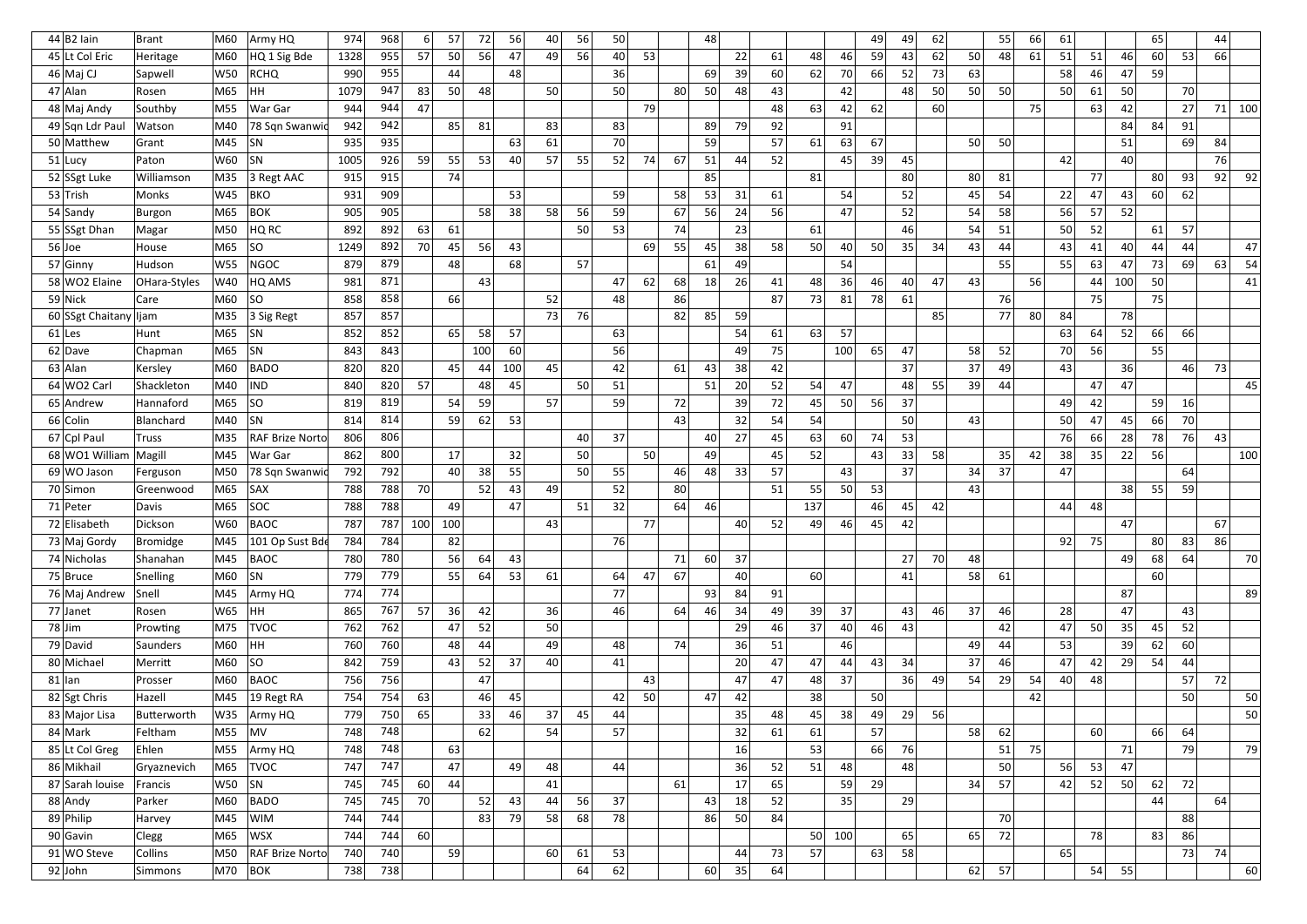| 93 Derick                  | Mercer                               | M55           | <b>BKO</b>         | 733 | 733        |    |                 | 44              | 50 |                 |     |      |    |     | 43 | 21  | 51 | 56 |    |    | 48              | 52              | 52  |    |    | 55              | 54              | 50  |          |    |     |    |
|----------------------------|--------------------------------------|---------------|--------------------|-----|------------|----|-----------------|-----------------|----|-----------------|-----|------|----|-----|----|-----|----|----|----|----|-----------------|-----------------|-----|----|----|-----------------|-----------------|-----|----------|----|-----|----|
| $94$ Paul                  | <b>Oates</b>                         | M70           | <b>DFOK</b>        | 843 | 732<br>728 |    | 24              |                 | 36 | 52              | 46  | 36   |    |     | 37 | 14  | 48 | 47 |    |    | 17              |                 | 41  | 30 |    | 39              | 49              | 35  | 48       | 46 |     | 36 |
| 95 Andrew                  | Parkinson                            | M65           | SO.                | 728 |            |    | 50              | 50              |    |                 |     | 50   |    |     |    | 49  | 49 |    | 48 |    | 47              |                 | 50  | 43 |    | 43              | 50              | 53  | 50       | 46 |     |    |
| $96$ Tom                   | Edelsten                             | M75           | GO                 | 724 | 724        |    | 49              | 51              | 40 | 48              | 41  |      |    |     | 41 | 35  | 41 | 43 | 42 |    |                 |                 |     | 38 |    | 44              | 38              | 46  | 31<br>57 |    |     | 50 |
| $97$ Cat                   | Edwardes                             | W50           | DEVON              | 719 | 719        |    | 42              | 54              | 55 |                 |     |      |    | 54  |    |     | 41 | 27 | 52 | 27 |                 |                 |     |    |    |                 |                 |     |          |    | 60  |    |
| 98 Kieran                  | Devine                               | M65           | <b>BAOC</b>        | 715 | 715        |    | 44              | 100             |    | 100             |     |      |    | 55  |    |     | 43 |    | 40 | 44 |                 |                 | 41  | 47 |    | 38              | 40              | 40  |          | 43 |     |    |
| $99$ Tim                   | Keogh                                | M55           | MV                 | 766 | 712        |    | 35              | 44              | 31 | 43              | 46  | 41   |    |     | 43 | 26  |    | 28 | 42 |    | 42              | 43              | 44  | 44 |    | 29              | 43              |     | 52       | 59 |     |    |
| 100 Martin                 | Lock                                 | M70           | GO                 | 712 | 712        |    | 45              |                 | 48 |                 |     | 47   |    |     | 45 | 30  | 41 | 46 | 39 |    | 35              |                 | 26  | 44 |    | 39              | 39              |     | 48       | 43 |     |    |
| $101$ Carol                | Prosser                              | W60           | <b>BAOC</b>        | 710 | 710        |    |                 | 49              |    |                 |     |      |    |     | 44 | 33  | 43 | 39 | 39 |    | 44              | 43              | 44  | 38 | 47 | 33              | 42              |     |          | 66 | 58  |    |
| 102 Lt Col John            | Owens                                | M50           | <b>BAOC</b>        | 710 | 710        |    | 70              |                 | 91 |                 | 70  |      |    | 86  | 96 |     | 99 | 99 | 99 |    |                 |                 |     |    |    |                 |                 |     |          |    |     |    |
| 103 Phillip                | Young                                | M45           | SN                 | 702 | 702        |    | 24              | 50              |    | 44              |     | 44   | 79 | 58  |    | 29  | 45 |    | 24 |    | 47 <sup>1</sup> |                 | 50  |    |    | 47              | 33              | 48  | 54       | 26 |     |    |
| 104 Charlie                | Turner                               | M65           | <b>SLOW</b>        | 700 | 700        |    | -50             | 62              |    | 36              |     | 63   |    |     |    | 45  | 54 |    | 45 |    | 53              |                 | 54  | 54 |    |                 | 49              |     | 46       | 36 |     |    |
| $105$ Chris                | Johnson                              | M65           | BOK                | 699 | 699        | 70 | 33              | 49              | 41 | 44              | 39  | 45   |    |     | 48 | 22  |    | 42 |    |    | 34              | 42              |     | 43 | 56 |                 |                 |     |          |    |     |    |
| 106 Maj Andrew             | Brett                                | M35           | RMAS               | 698 | 698        | 97 | 99              |                 |    |                 |     |      |    |     |    | 105 |    |    |    |    | 101             |                 |     |    |    |                 |                 | 100 | 98       |    |     |    |
| 107 David                  | Battison                             | M75           | SARUM              | 692 | 692        |    |                 |                 | 44 |                 | 54  |      |    |     | 43 |     | 49 |    | 46 | 52 | 38              | 33              | 46  | 25 |    | 32              | 43              | 40  | 43       |    |     | 40 |
| 108 Lt Col Eddie           | Walsh                                | M50           | <b>APC Glasgow</b> | 689 | 689        | 67 |                 |                 |    |                 | 57  | 56   |    |     |    |     |    |    |    |    |                 | 47              | 40  | 58 | 29 | 58              | 48              | 43  | 69       | 62 |     | 55 |
| 109 Mr Alan                | Leakey                               | M65           | <b>SLOW</b>        | 688 | 688        |    | 59              | 60              | 52 |                 |     | 40   |    | 74  |    | 26  |    |    | 43 |    |                 |                 | 46  | 55 |    |                 | <b>50</b>       |     | 51       | 62 |     |    |
| 110 Sgt Katie              | Costello                             | W40           | 3 Sig Regt         | 685 | 685        |    |                 | 28              | 34 | 16 <sup>1</sup> | 100 |      |    |     | 31 |     | 45 |    | 17 | 40 |                 |                 |     | 46 |    | 43              |                 |     | 42       | 54 | 100 |    |
| $111 $ Roger               | Maher                                | M80           | SO                 | 729 | 679        |    |                 | 36              | 43 | 41              |     | 39 I |    | 58  | 36 | 35  | 36 |    | 30 | 41 |                 | 38 <sup>2</sup> | 24  | 43 |    | 40              | 37              | 40  |          | 34 | 52  |    |
| 112 Serena                 | Ludford                              | W55           | <b>BADO</b>        | 674 | 674        |    |                 |                 | 35 |                 |     | 39   |    |     | 39 | 36  | 42 | 40 |    |    | 40              |                 | 38  | 39 |    | 31              | 38              | 35  |          | 36 |     |    |
| $113$ Linda                | Pakuls                               | W60           | <b>WIM</b>         | 670 | 670        |    | 44              | 49              |    |                 |     |      |    |     | 42 | 36  | 47 | 44 | 39 |    |                 | 42              | 40  | 42 |    |                 |                 |     |          | 40 | 63  |    |
| 114 Richard                | Rae                                  | M75           | <b>BKO</b>         | 756 | 667        |    |                 | 33              | 34 | 35              | 38  | 17   | 65 | 55  | 39 | 10  | 40 |    | 36 | 28 | 31              |                 |     | 15 | 52 | 25              | 30 <sup>1</sup> |     |          | 47 |     | 41 |
| $115$ WO2 Sean             | Venables                             | M45           | <b>CRHQ AGC</b>    | 659 | 659        |    | 40              | 54              | 53 |                 |     |      |    |     |    | 33  | 60 | 60 |    |    | 31              | 55              | 53  | 59 |    |                 |                 | 43  | 67       |    |     |    |
| $116$ Mick                 | <b>Smith</b>                         | M70           | HH                 | 658 | 658        | 67 |                 |                 |    | 67              | 53  |      |    |     |    | 30  | 57 |    |    | 40 | 47              |                 | 48  | 43 |    | 50              |                 | 44  |          | 60 |     |    |
| 117 Major Michae James     |                                      | M60           | Army HQ            | 657 | 657        |    |                 |                 |    |                 |     |      |    |     |    | 45  | 77 | 70 | 74 |    | 43              | 53              | 63  |    | 66 |                 | 75              |     |          |    |     | 91 |
| 118 James                  | Lyne                                 | M21           | <b>SN</b>          | 654 | 654        |    |                 |                 |    | 93              | 86  |      |    | 107 |    |     |    |    |    |    | 98              |                 | 101 |    |    | 99              |                 | 70  |          |    |     |    |
| 119 Keiko                  | Conway                               | W55           | GO                 | 784 | 645        |    | 31              | 35              | 42 | 38              | 44  |      |    | 52  | 33 |     | 39 | 37 | 27 | 31 | 39              |                 | 36  | 32 |    | 31              | 40              | 28  | 39       | 38 |     |    |
| 120 Edward                 | Forman                               | M70           | SO                 | 660 | 644        | 53 | 16 <sup>l</sup> | 36              |    | 42              |     | 40   |    |     | 38 | 26  | 41 | 33 | 42 |    | 35              |                 | 33  | 38 |    | 43              |                 |     | 32       | 35 |     |    |
| $121$ Sarah                | Scarbrough                           | $W35$ MV      |                    | 643 | 643        |    | 56              |                 |    | 70              |     |      |    |     |    | 56  | 65 |    | 59 |    | 57              |                 | 64  | 66 |    | 88              | 62              |     |          |    |     |    |
| 122 Capt Darren            | Nolan                                | M45           | DSEME              | 643 | 643        |    |                 | 50 <sup>1</sup> |    | 39              |     |      |    |     |    |     |    |    |    |    |                 | 56              | 55  | 63 | 84 |                 |                 |     | 66       | 68 |     | 65 |
| $123$ Tom                  | Mills                                | M75           | NGOC               | 638 | 638        |    | 32              |                 | 48 |                 | 48  |      |    |     | 43 |     | 44 | 36 | 32 |    | 33              |                 | 33  | 45 |    | 45              | 37              |     | 54       | 21 | 65  | 22 |
| 124 Roy                    | Heselden                             | M70           | BADO               | 745 | 626        |    | 30 <sup>1</sup> | 36              | 37 | 37              |     | 39   |    | 52  | 24 | 31  | 40 | 26 | 34 |    | 26              | 38              | 36  | 41 |    | 30 <sup>2</sup> | 41              | 24  | 29       | 26 | 49  |    |
| $125$ Mike                 | Turner                               | M70           | SO                 | 623 | 623        |    | 25              |                 |    | 32              |     | 50   |    | 60  |    | 46  | 43 | 41 | 43 | 37 | 44              |                 | 45  | 45 |    | 37              |                 | 36  |          |    |     | 39 |
| $126$ Paul                 | Lane                                 | M60           | BAOC               | 622 | 622        |    |                 |                 | 64 |                 | 68  |      | 81 | 83  | 66 |     |    |    |    |    |                 |                 |     |    |    | 69              | 59              |     |          |    |     | 62 |
| 127 OCdt Thomas Bradley    |                                      | M21           | Southampton L      | 618 | 618        | 72 | 78              | 76              | 90 | 61              |     |      | 78 | 82  |    |     |    |    |    |    |                 |                 |     |    |    |                 |                 |     |          |    |     |    |
| 128 Major Michae Callaghan |                                      | M35           | Northwood HQ       | 618 | 618        |    |                 | 48              | 52 |                 |     | 46   | 69 | 74  |    |     | 58 | 59 |    |    | 56              | 82              | 74  |    |    |                 |                 |     |          |    |     |    |
| $129$ Chris                | Barrington Bro M60                   |               | BAOC               | 612 | 612        |    | 38              | 28              |    |                 |     | 46   |    |     | 42 |     | 38 |    |    |    | 38              | 37              | 40  |    |    |                 | 42              | 44  | 49       |    |     | 46 |
| $130$ Jackie               | Hallett                              | W60           | <b>BOK</b>         | 609 | 609        |    | 57              |                 | 49 |                 | 54  |      |    | 80  | 54 |     | 55 |    |    |    |                 |                 | 52  | 53 |    | 59              | 55              | 41  |          |    |     |    |
| $131$ Colin                | Swallow                              | M60           | <b>SN</b>          | 600 | 600        |    | 34              | 44              | 31 | 39              | 36  | 43   |    |     |    | 16  | 37 | 38 |    | 44 |                 | 37              | 42  | 37 |    | 29              | 50              |     |          |    |     |    |
| $132$ Chris                | Kemp                                 | M55           | <b>BAOC</b>        | 600 | 600        |    | 71              | 84              | 60 |                 |     |      |    |     | 61 | 69  | 88 | 84 | 83 |    |                 |                 |     |    |    |                 |                 |     |          |    |     |    |
| 133 Jonathan               | Magee                                | M55           | SN                 | 599 | 599        |    | 48              |                 |    |                 |     | 60   |    |     |    | 41  | 59 | 63 |    |    | 51              |                 | 55  | 58 |    | 50              |                 | 54  |          |    |     |    |
| $134$ Ronan                | Cleary                               | M60           | <b>LOK</b>         | 598 | 598        |    | 56              |                 |    | 48              |     | 48   |    |     |    | 44  | 50 |    | 50 |    | 52              |                 | 43  | 41 |    | 55              |                 | 47  |          | 64 |     |    |
| $135$ Paul                 | Wallace-Stock                        | $ M75 $ $ SN$ |                    | 593 | 593        |    | 31              | 31              | 33 | 34              |     |      |    |     | 33 | 30  | 38 |    | 31 | 38 |                 |                 | 26  |    |    |                 | 32              | 39  | 34       | 47 |     |    |
| $136$ Anne                 | Tynegate                             | W60           | <b>BADO</b>        | 592 | 592        |    | 41              | 46              | 38 | 36              |     | 40   |    |     |    |     | 41 |    | 29 | 40 |                 |                 |     |    |    | 38              | 32              | 22  |          | 42 | 59  |    |
| 137 David                  | Hanstock                             | M65           | <b>BOK</b>         | 588 | 588        |    | 36              | 35              | 41 | 33              | 26  | 36   |    |     |    | 31  | 40 | 34 | 36 |    | 40              |                 | 36  | 32 |    |                 |                 | 27  | 38       |    |     | 36 |
| $138$ Tony                 | Ludford                              | M75           | <b>BADO</b>        | 602 | 576        |    | 28              | 34              |    |                 |     | 36   |    |     | 32 | 26  | 37 | 27 |    |    | 27              |                 | 19  |    |    | 41              | 33              | 36  | 38       | 46 |     |    |
| $139$ Peter                | Dudman                               | M70           | SO                 | 576 | 576        |    |                 | 37              | 41 | 19              |     | 33   |    |     |    | 23  | 41 | 33 | 37 | 38 | 30              |                 | 37  |    |    | 34              | 30 <sup>2</sup> | 35  | 38       | 37 |     |    |
|                            | 140 Lt Col Charles Bromley Gardn M60 |               | Upavon Stn         | 576 | 576        | 93 |                 |                 |    |                 |     |      |    |     | 87 | 79  |    |    |    |    |                 | 81              |     | 87 |    |                 | 79              |     | 70       |    |     |    |
| $141$ Neil                 | Fraser                               |               | $M60$ NWO          | 571 | 571        |    | 30              |                 |    | 22              | 39  |      |    |     | 41 | 28  | 39 |    | 38 |    | 26              | 42              |     | 25 |    |                 | 36              | 34  | 41       |    |     | 37 |
|                            |                                      |               |                    |     |            |    |                 |                 |    |                 |     |      |    |     |    |     |    |    |    |    |                 |                 |     |    |    |                 |                 |     |          |    |     |    |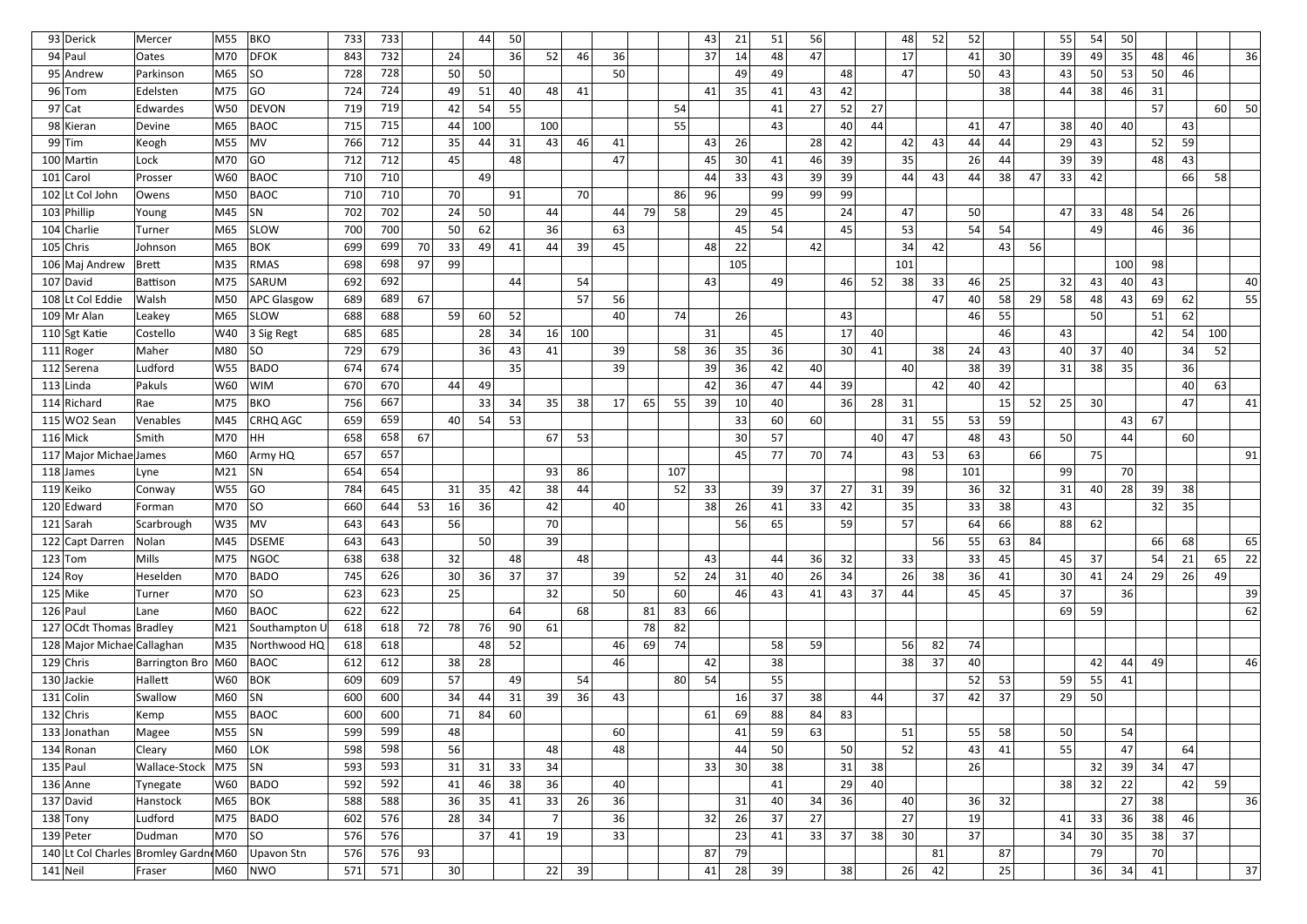| $142$ Sue  |                             | Hands              | W70      | <b>WIM</b>                | 658 | 568 |                 |    | 18 | 22 | 37 | 29 | 17              |    |    | 34 | 16              | 36 | 21  | 3               | 32 | 30 <sup>2</sup> |    |    |    |    | 32              | 36 | 26 | 42 | 41  | 44 | 33 |
|------------|-----------------------------|--------------------|----------|---------------------------|-----|-----|-----------------|----|----|----|----|----|-----------------|----|----|----|-----------------|----|-----|-----------------|----|-----------------|----|----|----|----|-----------------|----|----|----|-----|----|----|
|            | 143 Diane                   | Leakey             | W65      | <b>SLOW</b>               | 560 | 560 |                 | 40 | 40 | 31 |    |    | 33              |    | 67 |    | 43              |    |     | 37              |    |                 |    | 48 | 50 |    | 38              | 46 |    | 46 |     |    |    |
|            | 144 Sgt Simon               | Edwards            | M35      | 29 Regt RLC               | 560 | 560 |                 |    | 59 | 68 | 43 | 56 |                 |    |    |    |                 |    | 46  |                 |    |                 |    | 64 |    | 56 |                 |    |    |    |     |    |    |
|            | 145 LCpl Sandesh            | Gurung             | M35      | 1 Sig Regt                | 550 | 550 | 73              |    |    | 71 |    |    |                 |    | 89 | 81 |                 | 62 |     |                 |    |                 |    |    |    |    |                 |    |    |    |     |    |    |
|            | 146 Delia                   | Peppercorn         | W55      | <b>BADO</b>               | 591 | 550 |                 | 37 | 33 | 25 | 34 | 36 | 36              |    |    | 21 | 20              | 42 |     | 22              | 29 | 26              |    | 23 | 31 |    |                 |    | 42 | 44 | 29  |    |    |
|            | 147 David                   | Mullins            | M70      | SARUM                     | 549 | 549 |                 |    |    | 21 |    | 40 | 36              |    |    | 39 | 33              |    | 31  |                 |    | 27              | 36 |    | 36 |    | 35              | 31 |    |    | 17  |    | 35 |
|            | $148$ Chris                 | Evans              | M50      | <b>SLOW</b>               | 546 | 546 |                 |    |    |    |    |    |                 | 65 | 86 |    |                 | 63 |     |                 |    | 53              |    |    | 63 |    |                 |    |    | 65 | 70  |    |    |
|            | 149 Lt Col Andrew Robertson |                    | M40      | Upavon Stn                | 546 | 546 |                 |    |    |    |    | 60 |                 |    | 77 | 58 | 31              |    |     |                 |    | 44              |    |    |    |    |                 |    | 31 | 54 | 44  |    | 46 |
|            | $150$ Jane                  | Archer             | W65      | <b>SN</b>                 | 545 | 545 |                 |    | 28 | 37 |    | 45 | 38              |    |    | 39 | 23              | 40 | 37  | 25              | 31 | 31              | 33 |    | 24 |    |                 |    |    |    | 47  |    |    |
|            | $151$ Sue                   | Bett               | W50      | SN                        | 541 | 541 |                 | 41 |    |    |    |    |                 |    | 83 |    | 38              |    |     | 43              |    |                 |    | 45 |    |    | 45              | 50 | 38 | 49 | 48  |    |    |
|            | 152 Don                     | McKerrow           | M65      | <b>SLOW</b>               | 541 | 541 |                 |    | 49 | 28 |    |    | 48              |    |    |    | 40              | 57 |     | 49              |    | 47              |    |    |    |    | 53              | 51 |    |    |     |    |    |
|            | 153 C1 Cameron              | Lamond             | M50      | MoD London                | 541 | 541 |                 | 62 | 43 | 59 |    |    | 74              |    | 77 |    | 60              |    |     |                 |    |                 |    |    |    |    |                 | 50 | 54 |    |     |    |    |
|            | $154$ Fiona                 | Clough             | W55      | <b>BKO</b>                | 541 | 541 |                 |    | 36 | 30 | 34 |    |                 |    |    | 31 | 10 <sup>1</sup> | 20 | 29  | 35              |    | 32              | 29 | 35 |    |    | 20              | 29 | 33 |    |     |    |    |
|            | $155$ Keith                 | Henderson          | M75      | <b>WIM</b>                | 529 | 529 |                 | 34 |    | 43 |    |    | 40              |    |    |    |                 | 47 | 43  | 44              | 41 |                 | 39 | 41 |    |    | 8               |    |    |    | 43  | 68 |    |
|            | $156$ Paul                  | Thwaites           | M60      | SOC                       | 527 | 527 |                 |    |    |    |    |    |                 |    |    |    |                 | 65 | 64  | 43              |    | 50              | 50 | 59 | 66 |    |                 | 61 |    | 69 |     |    |    |
| $157$  lan |                             | Tait               | M70      | SARUM                     | 524 | 524 |                 |    |    | 45 |    | 37 |                 | 62 |    | 39 |                 |    |     |                 |    | 39              | 41 | 40 |    |    |                 |    |    |    |     | 61 | 39 |
|            | 158 WO1 Karen               | OHara-Styles MW45  |          | Upavon Stn                | 531 | 521 |                 |    | 28 |    |    |    |                 | 50 | 43 | 33 | 15              | 29 |     | 10 <sup>1</sup> | 28 | 27              | 29 | 36 |    | 38 |                 | 27 | 23 |    | 25  |    | 36 |
|            | 159 Alison                  | Simmons            | W65      | <b>BOK</b>                | 512 | 512 |                 |    |    |    | 50 |    |                 |    |    | 59 |                 |    |     |                 |    | 57              |    |    |    |    | 56              | 59 | 55 |    |     |    | 62 |
|            | 160 WO2 Mark                | Allan              | M35      | 12 Regt RA                | 511 | 511 | 60              |    |    |    |    |    |                 |    |    |    | 50              | 64 | 55  |                 |    | 72              |    |    |    |    |                 |    |    |    |     | 82 |    |
|            | 161 OCdt Joseph             | Owen-Pinkney   M21 |          | Southampton L             | 505 | 505 | 57 <sub>1</sub> | 52 | 54 | 56 | 58 |    |                 | 73 |    |    |                 |    | 56  | 54              |    |                 |    |    |    |    |                 |    |    |    |     |    |    |
| $162$ Jon  |                             | Wheatcroft         | M65      | <b>TVOC</b>               | 504 | 504 |                 |    | 32 | 39 |    |    | 30 <sup>1</sup> |    |    | 33 |                 |    | 18  | 34              |    | 36              |    |    | 30 |    | 34              |    |    | 33 | 41  |    |    |
|            | 163 WO2 Aaron               | Gittins            | M35      | 103 Bn REME(V             | 501 | 501 |                 |    | 56 |    | 38 | 28 |                 |    |    |    |                 |    |     |                 |    | 25 <sub>1</sub> |    | 33 |    |    | 39              |    | 41 | 48 | 49  | 63 |    |
|            | $164$ Terry                 | Smith              | M70      | SOC                       | 490 | 490 |                 |    |    | 36 |    |    | 32              |    |    | 46 | 32              | 43 | 40  | 37              | 36 | 28              |    | 27 |    |    |                 | 38 |    | 46 | 49  |    |    |
|            | $165$ Mike                  | Elliot             | M70      | <b>MV</b>                 | 577 | 486 | 40 <sup>1</sup> | 25 | 26 | 23 |    |    |                 |    | 37 |    | 12              | 19 | 12  | 31              | 32 | 28              |    | 23 | 33 |    | 30 <sup>2</sup> | 24 | 27 | 33 | 30  |    | 13 |
|            | $166$ Nick                  | Kearns             | M70      | <b>BAOC</b>               | 485 | 485 |                 |    |    | 35 | 37 | 28 |                 |    |    |    | 18              | 42 | 41  | 39              | 47 | 31              | 42 |    |    |    | 40              | 36 | 49 |    |     |    |    |
|            | 167 Maj John                | Wells              | M21      | <b>DSEME</b>              | 485 | 485 |                 |    |    |    |    |    |                 |    |    |    |                 |    | 23  | 46              | 44 | 34              | 61 | 55 |    |    |                 |    |    | 59 | 60  |    |    |
|            | $168$ Mark                  | Collins            | M60      | <b>DFOK</b>               | 485 | 485 |                 |    |    |    |    |    |                 |    |    |    |                 | 80 | 77  |                 |    | 65              |    |    | 62 |    | 64              | 65 |    |    | 72  |    |    |
|            | $169$ mr John               | Harrison           | M70      | <b>BADO</b>               | 483 | 483 |                 |    | 51 |    | 53 |    | 54              |    |    |    | 37              | 48 |     | 32              | 43 |                 |    |    |    |    |                 |    |    |    | 53  | 73 |    |
|            | 170 George                  | Elkin              | M70      | BAOC                      | 475 | 475 |                 | 27 | 25 | 33 | 25 | 37 | 33              |    | 38 |    |                 |    |     |                 |    |                 | 19 | 21 | 22 |    | 40              | 26 | 34 |    | 28  |    |    |
|            | $171$ Philip                | Gristwood          | M70      | MV                        | 472 | 472 |                 |    |    | 39 | 34 | 36 | 36              |    |    | 37 | 27              |    |     |                 | 31 |                 |    | 38 | 31 |    | 22              | 34 |    |    |     |    | 34 |
|            | $172$ Gabi                  | Shanahan           | W60      | <b>BAOC</b>               | 470 | 470 |                 | 16 | 60 | 44 |    |    |                 |    |    |    |                 |    |     |                 |    | 13              | 43 | 40 |    |    |                 |    | 39 | 61 | 44  |    | 55 |
|            | 173 Lt Col Richard Mawer    |                    | M45      | HQ ARRC                   | 470 | 470 |                 |    |    |    |    |    |                 | 70 |    |    |                 |    | 103 |                 |    |                 |    |    | 99 |    |                 |    | 97 |    | 101 |    |    |
|            | $174$ Stefan                | Stasiuk            | M70      | <b>BKO</b>                | 468 | 468 | 55              |    | 53 | 48 |    |    | 53              |    |    |    | 22              | 54 |     | 47              |    |                 |    | 43 |    |    | 46              |    |    |    |     |    |    |
|            | $175$ Jane                  | Morgan             | W60      | SOC                       | 467 | 467 |                 |    | 64 | 52 |    |    |                 |    |    |    |                 |    |     | 49              |    | 59              |    |    | 68 |    | 60              | 52 |    |    | 63  |    |    |
|            | $176$ Mike                  | Bolton             | M70      | MV                        | 466 | 466 |                 |    |    |    |    |    | 22              |    |    |    | 29              | 37 | 36  | 29              | 39 |                 |    | 32 | 41 |    | 33              | 38 |    | 44 | 41  |    |    |
|            | $177$ Carys                 | Morgan             | W45      | <b>SLOW</b>               | 465 | 465 |                 | 54 | 65 |    |    |    | 63              |    | 77 |    | 45              | 35 |     |                 |    |                 |    | 62 |    |    |                 |    |    | 64 |     |    |    |
|            | 178 Colonel Ed              | Heal               | M50      | Northwood HQ              | 462 | 462 |                 |    |    |    | 71 |    |                 |    |    |    |                 |    |     |                 |    | 71              |    |    |    |    |                 |    | 66 | 84 |     | 89 |    |
|            | $179$ Peter                 | Huzan              | M55      | <b>SLOW</b>               | 459 | 459 |                 | 69 | 81 |    |    |    |                 |    |    |    |                 | 79 |     |                 |    |                 |    | 78 | 75 |    | 77              |    |    |    |     |    |    |
|            | 180 Capt Gary               | Harris-Deans       | M50      | 103 Bn REME(V             | 455 | 455 |                 |    | 22 |    | 21 | 23 |                 |    |    | 27 |                 |    |     |                 | 14 | 18              |    | 33 | 26 |    | 35              |    | 12 | 32 | 32  | 63 |    |
|            | $181$ Sue                   | Carter             | W50      | <b>SLOW</b>               | 454 | 454 |                 |    |    |    |    |    | 52              |    |    |    | 45              | 64 | 56  |                 | 51 | 52              |    | 57 | 77 |    |                 |    |    |    |     |    |    |
|            | $182$ Simon                 | Errington          | M55      | HH                        | 450 | 450 |                 |    |    |    |    |    |                 |    |    |    |                 |    |     | 90              |    | 85              |    | 90 | 93 |    |                 | 92 |    |    |     |    |    |
|            | $183$ Alice                 | Bedwell            | W60  BOK |                           | 448 | 448 | 71              |    |    | 67 |    |    | 59              |    |    |    | 48              | 81 |     | 58              |    |                 |    |    |    |    | 64              |    |    |    |     |    |    |
|            | 184 Major Lee               | Wildey             |          | M45 2 LANCS/3 RAN         | 446 | 446 |                 | 62 | 73 |    |    |    | 33              |    |    |    |                 |    |     |                 |    |                 |    |    |    |    |                 |    |    |    |     |    |    |
|            | $185$ Fiona                 | Hanstock           | W65      | <b>BOK</b>                | 455 | 443 |                 | 29 | 29 | 34 | 24 | 18 | 21              |    |    |    | 12              | 26 | 25  | 24              | 22 | 28              |    | 18 | 23 |    |                 |    | 25 | 33 |     |    | 35 |
| $186$ Gill |                             | Sharp              | $W60$ SN |                           | 445 | 443 |                 | 16 | 30 | 27 |    | 18 | 12              |    |    | 34 | 16              | 36 |     |                 | 33 | 34              | 20 | 25 |    |    | 26              | 35 |    |    |     |    |    |
|            | $187$ David                 | Palmer             | M75      | $ $ BOK                   | 439 | 439 |                 |    |    | 47 |    |    |                 |    |    | 55 | 50              |    |     |                 |    | 36              |    | 51 | 60 |    | 47              | 55 |    |    |     |    |    |
|            | 188 Captain Laura Bettison  |                    | W21      | <b>Worthy Down S</b>      | 438 | 438 | 47              | 36 | 59 |    |    |    |                 |    |    | 35 |                 |    |     | 17              |    |                 |    |    | 28 | 47 |                 |    | 35 |    |     | 60 | 50 |
|            | $189$ George                | Engelhardt         | M70      | $\overline{\mathsf{M}}$ V | 432 | 432 |                 | 25 | 30 |    | 32 |    | 14              |    |    |    | 15              |    |     | 27              |    | 31              |    | 33 | 35 |    | 43              |    | 43 | 38 | 43  |    |    |
|            | 190 Major Martyn Fulford    |                    |          | M35 1 Mercian             | 431 | 431 |                 |    |    |    |    |    |                 |    |    |    | 46              |    |     |                 |    | 50              | 84 |    |    | 66 |                 |    |    |    |     | 93 | 92 |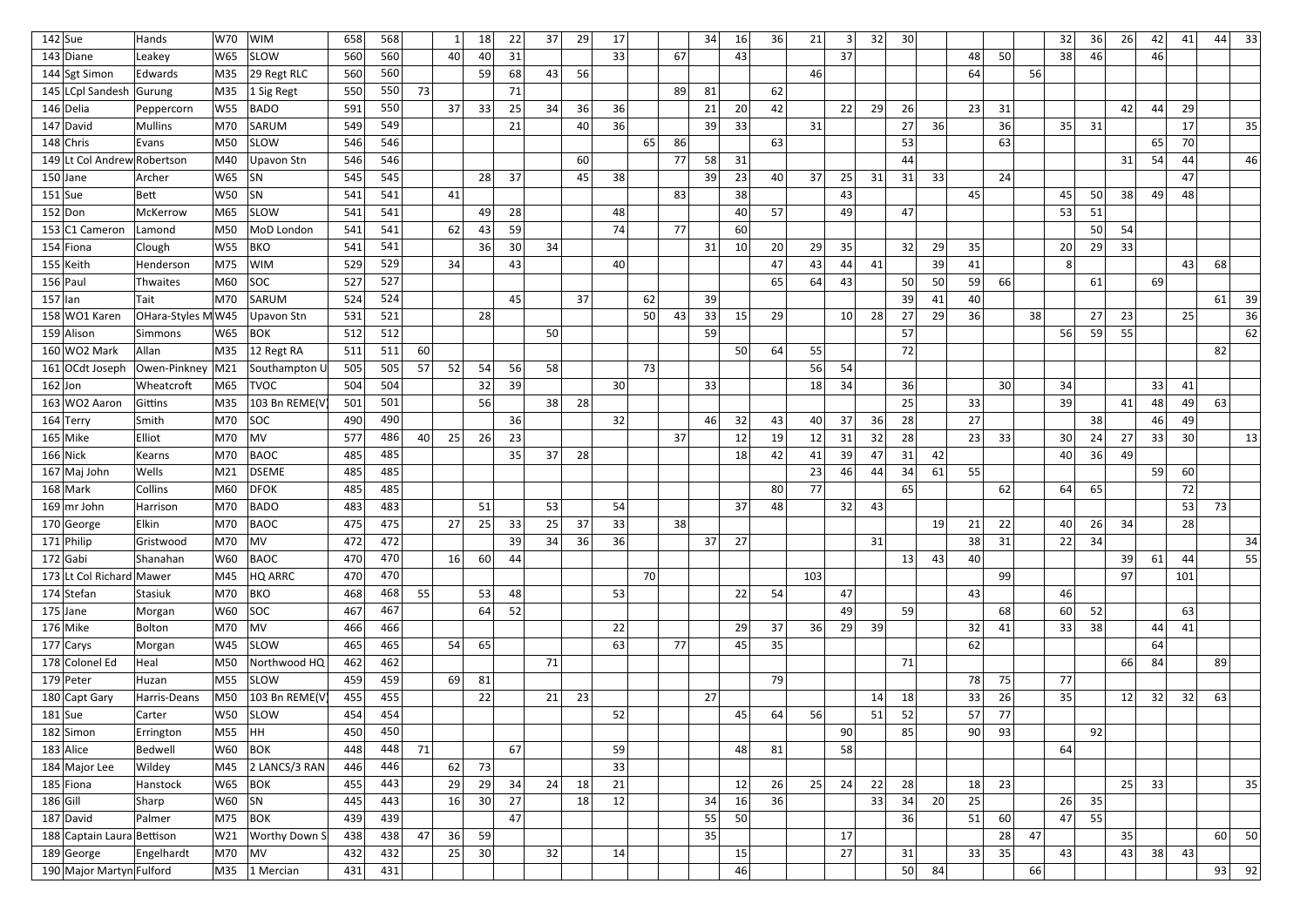| $191$ Gill |                         | Prowse        | W60        | SN                              | 429 | 429 | 33 |                 | 37 |                |    |    |                 |    |    | 31  | 33              | 44 |    | 17 |    | 28           |    | 34              | 30  |    | 27              |    | 37 | 39 | 26 |          |
|------------|-------------------------|---------------|------------|---------------------------------|-----|-----|----|-----------------|----|----------------|----|----|-----------------|----|----|-----|-----------------|----|----|----|----|--------------|----|-----------------|-----|----|-----------------|----|----|----|----|----------|
|            | $192$ Jane              | King          | W65        | SO                              | 427 | 427 |    | 20 <sup>1</sup> | 24 |                | 12 |    | 34              |    |    |     |                 |    | 29 | 14 | 36 | 26           |    | 27              | 35  |    | 37              | 27 | 35 | 38 |    |          |
|            | $193$ Julie             | Cleary        | W55        | LOK <sup>1</sup>                | 425 | 425 |    | 41              | 38 |                | 43 |    | 31              |    |    |     | 33              | 40 |    |    |    | 39 I         |    | 40              | 41  |    | 35              |    | 44 |    |    |          |
|            | $194$ Simon             | Moore         | M60        | <b>BKO</b>                      | 423 | 423 |    | 69              | 70 |                |    |    |                 |    | 89 | 85  |                 | 66 | 44 |    |    |              |    |                 |     |    |                 |    |    |    |    |          |
|            | 195 Sgt Aaron           | Graham        | M21        | 3 Regt AAC                      | 423 | 423 |    |                 |    |                |    |    |                 |    |    |     | 81              |    | 87 |    |    |              |    |                 | 91  |    |                 |    |    | 72 |    | 92       |
|            | $196$ Mr Ian            | Hudson        | M70        | BKO                             | 420 | 420 |    |                 |    |                |    |    | 32              |    | 49 | 25  | 22              | 18 |    | 32 |    | 22           | 27 | $\vert$         |     |    | 21              | 22 | 31 |    | 29 | 51       |
|            | 197 Rob                 | <b>Hick</b>   | M60        | WSX                             | 420 | 420 |    |                 |    | 47             |    | 43 |                 |    |    | 69  |                 |    | 64 |    |    |              | 70 |                 |     |    |                 |    |    |    |    | 66       |
|            | $198$ Brian             | <b>Bailey</b> | M70        | <b>WIGHTO</b>                   | 411 | 411 |    | 28              | 34 |                | 39 |    | 19              |    |    |     | 32              | 33 |    | 24 |    | 37           |    | 24              |     |    | 31              | 33 | 37 | 40 |    |          |
|            | $199$ Mark              | Adams         | M55        | HH.                             | 409 | 409 |    |                 |    | 85             |    |    | 73              |    |    |     | 50              | 68 | 67 |    |    |              |    |                 |     |    |                 | 66 |    |    |    |          |
|            | 200 SSgt Nowaraj Gurung |               | M35        | HQ RC                           | 408 | 408 |    |                 | 45 |                | 40 |    | 43              |    |    |     | 43              | 50 |    |    |    | 34           |    | 49              |     |    |                 | 51 |    |    | 53 |          |
|            | 201 $ SSgtV$            | McCreadie     | W40        | 71(Yeomanry) S                  | 401 | 401 |    |                 |    |                |    |    |                 |    |    | 56  |                 | 51 |    |    |    | 40           |    | 50              | 48  |    | 50              | 57 |    |    |    | 49       |
|            | $202$ Lisa              | Cooke         | W45        | SARUM                           | 400 | 400 |    | 16              | 24 |                |    | 43 |                 | 62 |    | 39  |                 | 27 |    |    | 23 | 16           |    | 23              |     |    |                 | 26 |    | 14 |    |          |
|            | $203$ Mark              | Thompson      | M65        | <b>TVOC</b>                     | 398 | 398 |    |                 |    |                | 36 |    | 16              |    |    | 25  |                 |    |    |    |    |              |    | 30 <sup>2</sup> | 100 |    | 32              | 38 | 33 |    | 50 |          |
|            | 204 Teresa              | Turner        | W70        | <b>SLOW</b>                     | 394 | 394 |    | 21              | 23 |                |    |    | 26              |    |    |     | 24              | 36 |    | 25 |    | 29           |    | 30              | 29  |    | 41              | 25 |    | 33 | 32 |          |
|            | $205$ Steve             | Jarvis        | M55        | SO                              | 393 | 393 |    | 60              |    |                | 32 |    |                 |    |    |     |                 | 62 |    | 60 |    |              |    | 58              |     |    | 63              | 58 |    |    |    |          |
|            | 206 Major Rob           | Ashton        | M35        | Army HQ                         | 390 | 390 | 96 |                 |    |                |    | 95 |                 |    |    | 100 |                 |    |    |    |    |              |    |                 |     |    |                 |    |    |    |    |          |
|            | 207 SSgt Michael        | Upton         | M35        | 15 Sig Regt                     | 390 | 390 |    |                 |    | 23             | 30 | 41 | 34              |    |    | 44  | 39              |    |    |    |    |              |    |                 |     |    |                 |    |    |    | 60 | 80       |
|            | 208 Frank               | Edge          | M65        | SN                              | 388 | 388 |    | 58              |    |                |    |    |                 |    | 75 |     |                 |    |    |    |    |              |    | 46              | 40  |    |                 | 56 |    |    | 58 |          |
|            | 209 Trevor              | Griffiths     | M70        | BOK                             | 383 | 383 |    |                 |    |                |    | 43 | 42              |    |    | 44  | 34              |    |    |    |    | 33           |    | 40              | 48  |    | 36              | 33 |    |    |    | 30       |
|            | 210 Katherine           | Bett          | W21        | SN                              | 383 | 383 |    |                 |    |                |    |    |                 |    |    |     | 50 <sub>1</sub> |    | 83 |    |    |              |    |                 |     |    |                 | 70 |    |    | 95 |          |
|            | $211$ Chris             | Turner        | M55        | <b>WIM</b>                      | 379 | 379 |    |                 |    |                |    | 70 |                 |    |    | 83  |                 |    |    |    |    |              | 86 |                 |     |    |                 |    |    |    |    |          |
| $212$ Di   |                         | Turner        | W70        | SO                              | 378 | 378 |    | 16              |    |                | 29 |    | 20 <sup>1</sup> |    | 24 |     | 15              | 36 | 21 | 28 | 32 | 25           |    | 25              | 27  |    | 22              | 25 |    |    |    | 33       |
|            | $213$ Mike              | Murray        | M75        | <b>SLOW</b>                     | 378 | 378 |    |                 | 36 |                | 33 |    | 49              |    |    |     | 39              |    | 38 | 47 |    | 48           |    | 48              |     |    |                 |    |    |    |    |          |
|            | $214$ Andy              | Macgregor     | M80        | BAOC                            | 377 | 377 |    | 38 <sup>2</sup> | 36 | 39             | 30 | 43 | 41              |    |    |     |                 |    |    |    |    |              |    |                 |     |    |                 |    |    |    | 43 |          |
|            | $215$ Lisa              | James         | <b>W50</b> | SOC                             | 377 | 377 |    |                 |    |                |    |    |                 |    |    | 48  |                 | 54 |    | 32 |    | 48           | 48 | 38              | 61  |    | 48              |    |    |    |    |          |
|            | $216$ Helen             | Rivers        | W65        | GO                              | 373 | 373 |    |                 |    |                |    |    |                 |    | 48 |     | 15              | 35 | 32 | 28 | 37 |              |    |                 |     |    | 29              |    | 36 | 39 | 42 |          |
| $217$ Jon  |                         | Vaughan       | M45        | <b>BKO</b>                      | 373 | 373 |    |                 |    |                |    |    | 49              |    | 71 |     |                 | 54 |    |    |    | 45           |    | 45              | 52  |    |                 |    |    |    |    |          |
|            | 218 Sgt Kyle            | Jamieson      | M35        | 26 Regt RA                      | 372 | 372 |    |                 |    |                |    |    |                 |    |    |     |                 |    | 23 |    | 34 |              | 38 |                 |     | 56 |                 |    |    | 35 | 59 | 77<br>50 |
|            | 219 Ayako               | Luu           | W45        | GO                              | 371 | 371 |    | 40              | 34 |                |    |    | 32              |    |    |     | 39              | 46 |    |    | 46 | 47           |    | 41              |     |    |                 | 46 |    |    |    |          |
|            | $220$ Peter             | Bartlett      | M65        | WIGHTO                          | 369 | 369 |    | 14              | 31 |                | 34 |    |                 |    |    | 36  | 23              | 34 |    | 29 |    | 33           |    |                 |     |    | 30 <sup>2</sup> | 34 |    | 41 |    |          |
|            | $221$ Dave              | Cussens       | M65        | SO                              | 369 | 369 |    | 29              | 29 |                | 29 |    | 20 <sup>1</sup> |    |    |     |                 |    |    | 31 |    |              |    | 44              |     |    | 33              | 33 | 21 | 46 | 25 |          |
|            | 222 Capt James          | Fitt          | M40        | $ 19$ Regt RA                   | 368 | 368 | 63 |                 |    |                |    |    |                 |    |    | 51  |                 | 49 | 57 |    | 53 |              |    |                 |     |    |                 |    |    |    |    |          |
|            | $223$ Martin            | Wiles         | M55        | $ $ SN                          | 367 | 367 |    |                 | 40 | 43             | 37 |    | 16              |    |    |     | 32              | 38 |    |    |    | 31           |    |                 | 26  |    |                 | 32 | 27 | 45 |    |          |
|            | $224$ James             | Yule          | M18        | SO                              | 367 | 367 |    | 89              | 97 |                | 85 |    |                 |    |    |     |                 |    |    |    |    |              |    |                 |     |    |                 |    |    |    |    |          |
|            | $225$ Peter             | Riches        | M70        | <b>TVOC</b>                     | 365 | 365 | 53 |                 | 22 | $\overline{3}$ |    | 23 |                 |    | 55 |     |                 |    | 22 |    | 22 | $\mathbf{1}$ |    | 10 <sup>1</sup> | 100 |    | 13              | 15 |    |    | 10 |          |
|            | $226$ Robin             | Mills         | M55        | <b>WIM</b>                      | 364 | 364 |    |                 |    |                |    |    | 73              |    |    | 67  |                 |    |    |    |    |              |    | 73              |     |    |                 |    |    |    |    |          |
|            | $227$ Tim               | Sands         | M70        | $ $ BOK                         | 356 | 356 |    |                 | 56 | 51             |    | 51 | 49              |    |    | 57  | 36              |    |    |    |    |              |    |                 |     |    |                 |    |    |    |    |          |
|            | $228$ Katie             | Clarke        | W50        | SN                              | 354 | 354 |    |                 |    |                |    |    |                 |    | 74 |     |                 |    |    |    |    |              |    | 34              |     | 52 | 43              |    | 33 | 60 | 58 |          |
|            | $229$ Allan             | Darwell       | M70        | $ $ BOK                         | 352 | 352 |    | 31              |    | 38             |    | 33 | 37              |    |    |     | 35              | 48 |    | 19 |    | 35           |    |                 | 27  |    |                 |    |    |    |    |          |
|            | 230 WO1 David           | Bell          | M50        | <b>CRHQ AGC</b>                 | 349 | 349 | 53 |                 | 39 |                |    |    |                 | 35 | 61 |     |                 | 39 | 20 | 20 |    |              |    |                 | 30  | 52 |                 |    |    |    |    |          |
|            | 231 Mr Peter            | Hull          | M70        | BAOC                            | 346 | 346 |    | 19              |    | 45             | 39 | 35 |                 |    |    | 37  |                 |    |    |    |    | 35           |    | 34              |     |    |                 | 44 | 29 | 29 |    |          |
|            | 232 Sig Papesh          | Limbu         | M21        | 3 Sig Regt                      | 345 | 345 |    |                 |    |                | 16 |    |                 |    |    |     |                 |    |    | 28 |    |              |    | 24              |     |    | 58              |    | 51 | 80 | 88 |          |
|            | $233$ Danny             | Skillman      | M65        | GO                              | 342 | 342 |    |                 |    |                |    |    |                 |    |    |     |                 | 44 | 11 | 32 |    | 29           |    | 34              | 26  |    | 36              |    | 19 | 60 | 51 |          |
|            | 234 Flt Lt Graeme Court |               | M40        | <b>RAFO</b>                     | 341 | 341 |    |                 |    |                | 62 |    |                 |    |    |     |                 | 63 | 71 |    |    |              |    |                 |     |    |                 |    |    | 71 |    | 74       |
|            | 235 Mr Marc             | Ebanks        | M50        | SN                              | 340 | 340 | 70 |                 |    |                | 84 |    |                 |    |    |     |                 |    | 65 | 60 | 61 |              |    |                 |     |    |                 |    |    |    |    |          |
|            | 236 Marion              | Payne-Bird    | W60        | GO                              | 340 | 340 |    | 28              | 43 |                |    |    | 44              |    | 55 |     | 19              | 39 |    |    |    |              |    |                 |     |    | 34              |    | 32 | 46 |    |          |
|            | 237 Capt Alan           | Harris        | M45        | <b>ATR Winchester</b>           | 338 | 338 | 80 | 62              |    |                |    |    |                 |    |    |     |                 |    |    |    |    |              | 63 |                 | 67  |    |                 |    |    |    |    |          |
|            | $238$ Geoff             | Wright        | M75        | GO                              | 335 | 335 |    |                 |    |                |    |    |                 |    |    |     |                 | 39 |    | 39 |    | 41           |    | 42              |     |    | 47              |    | 45 | 46 | 36 |          |
|            | $239$ Capt Grant        | Clarke        |            | $\vert$ M40 $\vert$ 29 Regt RLC | 335 | 335 |    |                 |    |                | 30 | 70 |                 |    |    |     |                 |    |    |    |    |              | 78 | 73              |     |    |                 |    |    |    | 84 |          |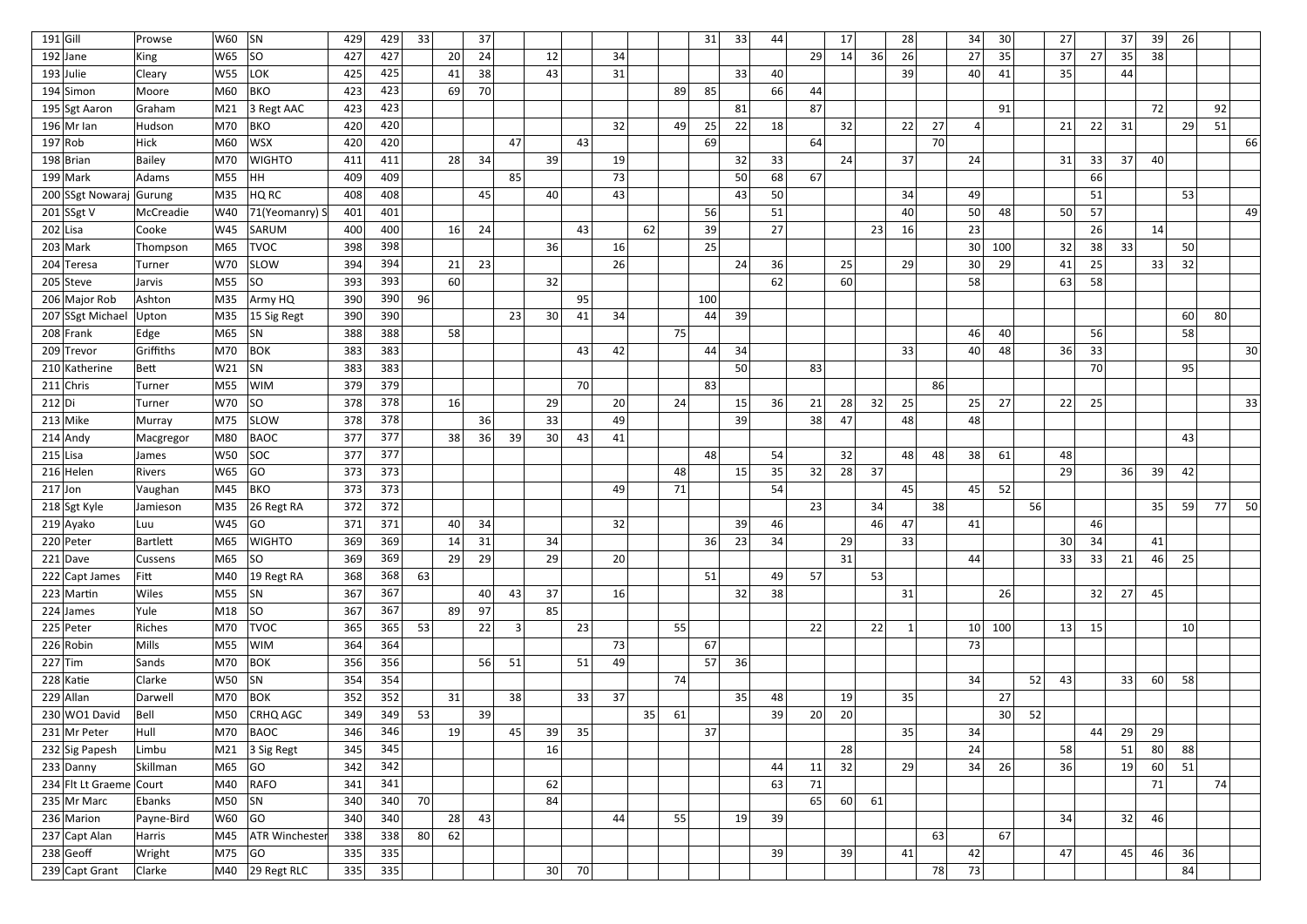|            | $240$ Nick                | Dennis              | M60     | <b>BOK</b>             | 332 | 332 |    |           |    |    |                 |    |    |    | 57 | 34 |    |              |              |     | 52             | 58 |                 |                 |    |                |     | 17              |    |    |    |     |
|------------|---------------------------|---------------------|---------|------------------------|-----|-----|----|-----------|----|----|-----------------|----|----|----|----|----|----|--------------|--------------|-----|----------------|----|-----------------|-----------------|----|----------------|-----|-----------------|----|----|----|-----|
|            | 241 Rowena                | Naile               | W55     | <b>BAOC</b>            | 331 | 331 | 35 |           |    |    |                 |    |    |    |    |    | 57 |              |              | 52  | 10             |    | 49              |                 |    | 33             |     |                 |    |    |    | 49  |
| $242$ Jan  |                           | Travnicek           | M45     | <b>TVOC</b>            | 329 | 329 | 85 |           |    |    |                 |    |    |    |    | 77 |    |              |              |     | 82             |    |                 |                 |    |                | 85  |                 |    |    |    |     |
|            | $243$ Jasmine             | Bennett             | W65     | SO                     | 329 | 329 |    | 17        | 36 |    | 28              |    | 37 |    |    |    | 37 | 27           |              | 37  |                |    | 31              | 17              |    |                |     |                 | 39 |    |    |     |
|            | 244 Stephen               | Keyes               | M60     | SN                     | 327 | 327 |    |           |    | 70 |                 |    |    |    |    | 70 |    |              |              |     | 90             |    | 97              |                 |    |                |     |                 |    |    |    |     |
|            | 245 Capt Ben              | Spoors              | M21     | 3 RSME                 | 326 | 326 |    |           |    |    |                 |    |    |    |    | 36 | 43 |              |              | 49  | 61             |    | 62              | 75              |    |                |     |                 |    |    |    |     |
|            | 246 WO1 Brian             | Saxton              | M45     | 15 Sig Regt            | 324 | 324 |    |           |    |    |                 | 34 |    |    | 40 | 28 |    |              |              |     | 45             |    |                 |                 |    |                |     |                 |    | 46 | 79 |     |
| $247$ Liz  |                           | Stradling           | W65     | <b>BKO</b>             | 324 | 324 |    | 23        | 30 | 27 |                 |    | 35 |    |    | 17 | 20 |              | $\mathbf{3}$ |     | 21             |    | 30              |                 |    |                |     | 24              | 36 |    |    |     |
|            | 248 Stephen               | Peacock             | M70     | SN                     | 322 | 322 |    | 28        |    | 29 | 42              |    |    |    | 23 | 27 |    |              |              | 35  |                |    | 25              |                 |    |                |     |                 |    | 45 |    |     |
|            | 249 SSgt Philip           | Howells             | M60     | $256$ Fd Hosp          | 322 | 322 | 16 | 40        | 16 |    | 18              | 37 | 26 | 43 | 39 |    |    |              |              |     | 22             | 30 | 32              |                 |    |                |     |                 |    |    |    |     |
| $250$ Will |                           | Heap                | M45     | SO                     | 320 | 320 | 93 |           |    |    |                 |    |    |    |    | 63 |    |              |              |     |                |    |                 | 96              |    |                |     | 68              |    |    |    |     |
|            | $251$ Gavin               | Robinson            | M55     | <b>BAOC</b>            | 319 | 319 |    |           |    |    |                 |    |    |    |    | 39 | 49 |              |              |     |                | 51 |                 |                 |    | 47             | 48  | 39              | 46 |    |    |     |
|            | 252 SSgt Shaun            | Kelly               | M40     | 27 Regt RLC            | 315 | 315 |    |           |    |    |                 |    |    |    |    | 46 | 49 | 65           | 58           | 38  | 59             |    |                 |                 |    |                |     |                 |    |    |    |     |
|            | 253 Cpl Callum            | Greenoff            | M21     | 2 LANCS/3 RAN          | 315 | 315 | 77 |           |    | 83 |                 |    |    |    |    |    |    |              |              |     |                |    |                 |                 |    |                |     |                 |    |    |    |     |
|            | 254 SSGT Etuwate Cagilaba |                     | M40     | 103 Bn REME(V          | 312 | 312 |    |           | 22 |    | 21              | 23 |    |    | 27 |    |    |              |              |     | 25             |    |                 | 24              |    |                |     | 12              | 32 | 31 |    |     |
|            | 255 Denise                | Mullins             | W70     | SARUM                  | 311 | 311 |    |           |    | 21 |                 | 36 |    |    | 19 | 11 |    | 30           |              |     | 23             | 19 |                 | 23              |    | 24             | 20  |                 |    | 22 |    | 26  |
| $256$ Kim  |                           | Liggett             | W55     | <b>NGOC</b>            | 311 | 311 |    |           |    |    |                 |    |    |    |    | 28 | 30 | 28           | 33           |     |                |    | 28              |                 |    |                | 21  | 25              | 38 | 32 |    | 22  |
|            | $257$ WO2 Adam            | Cook                | M35     | 32 Regt RA             | 306 | 306 |    |           |    |    |                 |    |    |    |    |    |    |              |              |     | 40             |    |                 | 47              |    |                |     |                 | 54 | 80 | 85 |     |
|            | 258 Sgt Andy              | Barker-Pilswort M50 |         | RAFO                   | 304 | 304 |    | 39        | 39 |    | 43              | 44 | 51 |    |    |    |    |              |              |     |                |    | 40              |                 |    |                |     |                 |    |    |    |     |
|            | 259 Denise                | Harper              | W70     | <b>BKO</b>             | 303 | 303 |    |           |    | 22 |                 |    | 23 |    |    |    | 30 |              |              |     | 23             |    |                 | 21              |    | 27             | 24  | 21              | 31 | 32 |    |     |
|            | $260$ Barry               | Breed               | M75     | HH                     | 302 | 302 |    |           | 30 |    | 24              |    | 17 | 49 |    | 15 | 33 | 29           |              |     | 34             |    | 27              | 22              |    |                |     |                 |    |    |    |     |
|            | $261$ Carol               | Lovegrove           | W45     | SN                     | 302 | 302 |    |           |    |    | 59              |    |    |    |    |    | 58 |              |              |     | 55             |    |                 | <b>66</b>       |    |                |     |                 |    | 64 |    |     |
|            | $262$ Maj Rob             | Pendlenton          | M60     | <b>CRHQ AGC</b>        | 301 | 301 | 50 |           |    |    |                 | 49 |    |    | 44 |    |    |              |              |     |                | 41 |                 |                 | 52 |                |     |                 |    |    | 65 |     |
|            | $263$ Helen               | Errington           | W60     | HH                     | 300 | 300 |    |           | 65 |    | 16              |    |    |    |    | 32 | 41 |              | 46           |     | 29             |    |                 | 35 <sup>1</sup> |    |                | 36  |                 |    |    |    |     |
|            | $264$ Mark                | Saunders            | M60     | <b>BOK</b>             | 299 | 299 |    |           |    |    |                 |    |    |    |    | 62 | 87 |              | 67           |     | 83             |    |                 |                 |    |                |     |                 |    |    |    |     |
|            | 265 Lcpl Oliver           | Doncaster           | M21     | 12 Regt RA             | 299 | 299 |    | 46        |    | 61 |                 |    |    |    |    |    | 46 | 54           |              |     |                |    |                 |                 | 38 |                |     |                 |    |    |    |     |
|            | 266 Maj Ben               | Moorhouse           | M40     | 2 RANGERS              | 299 | 299 |    |           |    |    |                 |    |    |    |    |    |    |              |              |     | 52             |    | 59              |                 |    | 61             | 59  |                 | 68 |    |    |     |
|            | $267$ Sam                 | Crompton            | M45     | BAOC                   | 299 | 299 |    |           |    |    | 51              |    |    |    | 52 | 42 |    |              | 50           |     |                |    |                 | 56              |    |                |     |                 |    |    |    |     |
|            | 268 Laurence              | Gossage             |         | M70 BOK                | 298 | 298 |    |           |    |    |                 |    |    |    | 40 | 37 | 41 |              |              |     | 37             |    | 30 <sup>2</sup> | 44              |    |                |     | 32              |    |    |    | -37 |
|            | $269 B2$ Chris            | Huthwaite           | M50     | Army HQ                | 294 | 294 |    |           |    | 69 |                 |    |    |    | 70 |    |    |              |              |     |                |    |                 |                 |    |                |     |                 |    |    |    |     |
|            | 270 Oliver                | Williams            | M21     | <b>SPOOK</b>           | 292 | 292 |    | 100       |    |    |                 |    |    |    |    |    |    | 95           |              |     |                |    |                 |                 |    |                |     |                 |    |    |    |     |
|            | 271 Antonia               | Holt                | W60     | NWO                    | 308 | 291 |    | $\vert$ 9 |    | 15 | 15              | 5  |    |    | 3  |    | 16 | $\mathsf{Q}$ | 16           | 24  | 17             | 18 | 17              | 15              |    | 11             | 13  |                 | 23 |    |    |     |
|            | $272$ Glyn                | <b>Williams</b>     | M65     | <b>WIGHTO</b>          | 291 | 291 |    |           |    | 29 |                 |    | 28 |    | 34 |    |    | 22           |              |     |                | 41 | 35              |                 |    | 22             | 30  |                 | 50 |    |    |     |
|            | $273$ Nick                | Cooper              | M45  SN |                        | 289 | 289 |    |           |    |    |                 |    |    |    |    | 92 |    |              |              |     |                |    | 100             | 97              |    |                |     |                 |    |    |    |     |
|            | $274$ Howard              | Thomas              | M75     | $ $ BOK                | 289 | 289 |    | 17        |    | 31 |                 |    |    |    | 28 | 18 |    |              |              |     | 18             |    | 13              |                 |    |                | 16  | 20              | 28 |    |    |     |
|            | 275 Frederick             | Smith               | M60     | GO                     | 287 | 287 |    | 53        | 26 |    |                 |    |    |    |    | 25 | 24 |              | 24           |     | $\overline{7}$ |    | 13              | 39              |    | 7 <sup>1</sup> |     |                 | 36 |    |    |     |
|            | $276$ Neil                | Watts               | M60  SO |                        | 287 | 287 |    |           |    |    | 40 <sup>1</sup> |    | 40 |    |    |    | 59 | 45           |              | 48  |                |    | 55              |                 |    |                |     |                 |    |    |    |     |
|            | 277 Captain Jaspe Clarke  |                     | M35     | $ 1$ Mercian           | 283 | 283 |    |           |    |    |                 |    |    |    |    | 32 | 83 |              |              |     |                |    |                 |                 |    |                | 100 |                 |    |    | 68 |     |
|            | 278 Peter                 | Smith               | M55     | SN                     | 280 | 280 |    |           | 23 |    |                 |    | 13 |    |    |    |    |              | 22           | 26  | 28             | 25 | 26              | 26              |    |                | 30  | 20 <sup>1</sup> | 41 |    |    |     |
|            | 279 Christopher           | Moon                | M70     | $ $ BOK                | 279 | 279 |    |           |    |    | 39              |    |    |    |    | 12 |    |              | 18           |     |                | 35 |                 |                 |    |                | 18  | 22              | 44 |    |    | 27  |
|            | 280 Rachel                | Dennis              | W50     | <b>BOK</b>             | 273 | 273 |    |           |    |    |                 |    |    |    | 49 |    |    |              |              |     | 45             | 46 |                 |                 |    |                |     | 35              |    |    |    |     |
|            | $281$ Doug                | Greenwood           | M45     | BKO                    | 272 | 272 | 68 |           |    |    |                 |    |    |    |    |    |    |              |              | 49  |                |    |                 |                 |    |                | 43  |                 | 50 | 62 |    |     |
|            | 282 Sgt Michael           | Cattermole          | M55     | $ 256$ Fd Hosp         | 271 | 271 |    | 9         | 18 | 33 | 17              | 37 | 27 |    | 38 | 20 | 39 | 33           |              |     |                |    |                 |                 |    |                |     |                 |    |    |    |     |
|            | 283 Kirsty                | Staunton            | W65     | <b>WIM</b>             | 270 | 270 |    |           |    | 32 |                 |    |    |    | 40 |    |    |              |              |     | 37             |    | 40              | 40 <sub>1</sub> |    |                |     |                 |    | 39 |    |     |
|            | 284 Stephen               | Mckinley            | M55  SN |                        | 268 | 268 |    |           |    |    |                 |    |    |    |    |    |    |              |              |     |                |    | 48              | 50 <sup>1</sup> |    |                |     | 45              | 60 | 65 |    |     |
|            | $285$ Nigel               | Saker               | M70     | SLOW                   | 267 | 267 |    |           | 17 |    |                 |    |    | 49 |    |    | 21 | 22           | 37           |     | 20             |    | 27              |                 |    | 17             |     | 14              | 43 |    |    |     |
|            | $286$ Colin               | Holcombe            | M60     | BAOC                   | 266 | 266 |    |           |    |    | 100             |    | 29 |    |    |    |    |              |              | 100 |                |    |                 |                 |    |                |     | 37              |    |    |    |     |
| $287$ Jen  |                           | Daplyn*             | W40     | $\vert$ SN             | 265 | 265 |    |           | 24 | 27 |                 |    | 26 |    |    | 32 |    | 19           |              |     |                |    | 24              |                 |    |                | 19  | 23              | 40 |    |    |     |
|            | 288 Capt Eddie            | Pickersgill         |         | $\mid$ M45 $\mid$ BAOC | 263 | 263 | 45 | 59        | 46 |    |                 |    |    |    |    |    |    |              |              |     |                |    |                 |                 |    |                |     |                 |    |    |    |     |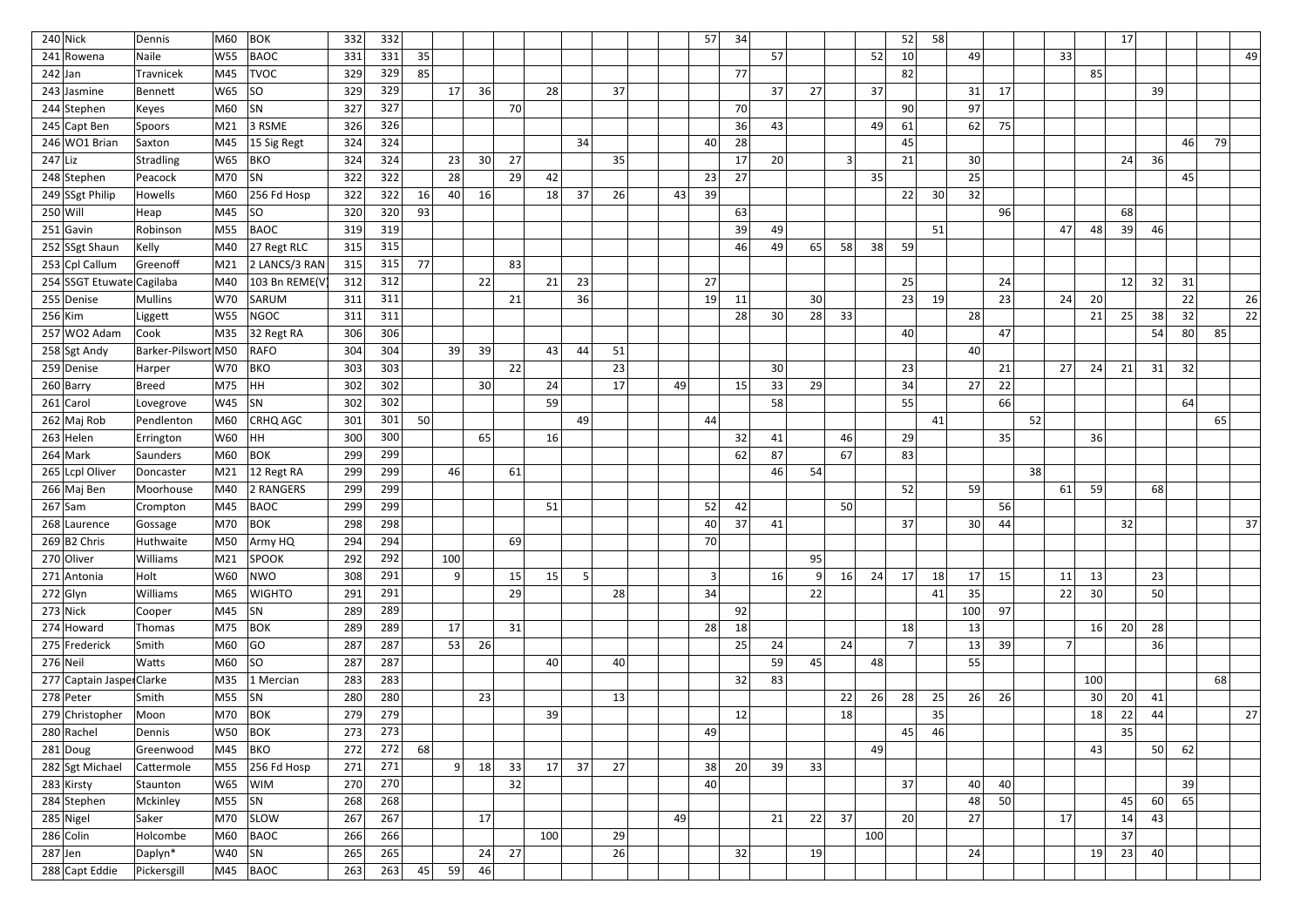|            | $289$ Mike               | Maliphant     | M60        | <b>SOC</b>                     | 262 | 262 |    |    |                 |    |    |    |    |    |    |    |    |    | 67 |    | 59  |    | 70              | 66 |    |    |    |    |    |    |                 |    |    |
|------------|--------------------------|---------------|------------|--------------------------------|-----|-----|----|----|-----------------|----|----|----|----|----|----|----|----|----|----|----|-----|----|-----------------|----|----|----|----|----|----|----|-----------------|----|----|
|            | 290 Major Jonatha Rider  |               | M50        | 12 Regt RA                     | 261 | 261 |    | 42 | 41              | 40 | 38 |    |    |    |    |    |    |    |    |    | 100 |    |                 |    |    |    |    |    |    |    |                 |    |    |
|            | 291 David                | Tookey        | M65        | HH                             | 261 | 261 |    |    |                 |    |    |    |    |    |    |    | 28 | 46 | 54 |    |     |    |                 | 42 | 46 |    | 45 |    |    |    |                 |    |    |
| $292$ Ted  |                          | Mcdonald      | M75        | <b>BOK</b>                     | 258 | 258 |    |    |                 |    |    | 35 | 30 |    |    | 37 | 27 |    |    |    |     | 36 |                 | 34 | 33 |    |    |    |    |    |                 |    |    |
|            | $293$ Chic               | Young         | M60        | SARUM                          | 257 | 257 | 33 |    |                 | 38 |    |    |    |    |    | 22 | 24 |    |    |    |     | 24 |                 |    |    |    | 22 | 27 |    |    |                 |    | 18 |
| $294$ Jon  |                          | Darley        | M55        | GO                             | 256 | 256 |    |    |                 |    |    |    | 29 |    | 44 |    |    |    |    |    |     |    |                 |    | 43 |    | 50 |    | 46 | 44 |                 |    |    |
|            | $295$ Capt S             | Burton        | M21        | <b>RMAS</b>                    | 256 | 256 |    |    |                 |    |    |    |    |    |    |    |    | 50 | 46 | 43 | 54  | 63 |                 |    |    |    |    |    |    |    |                 |    |    |
|            | 296 Col Scott            | Vardy         | M45        | Army HQ                        | 256 | 256 | 60 |    |                 | 46 |    |    |    |    |    | 40 |    |    |    |    |     |    | 48              |    |    |    |    |    |    |    |                 |    |    |
|            | $297$ Chris              | Simpson       | M75        | SO                             | 255 | 255 |    | 24 | 27              | 33 | 14 |    | 19 |    |    |    | 18 | 29 |    |    |     | 21 |                 | 28 | 19 |    |    |    |    |    |                 |    |    |
|            | $298$ Paul               | Martin        | M55        | SN                             | 254 | 254 |    |    |                 |    |    |    |    |    |    |    |    |    |    |    |     |    |                 | 88 | 85 |    |    | 81 |    |    |                 |    |    |
|            | 299 Sarah                | Howes         | W60        | SAX                            | 254 | 254 |    |    |                 |    |    |    |    |    |    |    |    |    |    |    |     |    |                 | 42 | 57 |    | 49 | 50 |    | 56 |                 |    |    |
|            | $300$ Sue                | Gallagher     | W65        | SO                             | 253 | 253 |    |    |                 | 27 | 16 |    |    |    |    |    |    | 21 |    | 25 |     | 25 |                 |    | 12 |    | 31 |    |    | 34 | 32              |    |    |
|            | $301$ John               | Tzanetis      | M50        | SN                             | 251 | 251 |    | 31 |                 | 34 |    |    | 25 |    | 52 |    | 29 | 38 |    |    |     |    |                 |    |    |    |    | 42 |    |    |                 |    |    |
|            | 302 Angela               | Darley        | W45        | GO                             | 251 | 251 |    |    |                 |    |    |    | 39 |    |    |    |    |    |    |    |     |    |                 |    | 46 |    | 45 | 41 | 39 | 41 |                 |    |    |
|            | 303 Carol                | Sands         | W70        | <b>BOK</b>                     | 249 | 249 |    | 29 | 44              | 39 |    | 46 | 29 |    |    | 39 | 23 |    |    |    |     |    |                 |    |    |    |    |    |    |    |                 |    |    |
|            | 304 Maj Simon            | Phillips      | M21        | 26 Regt RA                     | 249 | 249 |    |    |                 |    |    |    |    |    |    |    |    |    |    |    | 40  |    | 50 <sup>1</sup> |    |    | 89 |    |    |    |    |                 |    |    |
|            | 305 LCpl Nabin           | Rana          | M21        | 6 Bn REME                      | 249 | 249 |    |    |                 |    |    |    |    |    |    |    |    | 37 |    |    | 24  | 37 |                 | 29 |    | 61 | 32 | 29 |    |    |                 |    |    |
|            | 306 Helena               | Clarke        | W10        | IND                            | 248 | 248 |    | 25 |                 |    | 29 |    |    |    | 49 |    |    | 45 |    |    | 56  |    |                 | 34 |    |    |    |    |    |    |                 |    |    |
| $307$ Phil |                          | Warry         | M65        | <b>BOK</b>                     | 245 | 245 |    |    |                 | 30 |    | 33 |    |    |    |    | 35 | 51 |    |    |     |    |                 |    |    |    |    |    |    |    |                 |    |    |
|            | 308 Bernie               | <b>Newitt</b> | W55        | <b>SOC</b>                     | 243 | 243 |    |    |                 | 48 |    |    |    |    |    |    |    |    |    |    |     | 43 | 50              | 46 |    |    |    |    |    |    |                 |    |    |
|            | $309$ Mr John            | Orton         | M65        | NWO                            | 242 | 242 |    |    |                 |    |    | 45 |    |    |    | 49 |    |    | 55 | 41 |     |    |                 |    |    |    |    |    |    |    |                 |    |    |
|            | 310 Annika               | Greenwood     | W50        | <b>BKO</b>                     | 241 | 241 | 57 |    |                 | 36 |    |    |    |    |    |    |    |    |    |    | 37  |    |                 |    |    |    |    | 28 |    | 44 | 39              |    |    |
|            | $311$ Tim                | Hulley        | M60        | SO                             | 241 | 241 |    |    |                 |    |    |    |    |    |    |    |    |    |    | 43 | 49  |    |                 | 43 |    |    | 57 | 49 |    |    |                 |    |    |
|            | $312$ Maj J              | Walker        | M40        | MoD London                     | 237 | 237 |    |    |                 |    |    |    |    |    |    |    |    |    |    |    | 50  |    |                 | 52 | 67 |    |    |    |    | 68 |                 |    |    |
|            | 313 Rosie                | Merry         | <b>W55</b> | <b>DFOK</b>                    | 236 | 236 |    |    |                 |    |    |    |    |    | 40 |    | 12 | 14 | 19 |    |     | 25 |                 | 26 |    |    | 34 |    | 29 | 37 |                 |    |    |
|            | 314 Gnr Liam             | Sharpe        | M18        | 12 Regt RA                     | 236 | 236 |    |    | 22              | 40 | 37 |    |    |    |    |    | 37 |    |    |    |     |    |                 |    |    |    |    |    |    |    |                 | 63 |    |
|            | $315$ Sally              | Thomas        | W75        | <b>BOK</b>                     | 236 | 236 |    | 21 |                 | 24 |    |    |    |    |    | 29 | 15 |    |    |    |     | 21 |                 |    | 33 |    |    |    |    | 21 |                 |    |    |
|            | 316 David                | Watkins       | M60        | BADO                           | 236 | 236 |    |    |                 |    |    |    |    |    |    |    | 39 |    |    |    |     |    |                 |    |    |    |    |    | 49 | 48 |                 |    |    |
|            | $317$ Martin             | Wilson        | $M70$ BKO  |                                | 234 | 234 |    |    |                 |    |    |    | 47 |    |    |    | 31 | 62 |    |    |     |    |                 |    |    |    |    | 44 | 50 |    |                 |    |    |
|            | $318$ Alan               | Brown         | M70        | NGOC                           | 232 | 232 |    |    |                 |    |    |    |    |    |    |    |    |    |    | 40 |     |    |                 | 40 | 48 | 23 |    | 40 |    |    |                 |    | 40 |
|            | $319$ Jack               | Benham        | M21        | SARUM                          | 230 | 230 |    |    |                 |    |    |    |    |    |    |    |    |    |    |    |     |    |                 | 70 |    |    | 70 |    |    |    | 90 <sup>°</sup> |    |    |
|            | 320 Cpl Ernast           | Kapusa        | M40        | $19$ Regt RA                   | 229 | 229 |    |    |                 |    |    |    |    |    |    | 33 |    |    | 43 |    |     |    | 41              | 31 |    |    |    |    |    |    |                 |    |    |
|            | $321$ Sgt D              | Cox           | M21        | $ 11$ Regt RLC                 | 228 | 228 |    |    |                 |    |    |    |    |    |    |    |    | 67 | 73 | 88 |     |    |                 |    |    |    |    |    |    |    |                 |    |    |
|            | 322 Lt Col Damien Pealin |               | M50        | HQ RC                          | 228 | 228 |    |    | 10 <sup>1</sup> |    | 31 |    | 19 |    |    |    |    | 31 | 24 |    |     |    |                 |    |    |    | 43 | 37 |    | 33 |                 |    |    |
|            | 323 Csjt David           | Beard         | M35        | War Gar                        | 227 | 227 |    |    | 40              |    |    |    |    |    |    |    |    |    |    |    |     |    |                 |    |    |    |    |    |    |    |                 |    |    |
|            | 324 Cpl Sagar            | Thapa Magar   |            | $\vert$ M21 $\vert$ 3 Sig Regt | 227 | 227 |    |    |                 |    |    |    |    |    |    |    |    |    |    |    |     |    |                 |    |    |    | 63 |    |    | 79 |                 | 85 |    |
|            | 325 Christine            | Jepson        | $W60$ SO   |                                | 226 | 226 | 63 |    |                 |    |    |    |    |    | 67 |    |    |    |    |    |     |    |                 |    |    |    |    |    | 38 |    |                 | 58 |    |
|            | 326 Maj Rebecca          | Hepworth      |            | W35 $ 12$ Regt RA              | 226 | 226 |    |    |                 |    | 27 |    |    |    |    |    | 35 | 41 | 36 | 38 | 49  |    |                 |    |    |    |    |    |    |    |                 |    |    |
|            | $327$ Charlie            | Beck          | $M60$ SN   |                                | 225 | 225 |    |    |                 |    |    |    |    |    | 33 | 22 |    | 27 | 19 | 13 | 35  |    | 26              |    | 24 |    |    |    | 26 |    |                 |    |    |
|            | 328 Robin                | Bishop        |            | M50   TVOC                     | 225 | 225 |    |    |                 |    |    |    | 65 |    | 80 |    |    |    |    |    |     |    |                 |    |    |    |    |    |    |    |                 |    |    |
|            | 329 Maj Fred             | Boardman      | M45        | Army HQ                        | 224 | 224 |    |    |                 | 75 |    |    |    | 78 |    |    |    |    |    |    | 71  |    |                 |    |    |    |    |    |    |    |                 |    |    |
|            | 330 David                | Kingdon       | $M70$ SAX  |                                | 223 | 223 |    |    |                 |    | 33 |    | 14 |    |    |    |    | 39 |    |    |     | 23 |                 | 35 | 34 |    |    |    | 45 |    |                 |    |    |
|            | 331 Lt Col Sarah         | Streete       | W55        | London Central                 | 219 | 219 |    |    | 32              | 39 | 21 |    |    |    |    |    | 27 |    |    |    | 22  |    |                 |    |    |    |    |    |    |    |                 |    |    |
|            | $332$ Kevin              | Pickering     | M65        | <b>WIM</b>                     | 218 | 218 |    |    |                 | 54 |    |    |    |    |    |    |    |    |    | 36 |     |    |                 | 36 |    |    | 36 |    |    |    |                 |    |    |
|            | $333$ Chris              | Glew          | W65        | <b>SLOW</b>                    | 218 | 218 |    |    |                 | 25 |    |    | 18 |    |    |    |    |    | 26 |    |     | 28 |                 | 8  | 23 |    | 29 | 14 | 17 |    |                 |    |    |
|            | 334 Stephen              | Jackson       | M65        | NWO                            | 217 | 217 | 53 | 38 |                 | 31 |    |    |    |    |    |    |    |    |    |    |     |    |                 |    |    |    |    |    |    |    |                 | 21 | 43 |
|            | 335 Pte Prakash          | Gurung        | M21        | 6 Bn REME                      | 216 | 216 |    |    |                 |    |    |    |    |    |    |    |    | 39 |    |    |     | 37 |                 |    |    | 56 |    | 42 |    |    |                 |    |    |
|            | 336 Ashley               | Tilling       | M65        | $\overline{\mathsf{M}}$ V      | 213 | 213 |    |    |                 |    |    |    |    |    |    |    |    |    | 54 | 50 |     | 55 |                 |    |    |    | 54 |    |    |    |                 |    |    |
|            | 337 SSgt Devijung Gurung |               |            | M35 Army HQ                    | 212 | 212 |    |    | 80              |    |    |    |    |    |    |    |    |    |    |    |     |    |                 |    |    |    |    |    |    |    |                 |    |    |
|            |                          |               |            |                                |     |     |    |    |                 |    |    |    |    |    |    |    |    |    |    |    |     |    |                 |    |    |    |    |    |    |    |                 |    |    |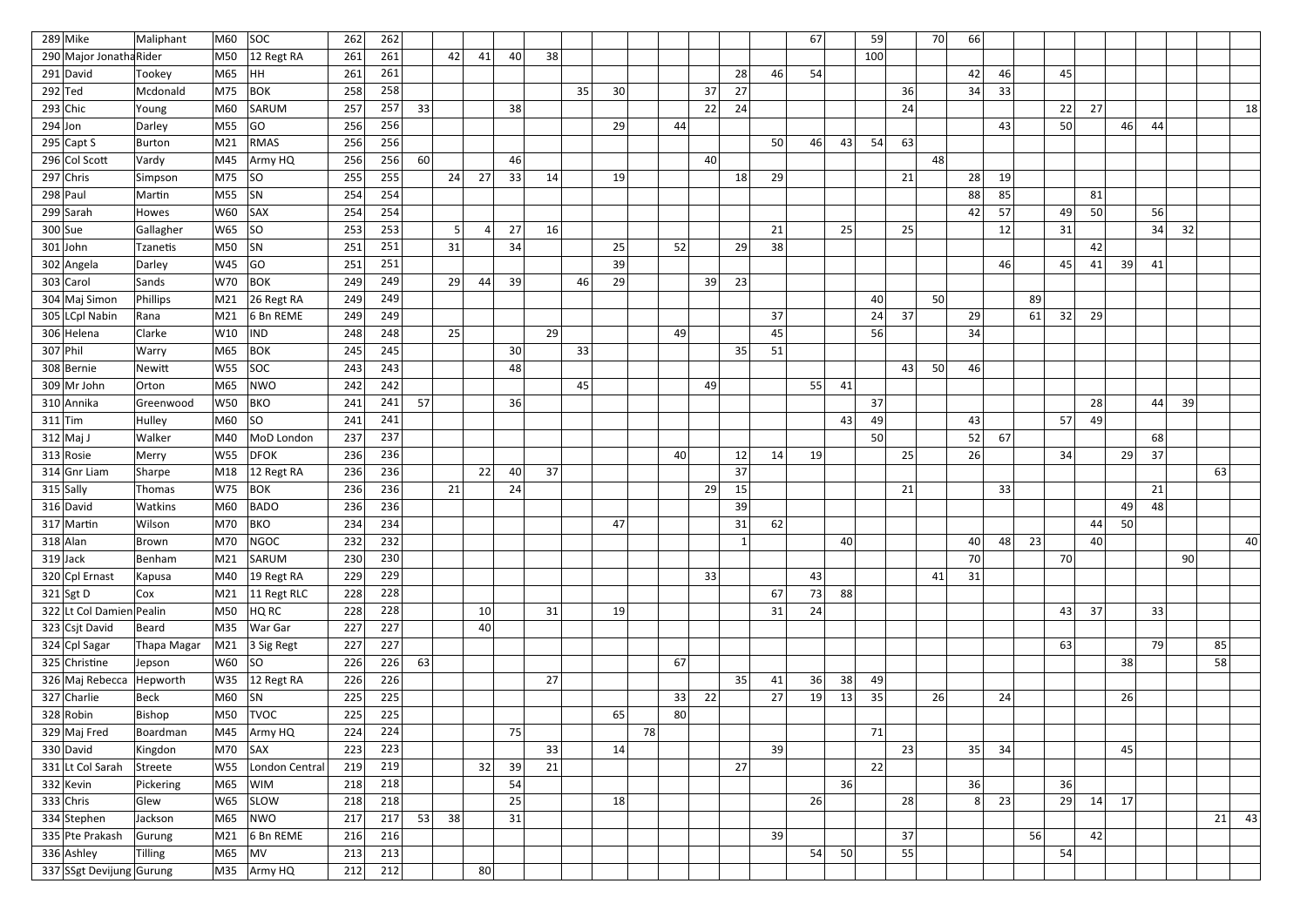| $338$ Ruth             | Rhodes         | W75          | SO                              | 225 | 212 |    | 14              | 14 | 13             | 8 <sup>2</sup> | 6  |    |    |    | 19  |                 | 19 |    | 5  |    | 8 <sup>1</sup>  |    | 6<br>12  |           |    | 6<br> 12             |    | 20 | 8 <sup>1</sup> |                 | 18  |
|------------------------|----------------|--------------|---------------------------------|-----|-----|----|-----------------|----|----------------|----------------|----|----|----|----|-----|-----------------|----|----|----|----|-----------------|----|----------|-----------|----|----------------------|----|----|----------------|-----------------|-----|
| 339 Peter              | Couldery       | M60          | GO                              | 212 | 212 |    | 50 <sub>1</sub> |    |                | 59             | 59 |    |    |    |     | 44              |    |    |    |    |                 |    |          |           |    |                      |    |    |                |                 |     |
| $340$  Liz             | Yeadon         | W75          | SARUM                           | 211 | 211 |    |                 |    | -6             |                | 14 |    |    | 21 | 100 |                 | 17 |    |    |    |                 |    |          | 23        | 15 |                      |    |    |                |                 | 15  |
| 341 WO2 Mark           | Robson         | M35          | Army HQ                         | 210 | 210 | 69 |                 |    |                |                |    |    |    |    |     |                 |    |    |    |    |                 |    |          |           |    |                      | 45 | 47 |                |                 |     |
| 342 Joanna             | Belsey         | W55          | SN                              | 208 | 208 |    |                 |    |                |                |    | 11 |    |    |     |                 | 32 |    | 24 |    |                 |    | 28       |           | 31 | 27                   | 22 | 33 |                |                 |     |
| $343$ Julia            | Jarvis         | <b>W50</b>   | SO                              | 206 | 206 |    | 50 <sup>1</sup> |    |                |                |    |    |    |    |     |                 | 50 |    | 43 |    |                 |    |          |           |    | 63                   |    |    |                |                 |     |
| $344$ Cpl Jack         | Skilton        | M21          | 12 Regt RA                      | 205 | 205 |    |                 |    | 45             |                |    |    |    |    |     |                 |    | 50 | 49 | 61 |                 |    |          |           |    |                      |    |    |                |                 |     |
| 345 LBdr Luke          | Thompson       | M21          | $ 47$ Regt RA                   | 205 | 205 |    |                 | 46 |                |                |    |    |    |    |     |                 |    |    | 10 |    |                 | 38 |          | 61        |    |                      |    |    |                |                 |     |
| 346 Lt Col Gary        | Sawyer         | M40          | Army HQ                         | 205 | 205 |    |                 |    |                |                |    |    | 66 |    |     |                 |    |    |    |    |                 |    |          |           |    |                      |    |    |                | 85              | 54  |
| $347$ Colin            | Merry          | M65          | $\overline{DFOK}$               | 205 | 205 |    |                 |    |                |                |    |    |    | 52 |     |                 | 28 | 12 |    |    | 15              |    | 28       |           | 36 |                      | 15 | 19 |                |                 |     |
| 348 Carol              | Taverner       | W60          | <b>WIGHTO</b>                   | 204 | 204 |    | 12              |    | 28             | 22             |    |    |    |    | 33  | 10 <sup>°</sup> | 36 | 32 |    | 25 |                 |    |          |           |    |                      |    |    |                |                 |     |
| 349 Dorte Torpe        | Hansen         | <b>W55</b>   | <b>SLOW</b>                     | 204 | 204 |    | 55              |    |                |                |    |    |    |    |     |                 |    |    |    |    |                 |    | 50       |           |    |                      |    |    |                |                 |     |
| $350$ Gp Capt R        | Woods          | M50          | RAFO                            | 203 | 203 |    |                 |    |                |                |    |    |    |    | 60  |                 |    |    |    |    |                 |    |          |           |    | 55                   |    |    |                |                 | 88  |
| $351$ WO1 Stuart       | Cameron        | M40          | HQ RC                           | 201 | 201 |    |                 |    |                |                |    |    |    |    |     |                 |    |    |    |    |                 | 39 | 27<br>37 |           |    |                      |    | 46 |                |                 |     |
| 352 Charles            | Spence         | M60          | LOK                             | 199 | 199 |    |                 |    |                |                |    |    |    |    |     |                 |    |    |    | 69 |                 |    | 63<br>67 |           |    |                      |    |    |                |                 |     |
| $353$ Ken              | Williams       | M80          | <b>BAOC</b>                     | 197 | 197 |    |                 |    |                |                |    | 16 |    |    |     | $\vert$ q       | 19 |    | 11 |    | 20              |    | 20<br>26 |           |    |                      |    | 25 | 46             |                 |     |
| 354 Nicola             | Harvey         | W45          | <b>WIM</b>                      | 196 | 196 |    |                 |    | $\overline{2}$ |                |    | 8  |    |    | 10  |                 | 28 | 30 |    |    |                 |    | 21<br>19 |           |    |                      |    |    |                |                 |     |
| 355 Capt Tom           | Skelding       | M21          | 1 Mercian                       | 194 | 194 |    |                 |    |                |                |    |    |    |    |     | 57              |    |    |    |    | 63              |    |          |           |    |                      |    |    |                |                 |     |
| 356 WO2 D              | Gosney         | M35          | 32 Regt RA                      | 193 | 193 |    |                 |    |                |                |    |    |    |    |     |                 |    |    |    |    | 40              |    | 47       | <b>66</b> |    |                      |    |    | 40             |                 |     |
| 357 Steve              | Beverley       | M65          | <b>NATO</b>                     | 192 | 192 |    |                 |    | 28             |                | 39 |    |    |    |     |                 |    |    |    |    |                 | 36 |          |           |    |                      |    |    |                |                 | 45  |
| 358 Eamon              | Staunton       | M65          | WIM                             | 192 | 192 |    |                 |    | 36             |                |    |    |    |    | 51  |                 |    |    |    |    |                 | 41 |          |           |    |                      |    |    |                |                 |     |
| 359 Michele            | Funnell        | W65          | SO                              | 191 | 191 |    |                 |    |                |                |    |    |    |    | 22  | 14              | 30 | 17 | 19 |    |                 |    | 24<br>14 |           |    | 28                   |    | 23 |                |                 |     |
| 360 Toni               | Whittle        | <b>W50</b>   | BKO                             | 190 | 190 |    |                 |    |                |                | 42 |    |    |    |     |                 |    |    |    |    |                 |    |          |           | 38 |                      | 25 |    |                |                 |     |
| 361 OCdt Tamsin        | Moran          | W21          | RMAS                            | 190 | 190 |    |                 |    | 50             |                |    |    |    |    | 70  |                 |    |    |    |    | 70              |    |          |           |    |                      |    |    |                |                 |     |
| 362 Katherine          | Pike           | <b>W55</b>   | <b>WIM</b>                      | 188 | 188 |    |                 |    |                | 21             | 32 |    |    |    | 31  |                 | 35 | 19 |    | 21 |                 |    | $\lceil$ |           |    |                      |    |    |                |                 | 26  |
| 363 Maj Bernie         | Fowler         | M50          | $ 6$ Regt AAC                   | 188 | 188 |    |                 |    |                |                |    | 41 |    |    |     |                 |    |    |    |    |                 |    | 47       |           |    | 100                  |    |    |                |                 |     |
| 364 Malcolm            | Scott          | M65          | SN                              | 186 | 186 |    | 18              | 32 | 13             | 29             |    |    |    |    |     | 18              |    | 27 | 22 | 27 |                 |    |          |           |    |                      |    |    |                |                 |     |
| 365 Beryl              | Pring          | W75          | SAX                             | 185 | 185 |    | 11              | 16 |                |                |    |    |    |    |     |                 | 27 | 27 | 24 |    |                 |    | 12<br>22 |           | 25 | 21                   |    |    |                |                 |     |
| 366 Corporal Sud Kamal |                |              | $\vert$ M21 $\vert$ 12 Regt RA  | 185 | 185 |    |                 | 60 | 62             |                |    |    |    |    |     |                 |    |    |    |    |                 | 63 |          |           |    |                      |    |    |                |                 |     |
| $367$ Tony             | Farrow         | M65          | BAOC                            | 183 | 183 |    |                 |    |                |                |    |    |    |    |     |                 |    |    |    |    | 48              |    | 45<br>47 |           |    |                      | 43 |    |                |                 |     |
| 368 Cpl Stephen        | Weatherall     |              | $\vert$ M21 $\vert$ 15 Sig Regt | 183 | 183 |    |                 |    | 23             | 10             |    |    | 54 |    | 27  |                 |    |    |    |    |                 |    |          |           |    |                      |    |    |                | 30 <sup>2</sup> |     |
| $369$ Julie            | <b>Collins</b> |              | W60 DFOK                        | 183 | 183 | 40 |                 |    |                |                |    |    |    |    |     |                 | 34 | 28 |    |    | 20 <sup>1</sup> |    |          |           |    | 21<br>9 <sup>1</sup> |    |    | 31             |                 |     |
| $370$ Mark             | Light          | M50          | SOC                             | 182 | 182 |    |                 |    | 68             |                |    |    |    |    |     |                 |    |    |    | 54 |                 |    |          |           |    |                      |    |    |                |                 |     |
| 371 Sgt Nawaraj        | Gurung         |              | M35 RDG                         | 182 | 182 | 70 | 30 <sup>l</sup> |    |                |                |    |    |    |    |     |                 |    |    |    |    | 42              | 40 |          |           |    |                      |    |    |                |                 |     |
| 372 Christopher        | Branford       |              | M75 WIM                         | 182 | 182 |    |                 |    | 44             |                |    |    |    |    |     |                 |    |    |    |    |                 |    |          | 52        |    |                      |    |    |                |                 | 39  |
| 373 Major Tony         | Richardson     | M40          | $1$ RHA                         | 181 | 181 |    |                 |    |                |                |    |    |    |    |     |                 |    |    |    |    |                 | 40 | 40<br>40 | 61        |    |                      |    |    |                |                 |     |
| 374 Maj Suzanne        | Talbot         |              | $W35$ $HQ3UK Div$               | 177 | 177 |    |                 |    |                |                |    |    |    |    |     |                 |    |    |    |    |                 |    | 42       |           | 27 |                      | 31 |    |                | 77              |     |
| $375$ Graeme           | Macmillan      | M45          | BAOC                            | 177 | 177 |    |                 |    |                | 89             |    |    |    |    |     |                 |    |    |    |    |                 |    |          |           |    | 88                   |    |    |                |                 |     |
| $376$ Eric             | Harper         | M70          | BKO                             | 176 | 176 |    |                 |    | 14             |                |    | 14 |    |    |     |                 | 17 |    | 9  |    | 19              |    |          |           | 22 | 20                   | 14 | 21 | 22             |                 |     |
| $377$ John             | Turner         |              | M65 TVOC                        | 175 | 175 |    |                 |    |                |                |    |    |    | 58 |     | 3               |    |    |    |    |                 | 31 |          |           | 25 | 20                   |    | 38 |                |                 |     |
| $378$ Jane             | Breed          | W65  HH      |                                 | 174 | 174 |    | 12              |    |                | 16             |    | 19 |    |    |     | 16              |    | 24 |    |    | 21              |    | 15<br>16 |           | 31 |                      |    |    |                |                 |     |
| $379$ Jim              | Munday         |              | M75  BKO                        | 173 | 173 |    |                 | 15 | 18             | 10             |    |    |    |    |     |                 | 17 |    |    |    |                 |    | 23<br>6  |           | 24 |                      |    | 18 | 20             |                 |     |
| 380 Vincent            | Joyce          | M65  SO      |                                 | 172 | 172 | 50 |                 |    |                |                |    |    |    |    |     |                 |    |    |    |    |                 |    |          |           | 44 | 38                   |    | 40 |                |                 |     |
| $381$ Tony             | Burton         | $MS5$ $ MV $ |                                 | 171 | 171 |    |                 |    |                |                |    |    |    |    |     |                 |    |    |    |    |                 |    |          |           |    | 84                   |    | 87 |                |                 |     |
| $382$ Cpl G            | Gurung         |              | $\vert$ M21 $\vert$ 11 Sig Regt | 171 | 171 |    |                 | 87 |                |                |    |    |    |    |     |                 |    |    |    |    |                 |    |          |           |    |                      |    |    |                |                 |     |
| $383$ Gail             | Parker         |              | W60 SLOW                        | 170 | 170 |    | 29              |    |                |                |    |    |    |    |     |                 | 33 | 28 |    |    |                 |    | 21<br>25 |           | 12 |                      | 22 |    |                |                 |     |
| 384 Jolyon             | Medlock        |              | $\overline{M45}$ WSX            | 170 | 170 |    |                 |    |                |                |    |    |    |    |     |                 |    |    |    |    |                 |    | 70       |           |    |                      |    |    |                |                 | 100 |
| 385 Scarlet            | Heap           | $W20$ SO     |                                 | 169 | 169 |    |                 |    |                |                |    |    |    |    |     |                 |    |    |    |    |                 |    | 84<br>85 |           |    |                      |    |    |                |                 |     |
| $386$ John             | Farren         |              | M85 TVOC                        | 169 | 169 |    |                 |    | 24             |                |    | 16 |    |    |     |                 |    |    |    |    | 7 <sup>1</sup>  |    | 12<br> 9 |           | 20 | 8 <sup>2</sup>       |    | 28 | 10             |                 |     |
|                        |                |              |                                 |     |     |    |                 |    |                |                |    |    |    |    |     |                 |    |    |    |    |                 |    |          |           |    |                      |    |    |                |                 |     |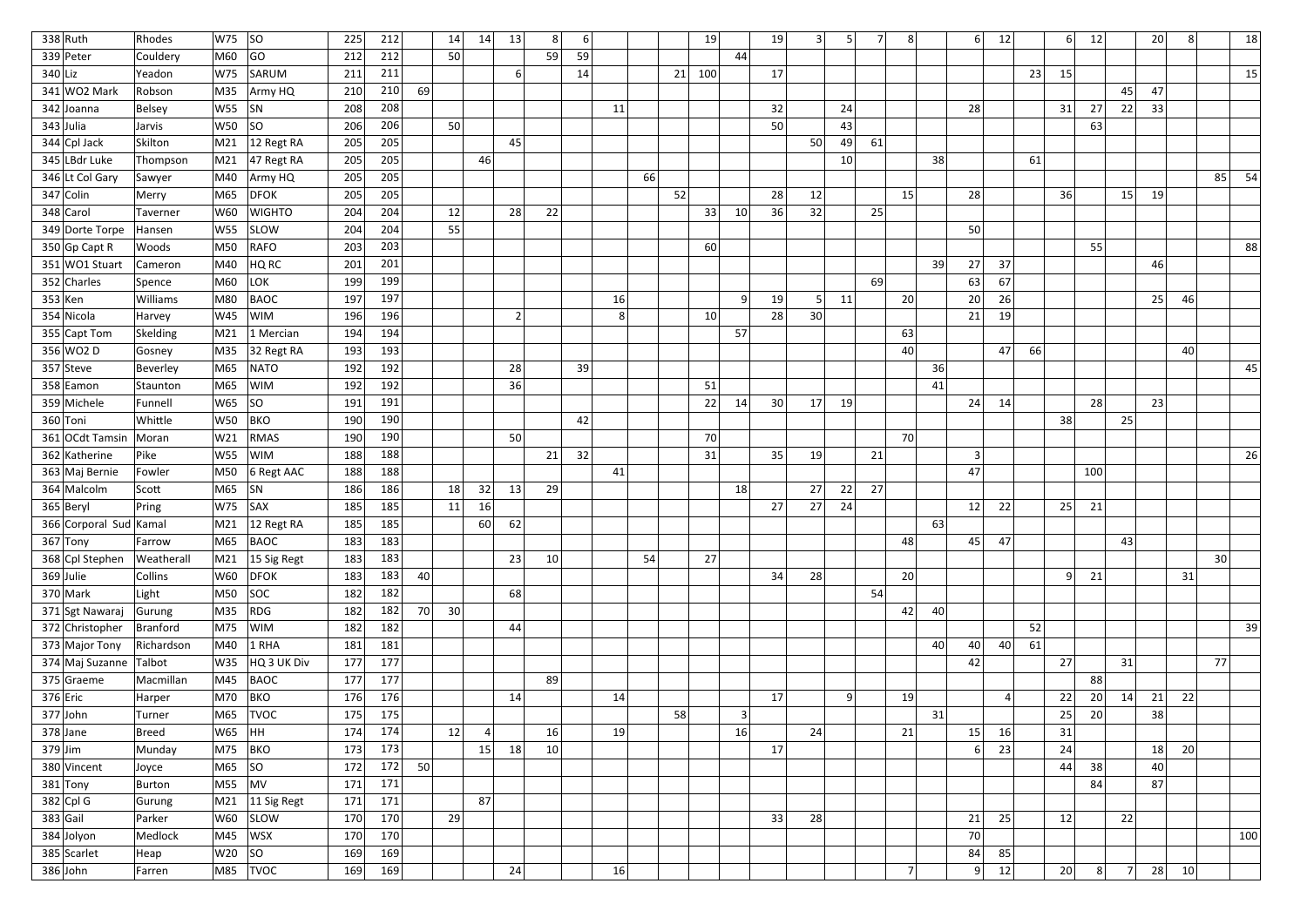| 387 Aimee               | Darley             | W18           | $ $ SN                           | 169 | 169 |    |           |    |    |    |    |    | 71 |    |                 |    |    |           |                |    |                      |    |                 |                 | 37             | 61 |    |    |    |
|-------------------------|--------------------|---------------|----------------------------------|-----|-----|----|-----------|----|----|----|----|----|----|----|-----------------|----|----|-----------|----------------|----|----------------------|----|-----------------|-----------------|----------------|----|----|----|----|
| 388 Mike                | Gibson             | M60           | SARUM                            | 169 | 169 |    |           |    |    |    |    |    |    |    |                 |    |    | 43        | 39             |    | 31                   |    |                 | 56              |                |    |    |    |    |
| 389 Charlotte           | Slade              | W14           | SN                               | 168 | 168 |    |           |    |    |    |    |    | 76 |    |                 |    |    |           |                |    |                      |    |                 |                 | 45             |    |    |    | 47 |
| $390$ Craig             | Blackford          | M50           | <b>BADO</b>                      | 167 | 167 |    |           |    |    |    |    |    | 89 |    |                 |    |    |           |                |    |                      |    |                 |                 |                |    |    |    | 78 |
| $391$ John              | Thompson           | M85           | <b>TVOC</b>                      | 165 | 165 |    |           | 21 |    |    |    |    |    |    |                 | 29 |    |           |                |    | 16<br>$6 \mid$       |    |                 |                 | 23             | 18 | 29 |    |    |
| $392$ Jim               | Graham             | M70           | <b>WIM</b>                       | 165 | 165 |    |           |    | 41 |    |    |    |    | 41 |                 |    |    |           |                | 42 |                      |    |                 |                 |                |    |    |    | 41 |
| 393 Mr Steve            | Bailey             | M60           | $\vert$ SN                       | 164 | 164 |    |           |    |    |    |    |    | 80 |    |                 |    |    |           |                |    |                      |    | 84              |                 |                |    |    |    |    |
| 394 Major Huw           | Raikes             | M35           | Army HQ                          | 164 | 164 |    |           |    |    |    |    |    |    |    |                 |    |    | 70        |                | 94 |                      |    |                 |                 |                |    |    |    |    |
| 395 David               | Rollins            | M55           | BAOC                             | 164 | 164 |    |           |    |    |    | 94 |    |    |    |                 | 70 |    |           |                |    |                      |    |                 |                 |                |    |    |    |    |
| 396 SSgt Wayne          | Levy               | M40           | 17 Regt RLC                      | 163 | 163 |    | 44        | 62 |    |    |    |    |    |    |                 |    |    |           |                |    |                      |    |                 |                 |                |    |    |    |    |
| 397 Pte Prabin          | Gurung             | M21           | $ 12$ Regt RA                    | 163 | 163 |    |           |    |    |    |    |    |    |    |                 |    |    |           | 24             | 33 |                      | 47 |                 |                 |                |    |    | 59 |    |
| $398$ Hugh              | Holmes             | M21           | SARUM                            | 163 | 163 |    |           |    |    |    |    |    |    | 76 |                 |    |    |           |                | 87 |                      |    |                 |                 |                |    |    |    |    |
| 399 Maj Louise          | Henderson          | W45           | HQRC                             | 162 | 162 | 53 |           |    | 37 |    |    | 72 |    |    |                 |    |    |           |                |    |                      |    |                 |                 |                |    |    |    |    |
| $400$ Capt A J          | Finlay             | M35           | 1 Arty Bde                       | 156 | 156 |    |           |    |    |    |    |    |    |    |                 |    |    |           |                |    |                      | 84 |                 |                 |                |    |    |    |    |
| 401 RFN Bikal           | Gurung             | M21           | $3$ RGR                          | 155 | 155 |    |           | 40 |    |    |    |    |    |    |                 |    |    |           | 40             |    | 24                   |    |                 |                 |                | 51 |    |    |    |
| $402$ Harry             | Bratcher-Howai M16 |               | <b>WIM</b>                       | 155 | 155 |    |           |    |    |    |    |    |    |    |                 |    |    |           |                |    |                      |    |                 |                 | 62             |    |    |    | 93 |
| 403 CSM Adam            | Townsend           | M40           | 1 Mercian                        | 154 | 154 |    |           |    |    |    |    |    |    |    |                 |    |    |           |                |    |                      |    |                 |                 |                |    | 46 | 58 | 50 |
| $404$ John              | Cook               | M65           | WSX                              | 153 | 153 |    |           |    |    |    |    |    |    | 81 |                 |    |    | 72        |                |    |                      |    |                 |                 |                |    |    |    |    |
| $405$ Ben               | Rivers             | M75           | GO                               | 152 | 152 |    |           |    |    |    |    |    |    |    | 10 <sup>1</sup> | 39 | 27 | 17        |                |    |                      |    |                 |                 |                | 34 | 12 |    |    |
| $406$ Clare             | Fletcher           | W75           | $ $ BOK                          | 152 | 152 |    | 1         |    | 5  | 23 | 13 |    |    |    |                 | 22 |    | 22        | 16             |    | 19                   |    |                 |                 |                |    |    |    |    |
| $407$ Tim               | Hughes             | M65           | <b>TVOC</b>                      | 152 | 152 |    |           |    |    | 48 |    |    |    |    |                 |    | 28 |           |                |    |                      |    |                 |                 |                |    |    |    |    |
| 408 Sgt Jonathan        | Brown              | M21           | 42 Engr Regt                     | 151 | 151 |    |           | 29 |    |    |    |    |    |    |                 |    |    |           | 35             |    |                      |    |                 |                 |                |    |    |    |    |
| $409$ Brian             | Sewell             | M65           | BKO                              | 151 | 151 |    |           |    |    |    |    |    |    |    |                 |    |    |           |                | 27 | 31                   |    | 21              |                 | 12             | 33 | 27 |    |    |
| 410 Sgt Mamat           | Saine              | M35           | 2 LANCS/3 RAN                    | 150 | 150 |    | 25        | 27 | 18 |    |    |    |    |    |                 |    |    |           |                |    |                      |    |                 |                 |                |    |    |    |    |
| $411$ Thomas            | Rollins            | M14           | SN                               | 150 | 150 |    |           |    |    |    |    |    | 89 |    |                 |    |    |           | 61             |    |                      |    |                 |                 |                |    |    |    |    |
| $412$ Cliff             | Thorne             | M65           | BKO                              | 149 | 149 |    |           |    |    |    |    |    |    |    |                 |    |    |           |                |    |                      |    | 30 <sup>2</sup> | 22              | 27             | 33 | 37 |    |    |
| $413$ Emma              | Jarrett            | W45           | <b>WAOC</b>                      | 148 | 148 |    |           |    |    |    |    |    | 83 |    |                 |    |    |           |                |    | 65                   |    |                 |                 |                |    |    |    |    |
| $414$  Brian            | Pilling            | M70           | SN                               | 147 | 147 |    | 23        |    | 25 |    |    |    |    |    | 15              | 29 |    |           |                | 27 |                      |    |                 |                 | 28             |    |    |    |    |
| $415$ Chris             | McDonald           | $ M75 $ $ MV$ |                                  | 146 | 146 |    |           |    |    |    | 24 |    |    |    |                 | 32 |    | 29        |                |    | 23<br>17             |    |                 |                 |                |    |    |    |    |
| 416 D                   | Wetherill          |               | M55 WAOC                         | 145 | 145 |    |           |    |    |    |    |    | 80 |    |                 |    |    |           |                |    | 65                   |    |                 |                 |                |    |    |    |    |
| 417 Capt George         | Bignold            |               | M21   War Gar                    | 144 | 144 |    |           |    |    |    |    |    |    |    |                 |    |    |           |                | 49 |                      |    |                 |                 |                |    |    |    |    |
| $418$ Kevin             | Parkes             | M60  HH       |                                  | 144 | 144 |    | 19        |    |    |    |    |    |    |    | 8               | 36 |    |           | 21             |    | 31                   |    |                 |                 |                |    |    |    |    |
| $419$ April             | Devine             | W21           | BAOC                             | 142 | 142 |    | 49        | 49 |    |    |    |    |    |    |                 |    |    |           |                |    | 44                   |    |                 |                 |                |    |    |    |    |
| 420 Sgt Awashesh Gurung |                    | M40           | $\overline{I}$ IND               | 142 | 142 |    |           |    |    |    |    |    |    |    |                 |    |    |           |                |    | 28                   |    | 40              | 30 <sup>2</sup> |                | 44 |    |    |    |
| 421 Spr Luke            | Mitchell           |               | M21 22 Engr Regt                 | 142 | 142 |    |           |    |    |    |    |    |    |    |                 |    |    |           |                |    |                      |    |                 |                 |                |    |    |    |    |
| $422$ Brian             | Hughes             |               | $M70$ $HOC$                      | 142 | 142 |    |           |    |    | 55 | 39 |    |    |    |                 |    |    |           |                |    |                      |    |                 |                 | 48             |    |    |    |    |
| 423 Sgt Scott           | Parnell            |               | $MS5$ 3 Regt RLC                 | 139 | 139 | 73 | <b>66</b> |    |    |    |    |    |    |    |                 |    |    |           |                |    |                      |    |                 |                 |                |    |    |    |    |
| $424$ WO2 Diane         | Mitson             |               | $W45$ 9 Regt RLC                 | 139 | 139 | 53 |           |    |    |    |    |    |    |    |                 |    |    |           |                |    |                      |    |                 |                 |                |    |    | 86 |    |
| 425 Capt Andre          | Noel               |               | $\vert$ M45 $\vert$ 42 Engr Regt | 138 | 138 |    |           |    |    |    |    |    |    |    |                 |    |    |           |                |    |                      |    |                 |                 |                |    |    |    |    |
| 426 Sgt Yasutaro Esaki  |                    |               | $\vert$ M40 $\vert$ 6 Bn REME    | 138 | 138 | 53 |           |    |    |    |    |    |    |    |                 |    |    |           |                |    |                      |    |                 | 42              |                |    |    |    |    |
| 427 Richard             | Hudson             |               | M55 BOK                          | 137 | 137 |    |           |    |    | 68 |    |    |    |    |                 |    |    |           |                |    |                      |    |                 |                 |                |    |    |    |    |
| $428$ Chris             | Harrison           | M60           | NGOC                             | 136 | 136 |    |           |    |    |    |    |    |    |    |                 |    | 68 | 68        |                |    |                      |    |                 |                 |                |    |    |    |    |
| 429 Christopher         | Hannaford          | M21  SO       |                                  | 135 | 135 |    |           |    | 21 |    |    |    | 40 |    |                 |    | 27 | 39        | 8 <sup>1</sup> |    |                      |    |                 |                 |                |    |    |    |    |
| 430 Pte Sam             | Turney             |               | M21 1 Mercian                    | 135 | 135 |    |           |    |    | 35 |    |    |    |    |                 |    |    |           |                |    |                      |    |                 | 37              |                |    |    | 57 |    |
| $431$ Robert            | Leppard            | $ M70 $ SN    |                                  | 134 | 134 |    | 19        |    |    |    |    |    | 52 |    |                 |    |    |           | 16             |    | 15                   |    |                 |                 |                |    |    |    |    |
| $432$ Martha            | Paton              | $ W21 $ $ SN$ |                                  | 134 | 134 |    |           |    |    |    |    |    | 80 |    | 54              |    |    |           |                |    |                      |    |                 |                 |                |    |    |    |    |
| 433 Yvonne              | Hodson             |               | $ W70 $ TVOC                     | 133 | 133 |    |           | 12 |    |    |    |    |    | 1  |                 | 22 |    |           | 7 <sup>1</sup> |    | 6 <sup>1</sup><br>19 |    | 2               |                 | $\overline{2}$ | 18 | 37 |    |    |
| 434 SSgt Terri          | Davis              |               | $ W35 $ HQ AMS                   | 133 | 133 |    |           |    |    |    |    |    |    |    | 31              |    |    | 22<br> 10 | 10             | 28 |                      |    |                 |                 | 32             |    |    |    |    |
| 435 Bo                  | Oqvist             | M50  BKO      |                                  | 132 | 132 |    |           |    |    |    |    |    |    |    | 20              |    |    |           |                |    | 58                   |    | 54              |                 |                |    |    |    |    |
|                         |                    |               |                                  |     |     |    |           |    |    |    |    |    |    |    |                 |    |    |           |                |    |                      |    |                 |                 |                |    |    |    |    |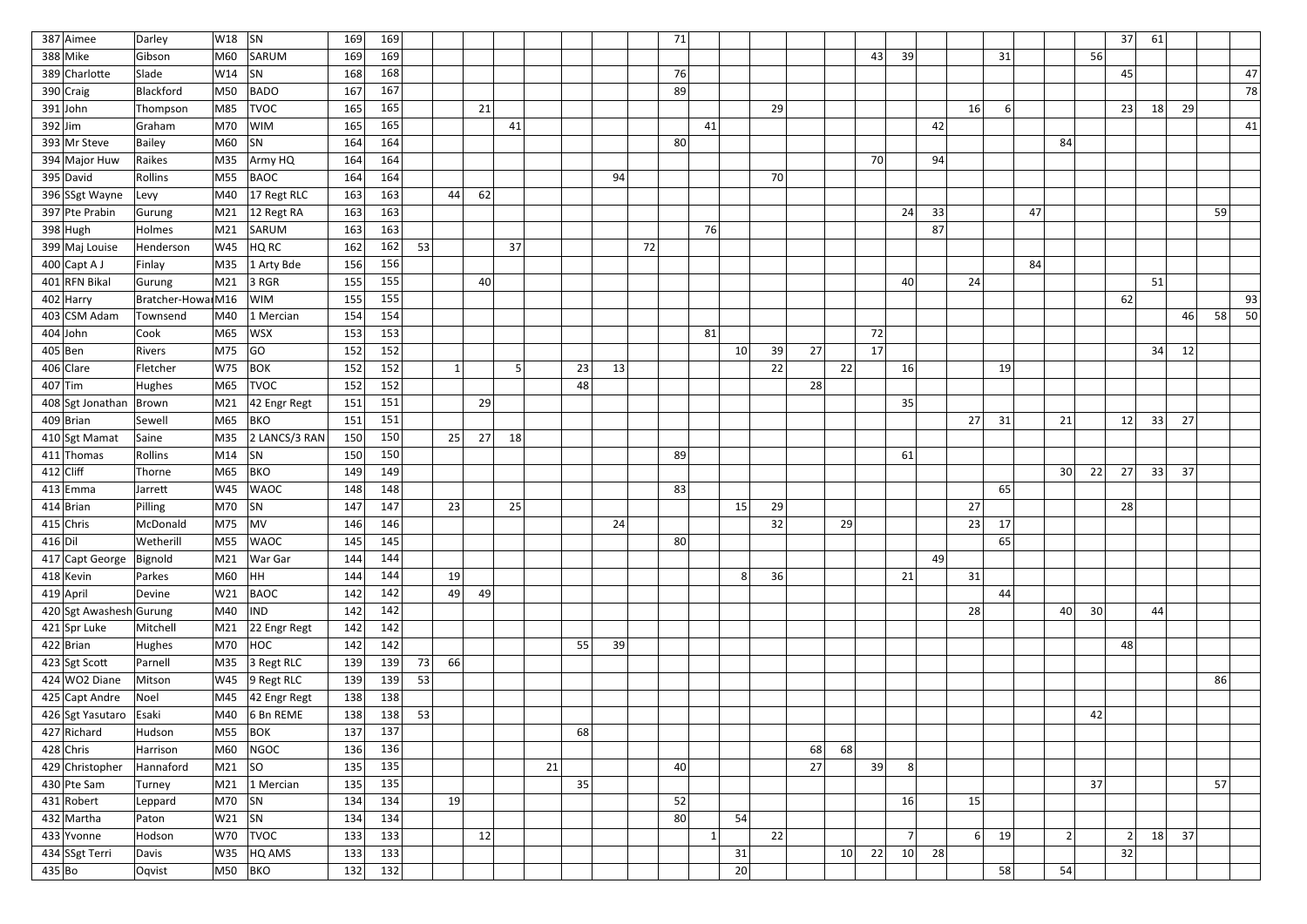| 436 SSgt G                | Harris            | M21       | Artillery Centre               | 132 | 132 |    |    |    |    |    | 38 |    |    |    |                 |    |    |                 |    |    | 20 | 31              |    |                 |    |    |    |    |    |    |
|---------------------------|-------------------|-----------|--------------------------------|-----|-----|----|----|----|----|----|----|----|----|----|-----------------|----|----|-----------------|----|----|----|-----------------|----|-----------------|----|----|----|----|----|----|
| 437 Major Kate            | Masters           | W40       | $ 2$ PWRR                      | 129 | 129 |    |    |    |    |    |    |    |    |    |                 |    |    |                 |    | 32 | 29 | 17              |    | 24              | 27 |    |    |    |    |    |
| 438 Col Amanda            | Hassell           | W50       | Army HQ                        | 129 | 129 | 40 |    |    |    |    |    |    |    |    |                 |    | 34 |                 | 25 | 30 |    |                 |    |                 |    |    |    |    |    |    |
| 439 Cpl Nauraj            | Gurung            | M21       | $9$ Regt RLC                   | 128 | 128 | 46 |    |    |    |    |    |    |    |    |                 |    |    |                 |    |    |    |                 |    |                 |    |    |    |    | 56 | 26 |
| $440$ Craig               | Ogilvie           | M50       | SN                             | 127 | 127 |    |    |    |    |    |    |    |    |    |                 | 46 |    |                 |    |    | 37 | 44              |    |                 |    |    |    |    |    |    |
| 441 Norman                | Wilson            | M70       | SOC                            | 127 | 127 |    |    |    | 42 | 12 | 39 |    |    |    |                 |    |    |                 | 34 |    |    |                 |    |                 |    |    |    |    |    |    |
| $442$ Reg                 | Fowler            | M55       | SN                             | 126 | 126 | 60 |    |    |    |    |    |    | 52 |    |                 |    |    |                 | 14 |    |    |                 |    |                 |    |    |    |    |    |    |
| $443$ Glyn                | Thomas            | M60       | <b>BKO</b>                     | 126 | 126 |    | 22 |    |    |    | 36 |    |    |    |                 |    |    |                 |    |    |    |                 |    |                 |    |    |    |    |    |    |
| 444 Maj Cecily            | Robertson         | W45       | Upavon Stn                     | 126 | 126 |    |    |    |    |    |    |    | 31 |    | 10 <sup>1</sup> |    |    |                 | 10 | 12 |    |                 |    |                 |    |    | 34 |    |    |    |
| 445 Roger                 | Baker             | M85       | <b>TVOC</b>                    | 125 | 125 |    |    |    |    |    | 8  | 19 |    | 13 |                 | 23 |    |                 | 22 |    | 12 |                 |    | 27              |    |    |    |    |    |    |
| 446 Gdsm Ewan             | Thompson          | M21       | <b>BAOC</b>                    | 125 | 125 | 48 | 20 |    |    |    |    |    |    |    |                 |    |    |                 |    |    |    |                 |    |                 |    |    |    |    |    |    |
| $447$ Keith               | Marsden           | M75       | HH.                            | 124 | 124 |    |    |    |    | 3  |    | 25 |    |    |                 | 27 |    |                 | 27 |    | 24 |                 |    |                 | 18 |    |    |    |    |    |
| 448 Major Garry           | Patey             | M55       | 103 Bn REME(V                  | 124 | 124 |    |    |    |    |    |    |    |    |    |                 |    |    |                 | 18 |    |    | 27              |    |                 |    |    | 42 | 37 |    |    |
| 449 2Lt Andrew            | Woodhouse         | M35       | 170 Engineer G                 | 124 | 124 |    |    |    |    | 64 |    |    | 60 |    |                 |    |    |                 |    |    |    |                 |    |                 |    |    |    |    |    |    |
| 450 Capt Dom              | Belletty          | M50       | 42 Engr Regt                   | 122 | 122 |    |    |    |    |    |    |    |    |    |                 |    |    |                 | 59 |    |    |                 |    |                 |    |    |    |    |    |    |
| 451 Capt Callum           | McColl            | M21       | 3 Bn REME                      | 122 | 122 |    |    |    |    |    |    |    |    |    |                 |    |    |                 |    |    |    |                 |    |                 |    |    |    |    |    |    |
| 452 Pte Dylan             | Joyce             | M20       | 6 Bn REME                      | 122 | 122 | 53 |    |    |    |    |    |    |    |    |                 | 40 |    |                 |    |    | 29 |                 |    |                 |    |    |    |    |    |    |
| $453$ Alan                | Jones             | M50       | <b>BKO</b>                     | 121 | 121 |    |    |    |    |    |    |    |    |    |                 |    |    |                 |    |    |    |                 |    |                 |    | 31 |    |    |    | 46 |
| $454$ Chris               | Poole             | M60       | <b>TVOC</b>                    | 121 | 121 |    |    |    |    |    |    | 51 |    |    | 17              |    |    |                 |    |    |    |                 |    |                 | 53 |    |    |    |    |    |
| 455 Cpl Marcus            | Meakin            | M21       | 1 Mercian                      | 120 | 120 |    |    |    |    |    |    |    |    |    |                 |    |    |                 |    |    |    |                 |    |                 |    |    |    | 46 | 48 | 26 |
| 456 LCpl Hallam           | Webb              | M21       | 3 RMP                          | 120 | 120 |    |    |    |    |    | 35 | 36 | 49 |    |                 |    |    |                 |    |    |    |                 |    |                 |    |    |    |    |    |    |
| 457 Robert                | Balding           | M75       | <b>IND</b>                     | 120 | 120 |    |    |    |    |    |    | 15 |    |    | 20              | 26 | 26 |                 |    |    |    |                 |    |                 |    |    | 33 |    |    |    |
| 458 Sqn Ldr John          | Liston            | M50       | Defence Acade                  | 120 | 120 |    |    |    |    |    |    |    |    | 61 |                 |    |    |                 |    |    |    |                 |    |                 |    |    |    |    |    | 59 |
| 459 Stanley               | Heap              | M21       | <b>EUOC</b>                    | 119 | 119 |    |    |    |    |    |    |    |    |    | 50              |    |    |                 |    |    |    |                 |    |                 |    | 69 |    |    |    |    |
| 460 Capt Aaron            | Whiting           | M35       | <b>RAF High Wyco</b>           | 119 | 119 |    |    |    |    |    |    |    |    |    |                 |    |    |                 |    |    |    | 44              | 75 |                 |    |    |    |    |    |    |
| 461 LCpl David            | Williams          | M21       | 12 Regt RA                     | 119 | 119 |    |    |    |    |    |    |    |    |    |                 |    | 24 | 42              |    | 53 |    |                 |    |                 |    |    |    |    |    |    |
| 462 Christine             | Artus             | W65       | <b>BKO</b>                     | 119 | 119 |    |    |    |    |    |    |    |    |    |                 |    |    |                 |    |    |    | $\overline{7}$  |    | 35              | 19 | 34 | 24 |    |    |    |
| $463$  lan                | Watson            | M55       | SN                             | 119 | 119 |    | 24 |    | 28 |    |    |    |    |    |                 |    |    |                 |    |    |    |                 |    |                 |    | 29 | 38 |    |    |    |
| 464 Christine             | Smith             | W75       | <b>BADO</b>                    | 118 | 118 |    |    | 17 | 19 |    |    |    |    |    |                 |    |    |                 |    |    |    |                 |    | 15              |    |    |    | 39 |    |    |
| 465 Gnr Loreans           | Matas             |           | M20 $ 12$ Regt RA              | 118 | 118 |    | 12 | 37 |    | 31 |    |    |    |    |                 |    |    |                 |    |    |    |                 |    |                 |    |    |    |    |    |    |
| $466$ Colin               | <b>Hicks</b>      |           | $M65$ SOC                      | 117 | 117 |    |    |    | 40 |    |    |    |    |    |                 | 47 |    |                 |    |    |    |                 |    |                 |    |    |    |    |    |    |
| 467 Matthew               | Knipe             | M55       | $ _{\rm QO}$                   | 116 | 116 |    |    |    |    |    | 22 |    | 40 | 13 |                 |    |    |                 |    |    |    |                 |    | $\vert 4 \vert$ | 10 |    |    |    |    | 2  |
| 468 Lt Col Christo   Deed |                   | M50       | HQ RC                          | 116 | 116 | 67 | 49 |    |    |    |    |    |    |    |                 |    |    |                 |    |    |    |                 |    |                 |    |    |    |    |    |    |
| 469 Mrs Carolyn           | Thomson Easte W55 |           | SARUM                          | 115 | 115 |    |    |    |    |    |    |    |    |    |                 |    |    | 34<br>10        | 21 |    |    |                 |    |                 |    |    | 36 | 14 |    |    |
| 470 Andrew                | Howard            | M45       | BOF                            | 115 | 115 |    |    |    |    |    |    |    |    |    |                 |    |    |                 |    |    |    |                 |    |                 |    | 54 |    |    |    | 61 |
| $471$ Mr Ross             | Maclagan          | M45 $ SN$ |                                | 114 | 114 |    |    |    |    |    |    |    |    |    |                 |    |    |                 |    |    |    | 49              |    |                 |    |    |    |    |    |    |
| $472$ Lt Col (Retd)       | Allen             |           | $W55$ BAOC                     | 114 | 114 |    |    |    | 51 |    |    |    | 63 |    |                 |    |    |                 |    |    |    |                 |    |                 |    |    |    |    |    |    |
| $473$ David               | Lane              | $M65$ SN  |                                | 113 | 113 | 63 |    |    |    |    |    |    |    |    |                 |    |    |                 |    |    |    |                 |    |                 |    |    | 50 |    |    |    |
| 474 Lt Col Ali            | Lea               |           | $W45$   Army HQ                | 113 | 113 |    |    | 38 |    |    |    |    |    |    |                 |    |    |                 |    |    |    |                 |    |                 |    |    |    |    |    |    |
| 475 SSgt Kirsty           | McDermott         |           | $W35$ RDG                      | 113 | 113 | 27 | 17 |    | q  |    |    |    |    |    |                 |    |    |                 | 14 | 22 |    |                 |    |                 |    |    |    |    |    |    |
| 476 Roger                 | Powell            | M70  SN   |                                | 112 | 112 |    |    |    |    |    |    |    |    |    |                 |    |    | 30 <sup>°</sup> |    |    |    |                 |    | 32              |    |    |    |    |    |    |
| $477$  Izumi              | Magee             | $W21$ SN  |                                | 112 | 112 |    |    |    |    |    |    |    |    |    |                 |    |    |                 |    |    |    | 28              |    | 35              | 49 |    |    |    |    |    |
| 478 Lt Col Andrea Magowan |                   |           | W45   APC Glasgow              | 111 | 111 | 67 |    |    |    |    |    |    |    |    |                 |    |    |                 |    | 44 |    |                 |    |                 |    |    |    |    |    |    |
| 479 Sig Nelson            | Thapa Magar       |           | $\vert$ M21 $\vert$ 3 Sig Regt | 110 | 110 |    |    |    |    |    |    |    |    |    |                 |    |    |                 |    |    |    |                 |    |                 |    |    |    | 43 | 67 |    |
| 480 Lt Col RM Guy Balmer  |                   | M50       | RMOC                           | 110 | 110 |    |    |    |    |    |    |    | 67 | 43 |                 |    |    |                 |    |    |    |                 |    |                 |    |    |    |    |    |    |
| $481$  lan                | Sayer             | M70       | <b>WSX</b>                     | 108 | 108 |    |    |    |    |    | 51 |    |    | 57 |                 |    |    |                 |    |    |    |                 |    |                 |    |    |    |    |    |    |
| 482 SAC Thomas Jarvis     |                   | M21       | RAFO                           | 108 | 108 |    |    |    | 72 | 36 |    |    |    |    |                 |    |    |                 |    |    |    |                 |    |                 |    |    |    |    |    |    |
| 483 Jonathan              | Lyle              | M60       | $ $ BOK                        | 108 | 108 |    |    |    |    |    |    |    |    |    |                 |    |    |                 |    |    |    |                 |    |                 |    | 38 |    |    |    |    |
| 484 Karen                 | Mills-Hicks       | W45  GO   |                                | 107 | 107 |    |    | 32 |    |    |    |    |    |    |                 |    |    | 17              |    |    | 28 | 30 <sup>°</sup> |    |                 |    |    |    |    |    |    |
|                           |                   |           |                                |     |     |    |    |    |    |    |    |    |    |    |                 |    |    |                 |    |    |    |                 |    |                 |    |    |    |    |    |    |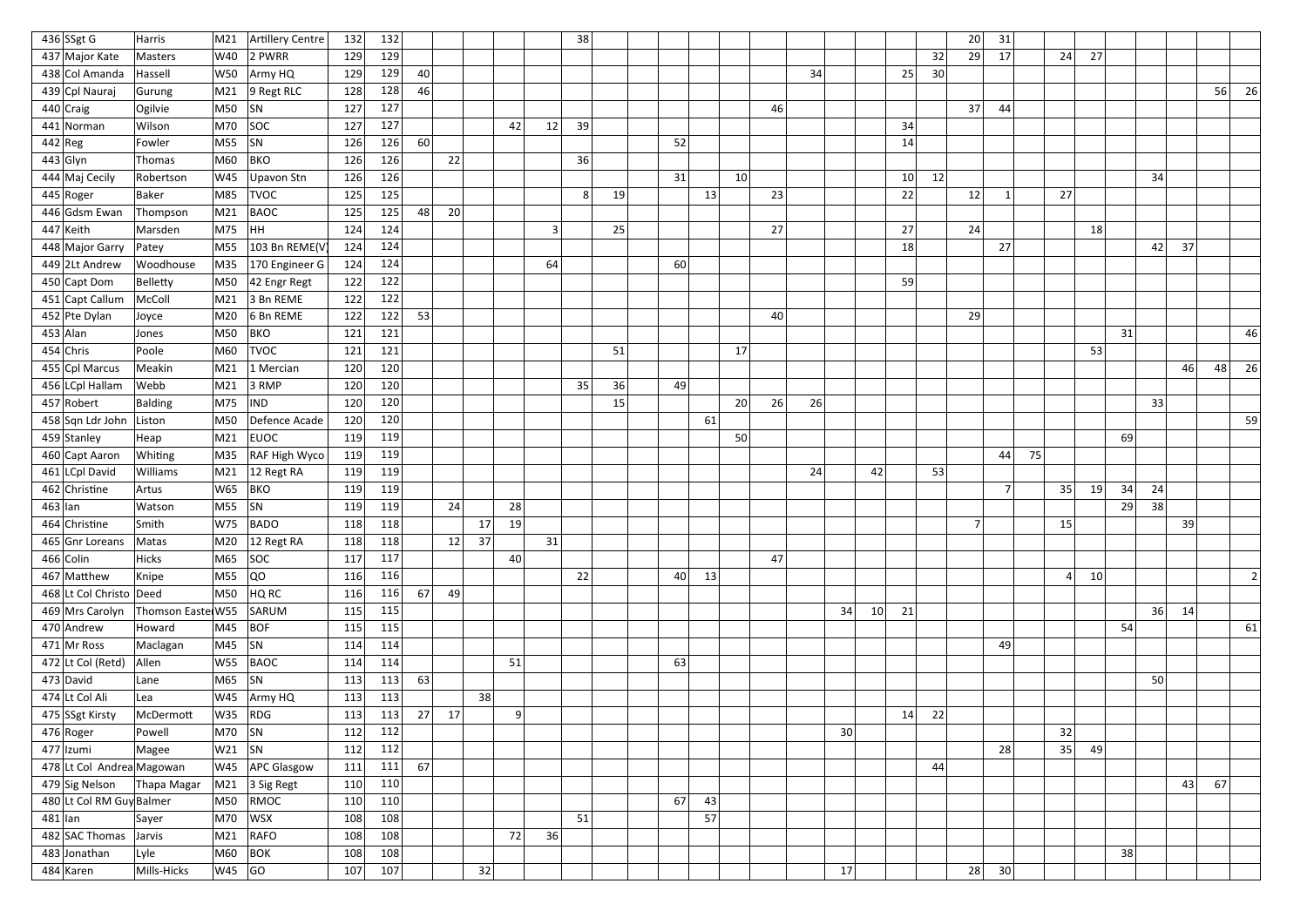| $485$ Tim                       | Houlder           | M60                    | WSX                             | 106 | 106      |     |     |     |    | 54 |    |    |    | 52              |                |    |    |           |     |    |    |    |                 |    |     |    |    |     |
|---------------------------------|-------------------|------------------------|---------------------------------|-----|----------|-----|-----|-----|----|----|----|----|----|-----------------|----------------|----|----|-----------|-----|----|----|----|-----------------|----|-----|----|----|-----|
| 486 Ocdt Dane                   | Blomquist         | M21                    | RMAS                            | 104 | 104      |     |     |     |    |    |    |    |    |                 |                |    |    |           |     |    |    |    |                 |    | 104 |    |    |     |
| $487$ Tom                       | Bray              | M35                    | MoD London                      | 104 | 104      |     |     |     |    |    |    |    |    |                 |                |    |    |           |     |    |    |    | 104             |    |     |    |    |     |
| 488 Andrew                      | Law               | M65                    | NWO                             | 103 | 103      |     |     |     |    |    |    |    |    | 30 <sup>2</sup> |                |    |    |           | 37  |    |    |    |                 |    |     |    |    |     |
| $489$ Dave                      | <b>Cumins</b>     | M50                    | SO                              | 103 | 103      |     |     |     |    |    |    |    |    |                 |                |    |    | 59        |     |    |    |    |                 | 44 |     |    |    |     |
| 490 Philip                      | Fawkner-Corbe M65 |                        | $ $ BOK                         | 103 | 103      |     | 15  |     | 35 |    |    |    |    |                 |                |    |    |           |     | 20 |    |    |                 |    |     |    |    | 33  |
| 491 SSgt Shivasha Tamang        |                   | M45                    | 101 Op Sust Bde                 | 102 | 102      | 31  |     |     |    |    |    |    |    |                 |                |    |    |           |     |    |    |    |                 |    |     | 15 | 56 |     |
| 492 Mr. Nick                    | Barrable          | M45                    | $ $ SYO                         | 101 | 101      |     | 101 |     |    |    |    |    |    |                 |                |    |    |           |     |    |    |    |                 |    |     |    |    |     |
| $493$ Paul                      | Couldridge        | M45                    | <b>SLOW</b>                     | 101 | 101      |     |     |     |    |    |    |    |    |                 |                |    |    |           | 101 |    |    |    |                 |    |     |    |    |     |
| 494 Sheila                      | Miklausic         | W70                    | NGOC                            | 100 | 100      |     |     |     |    | 24 |    |    |    | 16              | 6 <sup>1</sup> | 14 |    |           | 8   |    |    |    |                 |    | 18  |    |    |     |
| $495 WO1$ John                  | Leddy             | M50                    | BAOC                            | 100 | 100      | 100 |     |     |    |    |    |    |    |                 |                |    |    |           |     |    |    |    |                 |    |     |    |    |     |
| 496 LCpl Toby                   | Tibbitts          | M35                    | $ 3$ Regt AAC                   | 100 | 100      |     |     | 63  |    |    |    |    |    |                 |                |    |    |           |     |    |    |    |                 |    |     |    | 37 |     |
| $497$  2Lt A                    | Freeman-Hall      |                        | $\vert$ M21 $\vert$ 13 Regt RLC | 100 | 100      |     |     |     |    |    |    |    |    |                 |                |    |    |           |     |    |    |    |                 |    |     |    |    | 100 |
| 498 Phillip                     | Batts             | M60                    | <b>CLOK</b>                     | 100 | 100      |     |     | 100 |    |    |    |    |    |                 |                |    |    |           |     |    |    |    |                 |    |     |    |    |     |
| $499$ Jane                      | Lambert           | W60                    | SO                              | 100 | 100      |     |     |     |    |    | 50 |    |    |                 |                |    |    |           |     |    |    |    |                 |    |     | 50 |    |     |
| 500 Nicholas                    | Jarvis            | M21                    | SO                              | 99  | 99       |     |     |     | 99 |    |    |    |    |                 |                |    |    |           |     |    |    |    |                 |    |     |    |    |     |
| 501 Alastair                    | Thomas            | M21                    | EUOC                            | 99  | 99       |     |     |     |    |    |    |    |    |                 |                |    |    |           |     |    |    |    |                 | 99 |     |    |    |     |
| 502 Maj Terry                   | Furlong           | M21                    | Defence Acade                   | 99  | 99       |     |     |     |    |    |    |    |    | -99             |                |    |    |           |     |    |    |    |                 |    |     |    |    |     |
| 503 LCpl Buddha                 | Gurung            | M21                    | Household Cava                  | 99  | 99       | 43  |     |     |    |    |    |    |    |                 |                |    |    |           |     |    |    |    |                 |    |     |    | 56 |     |
| $504$ Eliza                     | Hermann           | W60                    | HH                              | 98  | 98       |     |     |     |    |    |    |    |    |                 | 24             | 40 |    |           |     |    |    |    | 34              |    |     |    |    |     |
| 505 $\vert$ Tim                 | Pugh              | M75                    | GO                              | 97  | 97       |     |     | 20  |    |    | 22 |    |    |                 |                | 28 |    |           |     |    |    |    |                 |    |     |    |    |     |
| 506 Cpl Colin                   | Stevens           | M35                    | 42 Engr Regt                    | 97  | 97       |     |     | 29  |    |    |    |    |    |                 |                |    |    |           | 35  |    |    |    |                 |    |     |    |    |     |
| $507$ Helen                     | Wise              | W65                    | SO                              | 97  | 97       |     |     |     |    |    |    |    |    |                 |                | 18 |    | 12 <br>10 |     | 25 |    | 32 |                 |    |     |    |    |     |
| 508 Mr Andrew                   | Graham            | M65                    | SARUM                           | 97  | 97       |     |     |     |    |    |    |    |    | 50              | 47             |    |    |           |     |    |    |    |                 |    |     |    |    |     |
| 509 Steve                       | Pullen            | M65                    | SOC                             | 96  | 96       |     |     |     |    |    |    |    |    |                 |                |    | 30 | 36        | 30  |    |    |    |                 |    |     |    |    |     |
| $510$ Jeremy                    | Edwards           | M45                    | <b>IND</b>                      | 96  | 96       |     |     |     |    |    |    |    |    |                 |                |    | 96 |           |     |    |    |    |                 |    |     |    |    |     |
| 511 SSgt Calvin                 | Routledge         | M50                    | <b>CRHQ AGC</b>                 | 95  | 95       |     |     |     |    |    |    |    |    |                 |                |    |    |           | 95  |    |    |    |                 |    |     |    |    |     |
| $512$ Ocdt                      | Thetford          | M21                    | RMAS                            | 95  | 95       |     |     |     |    |    |    |    |    |                 |                |    |    |           | 46  | 49 |    |    |                 |    |     |    |    |     |
| $513$ Ken                       | Stimson           |                        | $ M75 $ NWO                     | 95  | 95       |     |     |     |    | 31 |    |    |    | 6 <sup>1</sup>  |                |    |    |           |     |    | 33 |    |                 |    |     |    |    |     |
| $514$ Paul                      | Blagbrough*       | $ M75 $ MV             |                                 | 94  | 94       |     | 3   |     |    |    |    |    |    | 29              |                | 12 |    | 26<br>10  |     |    |    |    |                 |    |     |    |    |     |
| $515$ Katie                     | Blackford         |                        | W21 BADO                        | 93  | 93       |     |     |     |    |    |    |    | 93 |                 |                |    |    |           |     |    |    |    |                 |    |     |    |    |     |
| $516$ Lt B                      | Huthwaite         | M21 RE                 |                                 | 93  | 93       |     |     |     |    |    |    | 93 |    |                 |                |    |    |           |     |    |    |    |                 |    |     |    |    |     |
| $517$  Inara                    | Gipsle            |                        | W65 TVOC                        | 93  | 93       |     |     |     |    |    |    |    |    |                 |                |    |    | 38        |     |    |    |    |                 | 34 |     |    |    |     |
| 518 Major Kezia                 | Jukes             |                        | W21 Defence Acade               | 92  | 92       |     |     |     |    |    |    |    |    |                 |                |    |    |           | 92  |    |    |    |                 |    |     |    |    |     |
| 519 WO1 (GSM) MMartin           |                   |                        | M40   War Gar                   | 91  | 91       |     |     |     |    |    |    |    |    |                 |                |    |    |           |     |    |    |    |                 |    |     |    |    |     |
| $520$ Alex                      | Dutton            |                        | $\overline{\text{M45}}$ SLOW    | 91  | 91       |     |     |     |    |    |    |    |    |                 |                |    |    |           |     |    |    |    | 91              |    |     |    |    |     |
| 521 Barrie                      | Pearson           | M70  SO                |                                 | 90  | 90       |     | 40  |     |    |    |    |    |    |                 |                | 50 |    |           |     |    |    |    |                 |    |     |    |    |     |
| $522$ Jane                      | Blackford         |                        | W50 BADO                        | 90  | 90       |     |     |     |    |    |    |    | 51 |                 |                |    |    |           |     |    |    |    |                 |    |     |    |    | 39  |
| $523$ Alan                      | Velecky           | M55  SO                |                                 | 90  | 90       |     |     |     |    |    |    |    |    |                 |                |    |    |           |     |    |    |    | 90 <sub>l</sub> |    |     |    |    |     |
|                                 |                   |                        |                                 | 89  |          |     |     |     |    |    |    |    |    |                 |                |    |    |           |     |    | 89 |    |                 |    |     |    |    |     |
| 524 Sgt Dan<br>525 Hilary       | Cope<br>Pickering |                        | M40 Armour Centre<br> W65  WIM  | 89  | 89<br>89 |     |     |     | 32 |    |    |    |    |                 |                |    |    |           |     |    |    |    |                 |    |     |    |    |     |
| 526 Richard                     | Collyer           | M45                    | GO                              |     | 89       |     |     |     |    |    |    |    |    |                 |                |    |    |           |     |    |    | 89 |                 |    |     |    |    |     |
| $527$ Alex                      |                   | $\vert$ M21 $\vert$ SN |                                 | 89  | 89       |     |     |     |    |    |    |    |    |                 |                |    |    |           |     |    |    |    |                 |    |     |    |    |     |
|                                 | Bett<br> Till     |                        |                                 | 89  |          |     |     |     |    |    |    |    | 89 |                 |                |    |    |           |     |    |    |    |                 |    |     |    |    |     |
| 528 Col T                       |                   |                        | M45 Army HQ                     | 89  | 89       |     |     |     |    |    |    |    |    |                 |                |    |    |           | 89  |    |    |    |                 |    |     |    |    |     |
| 529 Capt D                      | Worthington       |                        | $\sqrt{27}$ Regt RLC            | 89  | 89       |     |     |     |    |    |    |    |    |                 | 28             | 29 | 32 |           |     |    |    |    |                 |    |     |    |    |     |
| 530 Maj Rebecca Melly           |                   |                        | $ W35 $ 27 Regt RLC             | 89  | 89       |     |     |     |    |    |    |    |    |                 | 28             | 29 | 32 |           |     |    |    |    |                 |    |     |    |    |     |
| 531 Major Christia Voce Russell |                   |                        | $MS5$ HQ RC                     | 88  | 88       |     |     |     |    |    |    |    |    |                 |                | 47 |    | 41        |     |    |    |    |                 |    |     |    |    |     |
| 532 Sgt Thomas                  | Steele            | M21                    | DSEME                           | 87  | 87       | 87  |     |     |    |    |    |    |    |                 |                |    |    |           |     |    |    |    |                 |    |     |    |    |     |
| 533 Pte Daniel                  | Goldsby           |                        | $\vert$ M21 $\vert$ 1 Mercian   | 87  | 87       |     |     |     |    | 21 |    |    |    |                 |                | 28 |    |           |     |    | 38 |    |                 |    |     |    |    |     |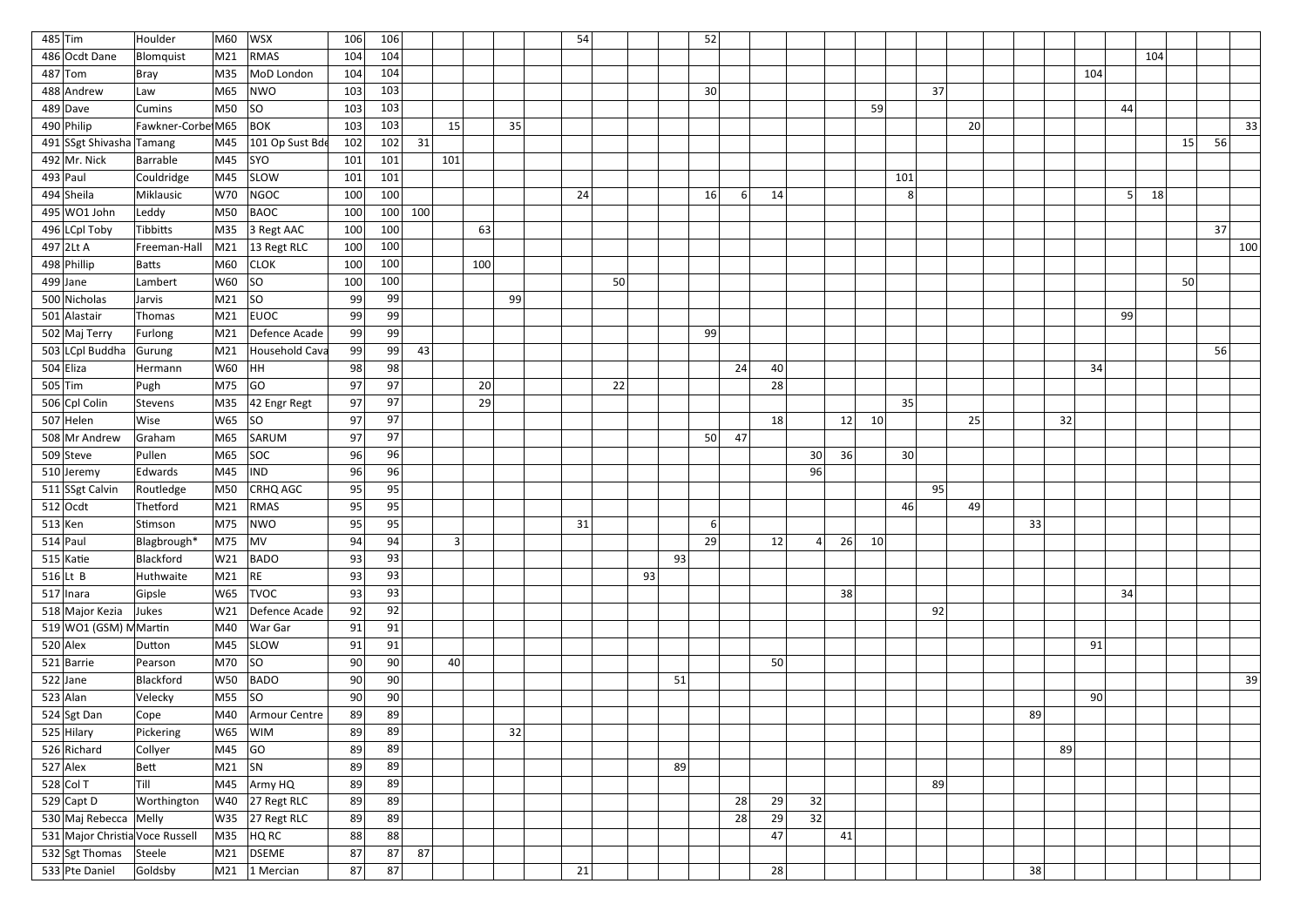|             | 534 James                  | Breed         | M21             | HH                             | 86 | 86 |     |                |    |    |    |    |                | 86       |    |    |    |    |    |    |    |    |                |    |    |    |    |    |                 |    |
|-------------|----------------------------|---------------|-----------------|--------------------------------|----|----|-----|----------------|----|----|----|----|----------------|----------|----|----|----|----|----|----|----|----|----------------|----|----|----|----|----|-----------------|----|
|             | 535 Major Martyn Fulford   |               | M35             | 1 Mercian                      | 86 | 86 |     |                |    |    |    |    |                |          |    |    |    |    |    |    |    |    |                |    |    |    |    | 86 |                 |    |
|             | 536 Cpl Nar Bahad Gurung   |               | M21             | $1$ RRF                        | 86 | 86 |     |                |    |    |    |    |                |          | 86 |    |    |    |    |    |    |    |                |    |    |    |    |    |                 |    |
|             | 537 Roger                  | Pring         | M75             | SAX                            | 85 | 85 |     | 6 <sup>1</sup> | 18 |    |    |    |                |          |    |    | 20 | 20 |    |    |    |    | E.             |    |    | 16 |    |    |                 |    |
|             | 538 Laura                  | Barrett       | W18             | SN                             | 85 | 85 |     |                |    |    |    |    |                |          |    |    |    |    |    |    | 40 |    |                |    |    | 45 |    |    |                 |    |
|             | 539 WO2 Tony               | Innes         | M35             | BAOC                           | 84 | 84 | 63  |                |    |    |    |    |                |          |    |    |    |    |    |    |    |    |                |    |    |    |    |    |                 |    |
|             | 540 Major Edward Dickins   |               | M35             | Army HQ                        | 84 | 84 |     |                |    |    |    |    | 84             |          |    |    |    |    |    |    |    |    |                |    |    |    |    |    |                 |    |
|             | 541 Sgt Jessica            | Griffiths     | W21             | 26 Regt RA                     | 84 | 84 |     |                |    |    |    |    |                |          |    |    |    | 23 |    |    | 23 |    |                | 38 |    |    |    |    |                 |    |
|             | 542 Lt Col Alex            | Harris        | M45             | 42 Engr Regt                   | 84 | 84 |     |                |    |    |    |    |                |          |    |    |    |    |    |    |    |    |                |    |    |    |    |    |                 |    |
|             | 543 Emese                  | Svab          | W45             | HH.                            | 84 | 84 |     |                |    |    |    |    |                |          |    |    |    |    |    |    |    | 22 | 37             |    | 14 | 11 |    |    |                 |    |
|             | 544 2LT Charlotte Atkins   |               | W21             | Southampton U                  | 83 | 83 |     |                |    |    | 10 |    |                | 36<br>37 |    |    |    |    |    |    |    |    |                |    |    |    |    |    |                 |    |
|             | 545 Lt Col Edward Reynolds |               | M40             | 2 RANGERS                      | 83 | 83 |     |                |    |    |    |    |                |          |    |    |    |    |    |    | 32 | 13 |                |    | 38 |    |    |    |                 |    |
|             | $546$ Mary                 | Nixon         | W70             | SOC                            | 82 | 82 |     | 15             | 18 | 21 |    |    | 8 <sup>1</sup> |          |    |    |    |    |    |    |    |    |                |    |    |    |    |    |                 |    |
|             | 547 Capt Stephen Mallison  |               | M40             | Blandford Garr/                | 82 | 82 |     |                |    |    |    |    | 82             |          |    |    |    |    |    |    |    |    |                |    |    |    |    |    |                 |    |
|             | 548 Jerry                  | Newcombe      | M65             | BOF                            | 82 | 82 |     |                |    |    |    |    |                | 37       |    |    |    |    |    |    | 19 |    |                |    |    |    |    |    |                 | 26 |
|             | $549$ Mike                 | Brett         | M55             | BAOC                           | 82 | 82 |     | 82             |    |    |    |    |                |          |    |    |    |    |    |    |    |    |                |    |    |    |    |    |                 |    |
|             | 550 OCdt Craig             | Huxtable      | M21             | RMAS                           | 81 | 81 |     |                |    |    |    |    |                |          |    |    | 43 |    |    |    | 38 |    |                |    |    |    |    |    |                 |    |
| $551$ Emi   |                            | Magee         | W18             | SN                             | 81 | 81 |     |                |    |    |    |    |                |          |    |    |    |    |    |    | 38 |    |                |    |    | 43 |    |    |                 |    |
|             | $552$ Maj Jim              | Doig          | M45             | HQ 3 UK Div                    | 81 | 81 | 50  |                |    |    |    |    |                |          |    |    |    |    |    |    |    |    |                |    |    |    |    |    |                 |    |
|             | 553 Maj Neil               | Gilbert       | M40             | <b>Worthy Down S</b>           | 80 | 80 |     |                |    |    |    |    |                |          |    |    |    |    |    |    |    |    |                | 80 |    |    |    |    |                 |    |
|             | $554$ Gwyn                 | <b>Davies</b> | M65             | SARUM                          | 80 | 80 |     |                |    |    |    | 41 |                |          |    |    |    |    |    |    | 39 |    |                |    |    |    |    |    |                 |    |
| $555$  lain |                            | Bell          | M55             | $ $ SN                         | 80 | 80 |     |                |    |    |    |    |                | 80       |    |    |    |    |    |    |    |    |                |    |    |    |    |    |                 |    |
|             | 556 Cpl Bishwajit          | Rai           | M21             | $1$ RGR                        | 79 | 79 | 43  |                | 36 |    |    |    |                |          |    |    |    |    |    |    |    |    |                |    |    |    |    |    |                 |    |
|             | $557$ Gavin                | Murphy        | M21             | RTR                            | 79 | 79 |     |                |    |    |    |    |                |          |    |    |    |    |    |    |    |    |                |    |    |    |    |    |                 |    |
|             | 558 Steven                 | Elliott       | M60             | <b>SAX</b>                     | 79 | 79 |     |                |    |    |    |    |                |          |    | 21 |    |    |    |    |    |    |                |    |    |    |    | 58 |                 |    |
|             | 559 Capt Stuart            | Ebbrell       | M45             | <b>Worthy Down S</b>           | 78 | 78 |     |                |    | 78 |    |    |                |          |    |    |    |    |    |    |    |    |                |    |    |    |    |    |                 |    |
|             | 560 Steve                  | Taverner      | M65             | <b>WIGHTO</b>                  | 78 | 78 |     |                | 13 |    |    |    |                |          |    |    |    |    |    | 31 |    |    |                |    |    |    |    |    |                 |    |
|             | 561 Thomas                 | Elgood        | M55             | CHIG                           | 78 | 78 |     |                |    | 30 |    |    | 22             |          |    |    |    |    | 26 |    |    |    |                |    |    |    |    |    |                 |    |
|             | 562 Sgt Giri               | Gurung        |                 | $\vert$ M21 $\vert$ 1 Sig Regt | 77 | 77 | 771 |                |    |    |    |    |                |          |    |    |    |    |    |    |    |    |                |    |    |    |    |    |                 |    |
|             | $563$ Nigel                | Jefferies     | M60             | BKO                            | 76 | 76 |     |                |    |    |    |    |                |          |    | 35 | 41 |    |    |    |    |    |                |    |    |    |    |    |                 |    |
|             | 564 Alexander              | Soulsby       | M40  HH         |                                | 76 | 76 |     |                |    |    |    |    |                |          | 76 |    |    |    |    |    |    |    |                |    |    |    |    |    |                 |    |
|             | 565 Maj Gareth             | Martin        | M50             | 101 Op Sust Bde                | 75 | 75 |     |                |    |    |    |    |                |          |    |    |    |    |    |    |    |    |                |    |    |    |    | 45 | 30 <sup>2</sup> |    |
|             | 566 SIG Nicolas            | Macdonald     |                 | $\vert$ M21 $\vert$ 1 Sig Regt | 75 | 75 |     |                | 34 |    |    |    |                |          | 41 |    |    |    |    |    |    |    |                |    |    |    |    |    |                 |    |
|             | 567 Julia                  | Loring        | $W60$ SOC       |                                | 75 | 75 |     |                |    |    | 20 | 32 |                |          |    |    |    |    |    |    | 23 |    |                |    |    |    |    |    |                 |    |
|             | 568 Oliver                 | Bardsley      | M16  HH         |                                | 75 | 75 |     |                |    |    |    |    |                |          | 75 |    |    |    |    |    |    |    |                |    |    |    |    |    |                 |    |
|             | 569 Colonel Brian Johnston |               |                 | M50 APC Glasgow                | 74 | 74 |     |                |    |    |    |    |                |          |    |    |    |    |    |    |    |    |                | 74 |    |    |    |    |                 |    |
|             | 570 Capt Matt              | Deakin        |                 | $M21$ 1 Arty Bde               | 74 | 74 |     |                |    |    |    |    |                |          |    |    |    |    |    |    |    |    |                | 74 |    |    |    |    |                 |    |
|             | $571$ Alice                | Soulsby       | W14  HH         |                                | 74 | 74 |     |                |    |    |    |    |                | 74       |    |    |    |    |    |    |    |    |                |    |    |    |    |    |                 |    |
|             | 572 Dr Ben                 | Bardsley      | M45  HH         |                                | 74 | 74 |     |                |    |    |    |    |                | 74       |    |    |    |    |    |    |    |    |                |    |    |    |    |    |                 |    |
|             | 573 Maggie                 | Soulsby       | W16  HH         |                                | 74 | 74 |     |                |    |    |    |    |                |          | 74 |    |    |    |    |    |    |    |                |    |    |    |    |    |                 |    |
|             | 574 Christopher            | Kelsey        | M60             | $ $ BOK                        | 73 | 73 |     |                |    |    |    | 73 |                |          |    |    |    |    |    |    |    |    |                |    |    |    |    |    |                 |    |
|             | 575 Captain Brett Green    |               | M50             | $1$ RGR                        | 73 | 73 | 73  |                |    |    |    |    |                |          |    |    |    |    |    |    |    |    |                |    |    |    |    |    |                 |    |
|             | 576 Capt Ben               | Powell        |                 | M35   Worthy Down S            | 73 | 73 | 73  |                |    |    |    |    |                |          |    |    |    |    |    |    |    |    |                |    |    |    |    |    |                 |    |
|             | 577 Maj Kat                | Hunter        |                 | W35 256 Fd Hosp                | 73 | 73 |     |                | 26 | 22 |    |    |                |          |    |    |    |    |    |    | 18 |    | $\overline{7}$ |    |    |    |    |    |                 |    |
|             | 578 Capt Sam               | Turner        | M21             | HQ 1 (UK) Armd                 | 72 | 72 |     |                |    |    |    |    |                |          |    |    |    |    |    |    |    |    |                |    |    |    | 72 |    |                 |    |
|             | 579 Debra                  | Robinson      | W55  SN         |                                | 72 | 72 |     |                |    |    |    |    | 41             |          |    |    |    |    | 31 |    |    |    |                |    |    |    |    |    |                 |    |
|             | 580 Lance Bombar Rowe      |               | W21             | $1$ RHA                        | 72 | 72 |     |                |    |    |    |    |                |          |    |    |    |    |    |    |    | 39 |                | 33 |    |    |    |    |                 |    |
|             | $581$ Alice                | French        |                 | $ W10 $ $ WIM $                | 72 | 72 | 43  |                |    |    |    |    |                |          | 29 |    |    |    |    |    |    |    |                |    |    |    |    |    |                 |    |
|             | $582$ Helen                | Wheelwright   | $ W60 $ $ SOC $ |                                | 71 | 71 |     |                |    | 31 |    |    |                |          |    |    |    |    |    |    |    |    |                |    |    |    |    |    |                 |    |
|             |                            |               |                 |                                |    |    |     |                |    |    |    |    |                |          |    |    |    |    |    |    |    |    |                |    |    |    |    |    |                 |    |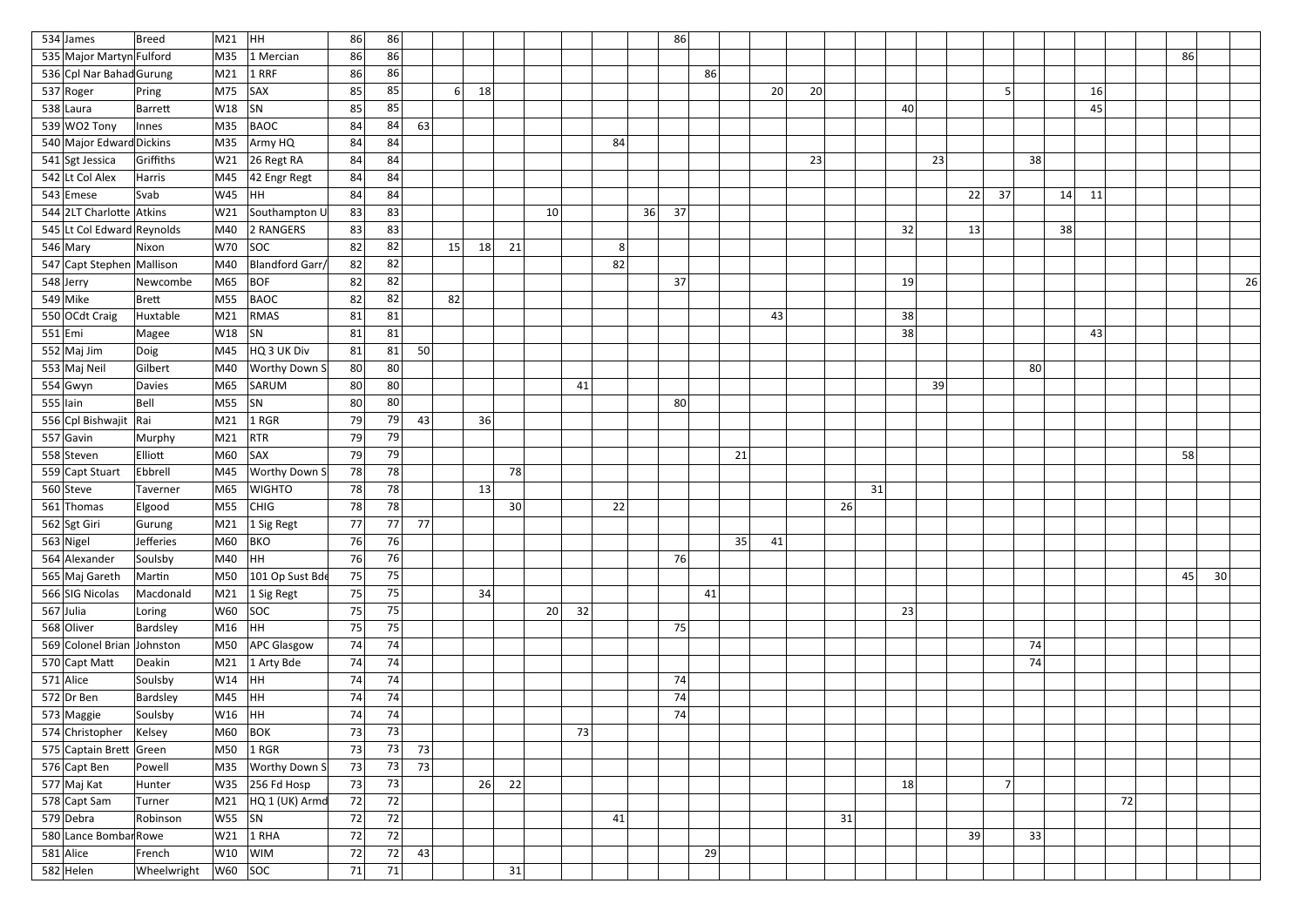| $583$ Julie                   | Leppard    | $ W65 $ $ SN$  |                                   | 71 | 71 |    |                |    |                 |    |    | 28 |    |    |    |          |    | 16<br>15        |    |    | 12              |    |    |    |    |                |
|-------------------------------|------------|----------------|-----------------------------------|----|----|----|----------------|----|-----------------|----|----|----|----|----|----|----------|----|-----------------|----|----|-----------------|----|----|----|----|----------------|
| 584 Flt Lt Duncan Baird       |            | M40            | 78 Sqn Swanwid                    | 71 | 71 |    |                |    | 42              |    |    |    |    |    |    | 29       |    |                 |    |    |                 |    |    |    |    |                |
| 585 WO1 Andrew Widdup         |            | M40            | Army HQ                           | 70 | 70 |    |                |    |                 |    |    |    | 70 |    |    |          |    |                 |    |    |                 |    |    |    |    |                |
| 586 Cpl Daniel                | Sutton     | M35            | 12 Regt RA                        | 70 | 70 |    |                |    | 28              |    |    |    |    |    |    |          |    |                 |    | 42 |                 |    |    |    |    |                |
| 587 Sgt Kevin                 | Edge       | M21            | 1 Coldm Gds                       | 70 | 70 | 53 | 17             |    |                 |    |    |    |    |    |    |          |    |                 |    |    |                 |    |    |    |    |                |
| 588 Captain Adam Davis        |            | M21            | $1$ RHA                           | 70 | 70 |    |                |    |                 |    |    |    |    |    |    |          |    |                 |    | 70 |                 |    |    |    |    |                |
| 589 Surg Lt Jonny Jackson     |            | M21            | RNRMOC                            | 70 | 70 |    |                |    |                 |    |    |    | 70 |    |    |          |    |                 |    |    |                 |    |    |    |    |                |
| 590 Tuomas                    | Tala       | M50            | <b>TVOC</b>                       | 70 | 70 |    |                |    |                 |    |    |    |    |    |    | 70       |    |                 |    |    |                 |    |    |    |    |                |
| 591 Tamsin                    | Moran      | W21            | SOC                               | 69 | 69 |    |                |    |                 |    |    |    |    |    |    |          |    | 69              |    |    |                 |    |    |    |    |                |
| 592 David                     | Harper     | M65            | DEVON                             | 69 | 69 |    |                |    |                 | 69 |    |    |    |    |    |          |    |                 |    |    |                 |    |    |    |    |                |
| 593 Maj Daryl                 | Murphy     | M45            | $ 3$ RSME                         | 68 | 68 |    |                | 68 |                 |    |    |    |    |    |    |          |    |                 |    |    |                 |    |    |    |    |                |
| 594 Maj David                 | Alexander  | M40            | 20 Armd Bde                       | 68 | 68 | 68 |                |    |                 |    |    |    |    |    |    |          |    |                 |    |    |                 |    |    |    |    |                |
| 595 Pte Peter                 | Beckett    |                | M21 1 Mercian                     | 68 | 68 |    |                |    |                 |    |    |    |    |    |    |          |    |                 |    |    |                 |    |    | 18 | 50 |                |
| 596 Maj Richard               | Lawrence   | M35            | 36 Engr Regt                      | 67 | 67 | 67 |                |    |                 |    |    |    |    |    |    |          |    |                 |    |    |                 |    |    |    |    |                |
| 597 $2$ Lt D                  | Mileham    | M20            | 2 Mercian                         | 67 | 67 | 67 |                |    |                 |    |    |    |    |    |    |          |    |                 |    |    |                 |    |    |    |    |                |
| 598 Mne Toby                  | Huthwaite  | M21            | RNRMOC                            | 67 | 67 |    |                |    | 67              |    |    |    |    |    |    |          |    |                 |    |    |                 |    |    |    |    |                |
| 599 Clare                     | Leveridge  | W21            | SOC                               | 67 | 67 |    |                |    |                 |    |    |    |    |    |    |          |    |                 |    |    | 67              |    |    |    |    |                |
| 600 Sara                      | Currie     |                | $W40$ BOK                         | 67 | 67 |    |                |    |                 |    |    | 67 |    |    |    |          |    |                 |    |    |                 |    |    |    |    |                |
| $601$ Col T                   | Ridgeway   |                | M45   Army HQ                     | 67 | 67 |    |                |    | 67              |    |    |    |    |    |    |          |    |                 |    |    |                 |    |    |    |    |                |
| 602 Captain Chris Fox         |            | M21            | $1$ RHA                           | 66 | 66 |    |                |    |                 |    |    |    |    |    |    |          |    |                 |    | 66 |                 |    |    |    |    |                |
| 603 LCpl Haydn                | Jarvis*    | M21            | 2 LANCS/3 RAN                     | 66 | 66 |    |                |    |                 |    | 28 |    |    |    |    |          |    |                 |    |    |                 |    |    |    |    |                |
| $604$ Helen                   | Chiswell   | W40            | DVO                               | 66 | 66 |    |                | 66 |                 |    |    |    |    |    |    |          |    |                 |    |    |                 |    |    |    |    |                |
| 605 Lt Col (Retd) S Collinson |            | M50            | HQRC                              | 66 | 66 | 66 |                |    |                 |    |    |    |    |    |    |          |    |                 |    |    |                 |    |    |    |    |                |
| 606 Lt Col Peter              | Helme      | M45            | $ 3$ RSME                         | 65 | 65 |    |                | 65 |                 |    |    |    |    |    |    |          |    |                 |    |    |                 |    |    |    |    |                |
| 607 Kathryn                   | Turner     | W65            | <b>TVOC</b>                       | 65 | 65 |    |                |    |                 |    |    | 37 |    |    |    |          |    | 14              |    |    | 10 <sup>2</sup> |    |    |    |    |                |
| $608$ Julie                   | Astin      | W65            | WSX                               | 64 | 64 |    |                |    |                 |    |    |    | 29 |    |    |          |    |                 |    |    |                 |    |    |    |    | 35             |
| $609$ WO2 Dale                | Lucas      | M40            | DSTL                              | 64 | 64 |    |                | 64 |                 |    |    |    |    |    |    |          |    |                 |    |    |                 |    |    |    |    |                |
| 610 Cpl Elizabeth   Morrall   |            |                | W21 RAF Brize Norto               | 64 | 64 |    | 7 <sup>1</sup> |    |                 |    |    |    |    |    |    |          | 14 |                 |    |    |                 |    |    |    | 10 |                |
| $611$ Cfn Jake                | Harrington |                | $ M21 $ REME                      | 64 | 64 |    |                |    |                 |    |    |    |    |    |    |          |    |                 |    |    |                 |    |    |    |    |                |
| $612$  Leianne                | Upton      | $ W60 $ $ MV $ |                                   | 64 | 64 |    |                |    |                 |    | 22 |    |    |    |    |          |    |                 |    |    |                 |    | 42 |    |    |                |
| $613$ Mike                    | Forrest    |                | M65 BOK                           | 63 | 63 |    |                |    |                 |    |    |    |    | 9  |    |          |    | 13              | 11 |    |                 |    |    |    |    | 8 <sup>1</sup> |
| $614$ Keith                   | Parkes     |                | M75 DFOK                          | 63 | 63 |    |                |    |                 |    | 28 |    |    |    |    |          |    |                 |    |    | 35              |    |    |    |    |                |
| 615 Cpl Samuel                | Boateng    |                | $\vert$ M21 $\vert$ 27 Regt RLC   | 63 | 63 |    |                |    |                 |    |    |    |    |    | 10 | 26<br>17 |    | 10 <sup>1</sup> |    |    |                 |    |    |    |    |                |
| 616 Pte Adam                  | Stanley    |                | M20 1 Mercian                     | 63 | 63 |    |                |    |                 |    |    |    |    | 24 |    | 10       |    | 10 <sup>1</sup> |    | 19 |                 |    |    |    |    |                |
| 617 Spr Bikash                | Gurung     |                | M21 BAOC                          | 63 | 63 |    |                |    |                 |    |    |    |    |    |    |          |    |                 |    |    |                 |    |    |    |    |                |
| $618$ Nick                    | Green      | M60            | $ $ GO                            | 62 | 62 |    |                |    |                 |    |    |    |    |    |    |          |    |                 |    |    | 62              |    |    |    |    |                |
| $619$ Lyra                    | Medlock    |                | $ W16 $ $ WSX $                   | 62 | 62 |    |                |    |                 |    |    |    |    |    |    |          |    |                 |    |    |                 |    |    |    |    | 62             |
| $620$ SSgt Dave               | Riches     |                | M60 37 Sigs Regt                  | 62 | 62 |    |                |    |                 |    |    |    |    |    | 62 |          |    |                 |    |    |                 |    |    |    |    |                |
| 621 LCpl Hem                  | Limbu      |                | $\vert$ M21 $\vert$ 27 Regt RLC   | 62 | 62 |    |                |    |                 |    |    |    |    |    |    | 40<br>22 |    |                 |    |    |                 |    |    |    |    |                |
| $622$ Sig Rishi               | Gurung     |                | $\vert$ M21 $\vert$ 15 Sig Regt   | 62 | 62 |    |                |    | 10 <sup>1</sup> |    |    |    | 27 | 25 |    |          |    |                 |    |    |                 |    |    |    |    |                |
| $623$ Mark                    | Glaisher   | $ M70 $ SAX    |                                   | 61 | 61 |    |                |    |                 |    | 61 |    |    |    |    |          |    |                 |    |    |                 |    |    |    |    |                |
| $624$ Pte Sudip               | Gurung     | M21            | $1$ RGR                           | 61 | 61 | 61 |                |    |                 |    |    |    |    |    |    |          |    |                 |    |    |                 |    |    |    |    |                |
| 625 Capt Alexandr Crump       |            |                | $W45$ $HQAMS$                     | 61 | 61 |    |                |    |                 |    |    |    |    | 29 |    |          |    |                 |    |    |                 |    | 32 |    |    |                |
| 626 Cpl Bakary                | Badjie     |                | $\vert$ M40 $\vert$ 2 LANCS/3 RAN | 60 | 60 |    |                |    |                 |    | 10 |    |    |    |    |          |    |                 |    |    |                 |    |    |    |    |                |
| 627 Cpl Sudan                 | Uchai      |                | $\vert$ M21 2 PARA                | 60 | 60 | 60 |                |    |                 |    |    |    |    |    |    |          |    |                 |    |    |                 |    |    |    |    |                |
| 628 Capt Nathan               | Rixson     |                | M21   Worthy Down S               | 60 | 60 | 60 |                |    |                 |    |    |    |    |    |    |          |    |                 |    |    |                 |    |    |    |    |                |
| $629$ Jillian                 | Devine     |                | $ WS5 $ SOC                       | 60 | 60 |    |                |    |                 |    |    | 43 |    |    |    |          |    |                 |    |    |                 |    | 17 |    |    |                |
| $630$ Jon                     | Steed      |                | M55 BADO                          | 59 | 59 |    |                |    |                 |    |    |    |    |    |    |          |    |                 |    |    |                 | 59 |    |    |    |                |
| $631$ Martin                  | Goddard    |                | M60 SARUM                         | 59 | 59 |    |                |    |                 | 59 |    |    |    |    |    |          |    |                 |    |    |                 |    |    |    |    |                |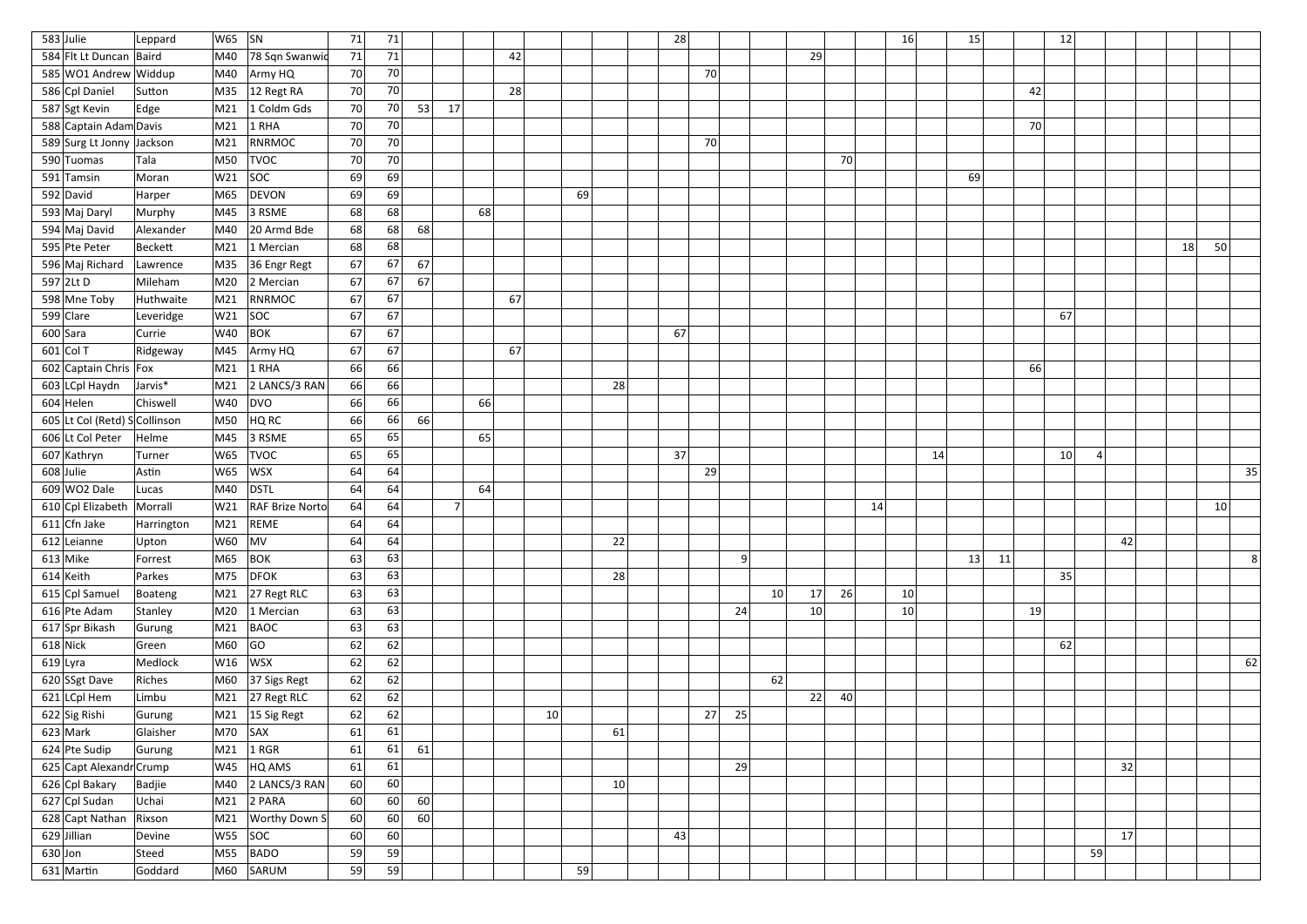| 632 Martin                                          | <b>Cross</b>                        | M75                                  | WIM                   | 58 | 58 |    |                  |    |    |    |    |    |    |    |    |   |    | 23 |                |    |    |    |    |    |    |    | 35 |
|-----------------------------------------------------|-------------------------------------|--------------------------------------|-----------------------|----|----|----|------------------|----|----|----|----|----|----|----|----|---|----|----|----------------|----|----|----|----|----|----|----|----|
| 633 WO2 Sean                                        | Byrne                               | M35                                  | Artillery Centre      | 58 | 58 |    |                  |    | 58 |    |    |    |    |    |    |   |    |    |                |    |    |    |    |    |    |    |    |
| 634 Cpl Surya                                       | Limbu                               | M21                                  | HQ 3 UK Div           | 58 | 58 | 28 |                  |    |    |    |    |    |    |    |    |   |    |    |                |    |    |    |    |    |    |    |    |
| 635 Capt Alex                                       | Hedges                              | M21                                  | 2 RANGERS             | 58 | 58 |    |                  |    |    |    |    |    |    |    |    |   | 30 |    | 28             |    |    |    |    |    |    |    |    |
| 636 Pte Satish                                      | Tamang                              | M21                                  | $1$ RGR               | 58 | 58 | 58 |                  |    |    |    |    |    |    |    |    |   |    |    |                |    |    |    |    |    |    |    |    |
| 637 Lt Cdr M                                        | Ashton                              | W35                                  | MoD Abbey Wo          | 58 | 58 |    |                  |    |    |    |    |    | 58 |    |    |   |    |    |                |    |    |    |    |    |    |    |    |
| $638$ Pete                                          | Maliphant                           | M65                                  | <b>BOK</b>            | 57 | 57 |    |                  |    |    |    |    |    |    |    |    |   |    | 57 |                |    |    |    |    |    |    |    |    |
| 639 Pte Lewis                                       | Hunt                                | M21                                  | 1 Mercian             | 57 | 57 |    |                  |    |    |    |    |    |    |    |    |   | 10 |    |                |    |    |    |    |    | 18 | 29 |    |
| 640 Stephen                                         | <b>Nobbs</b>                        | M65                                  | NOR                   | 57 | 57 |    |                  |    | 22 |    |    |    |    |    |    |   |    | 35 |                |    |    |    |    |    |    |    |    |
| 641 Nikolay                                         | Mikhaylyuk                          | M40                                  | <b>TVOC</b>           | 56 | 56 |    |                  |    |    | 56 |    |    |    |    |    |   |    |    |                |    |    |    |    |    |    |    |    |
| 642 Capt Mike                                       | Ward                                | M50                                  | $ 12$ FS Engr Gp      | 56 | 56 |    |                  |    |    |    |    |    |    | 56 |    |   |    |    |                |    |    |    |    |    |    |    |    |
| 643 Capt Marc                                       | Ravenhill                           |                                      | M45 16 Regt RA        | 56 | 56 |    |                  |    |    |    |    |    |    |    |    |   |    |    |                | 56 |    |    |    |    |    |    |    |
| 644 Sgt Hemant                                      | Limbu                               |                                      | M40 $ HQ3 UK Div$     | 56 | 56 | 27 |                  |    |    |    |    |    |    |    |    |   |    |    |                |    |    |    |    |    |    |    |    |
| 645 OCdt Megan Bett                                 |                                     | W21                                  | <b>OUOTC</b>          | 56 | 56 |    |                  |    |    |    |    | 56 |    |    |    |   |    |    |                |    |    |    |    |    |    |    |    |
| 646 Maj Victoria                                    | Deakin                              | W40                                  | Defence Acade         | 56 | 56 |    |                  |    |    |    |    |    |    |    |    |   |    |    |                | 56 |    |    |    |    |    |    |    |
| $647$ Roger                                         | Bryan                               | M55                                  | NWO                   | 56 | 56 |    |                  |    | 56 |    |    |    |    |    |    |   |    |    |                |    |    |    |    |    |    |    |    |
| $648$ Clive                                         | Hillier                             | M55                                  | LOK <sup>1</sup>      | 55 | 55 |    | 16               |    |    |    |    |    |    |    |    |   |    |    |                |    |    |    |    |    |    |    |    |
| 649 Gdsm Keiron                                     | Binnie                              | M21                                  | 1 Coldm Gds           | 55 | 55 | 43 | $\left 2\right $ |    |    |    |    |    |    |    |    |   |    |    |                |    |    |    |    |    |    |    |    |
| 650 Gdsm Christia Alcantra-Turner M21               |                                     |                                      | 1 Coldm Gds           | 55 | 55 | 43 | 12               |    |    |    |    |    |    |    |    |   |    |    |                |    |    |    |    |    |    |    |    |
| 651 Catherine                                       | Galvin                              | <b>W55</b>                           | LOK                   | 54 | 54 |    | 16               |    |    |    |    |    |    |    |    |   |    |    |                |    |    |    |    |    |    |    |    |
| 652 Jenny                                           | Thompson                            | <b>W80</b>                           | <b>TVOC</b>           | 54 | 54 |    |                  | 15 |    |    |    |    |    |    |    |   |    | 13 |                |    |    |    | 26 |    |    |    |    |
| 653 WO1 Robin                                       | Faulks                              | M45                                  | 20 Armd Bde           | 54 | 54 | 54 |                  |    |    |    |    |    |    |    |    |   |    |    |                |    |    |    |    |    |    |    |    |
| 654 Cpl Mahesh                                      | Rai                                 |                                      | M21 3 Sig Regt        | 54 | 54 |    |                  |    |    |    |    |    |    |    |    |   |    | 15 |                | 15 | 24 |    |    |    |    |    |    |
| $655$ Linda                                         | Hulley                              | W65                                  | SO                    | 54 | 54 |    |                  |    |    |    |    |    |    |    |    | 8 |    |    | 20             |    | 14 | 12 |    |    |    |    |    |
| 656 Karen                                           | French                              | W55                                  | <b>WIM</b>            | 54 | 54 |    |                  |    |    |    |    |    |    |    |    |   |    |    |                |    |    |    |    |    |    |    | 54 |
| 657 Dave                                            | Ryder                               | $M60$ SN                             |                       | 53 | 53 |    |                  |    |    |    |    |    |    |    |    |   |    |    | 53             |    |    |    |    |    |    |    |    |
| 658 Sgt Tularam                                     | Limbu                               | M40                                  | $9$ Regt RLC          | 53 | 53 | 53 |                  |    |    |    |    |    |    |    |    |   |    |    |                |    |    |    |    |    |    |    |    |
| $659$ Elliot                                        | Vaughan                             | M12                                  | <b>BKO</b>            | 53 | 53 |    |                  |    |    |    |    | 18 |    |    |    |   |    |    |                |    |    |    | 35 |    |    |    |    |
| 660 SCpl Justin                                     | $\Delta$ spland-Monge M45   13 Sigs |                                      |                       | 53 | 53 |    |                  |    |    |    |    |    |    |    |    |   |    |    |                |    |    |    |    |    |    |    | 53 |
| 661 PTE Rijesh                                      | Rai                                 |                                      | M20 2 RANGER          | 53 | 53 | 53 |                  |    |    |    |    |    |    |    |    |   |    |    |                |    |    |    |    |    |    |    |    |
| 662 Antony                                          | Schofield                           | $M60$ MV                             |                       | 53 | 53 |    |                  |    |    |    |    |    |    |    |    |   |    |    |                |    |    |    |    | 53 |    |    |    |
| $663$ Paul                                          | Channing                            |                                      | M60 SOC               | 53 | 53 |    |                  |    |    |    | 53 |    |    |    |    |   |    |    |                |    |    |    |    |    |    |    |    |
| $664$ Sarah                                         | Robertson                           |                                      | W45 SARUM             | 52 | 52 |    |                  |    |    |    |    |    | 18 |    |    |   |    | 34 |                |    |    |    |    |    |    |    |    |
| $665$ Kevin                                         | Beale                               |                                      | $M60$ NWO             | 52 | 52 |    |                  |    |    |    |    |    |    |    | 15 |   |    | 37 |                |    |    |    |    |    |    |    |    |
| 666 Hannah                                          | Freeman                             | $W20$ HH                             |                       | 52 | 52 |    |                  |    |    |    |    |    |    |    |    |   | 52 |    |                |    |    |    |    |    |    |    |    |
| 667 Bdr Melissa                                     | Green                               |                                      | W21 26 Regt RA        | 52 | 52 |    |                  |    |    |    |    |    |    |    |    |   |    |    |                | 52 |    |    |    |    |    |    |    |
| 668 Gnr Luke                                        | Grace                               |                                      | M20 $ 16$ Regt RA     | 52 | 52 |    |                  |    |    |    |    |    |    |    |    |   |    |    |                | 52 |    |    |    |    |    |    |    |
| $669$ Jenny                                         | Bray                                | $ _{\mathsf{W65}}$ $ _{\mathsf{SN}}$ |                       | 52 | 52 |    |                  |    |    |    |    | 31 |    |    |    |   |    | 21 |                |    |    |    |    |    |    |    |    |
| 670 Major Christo Maitland                          |                                     |                                      | M40 $ Upavon Stn$     | 52 | 52 |    |                  |    |    |    |    |    |    |    |    |   |    | 52 |                |    |    |    |    |    |    |    |    |
| $671$ LCpl A                                        | Gurung                              |                                      | $M21$ RDG             | 51 | 51 | 13 | 38               |    |    |    |    |    |    |    |    |   |    |    |                |    |    |    |    |    |    |    |    |
| $672$ Gnr J                                         | Young *                             |                                      | M18 Artillery Centre  | 51 | 51 |    |                  |    |    |    |    |    |    |    |    |   |    |    | 23             | 28 |    |    |    |    |    |    |    |
| $673$ Freddie                                       | Holman                              | M <sub>20</sub> $ $ SO               |                       | 50 | 50 |    |                  |    |    |    |    |    |    |    |    |   |    |    |                |    |    |    |    | 50 |    |    |    |
| $674$ John                                          | Morris                              | $M75$ SO                             |                       | 50 | 50 |    |                  |    |    |    |    |    |    |    |    |   |    |    | 3 <sup>1</sup> |    |    |    |    |    |    |    |    |
| 675 SSgt Nabin                                      | Rai                                 |                                      | $M45$ RMAS            | 50 | 50 | 50 |                  |    |    |    |    |    |    |    |    |   |    |    |                |    |    |    |    |    |    |    |    |
| $676$ Sgt Chin                                      | Gurung                              | M40                                  | Household Cava        | 50 | 50 | 50 |                  |    |    |    |    |    |    |    |    |   |    |    |                |    |    |    |    |    |    |    |    |
| $677$ WO2 Matt                                      | Peters                              |                                      | M35 Minley Stn        | 50 | 50 |    |                  |    |    |    |    |    |    |    |    |   |    |    |                |    |    |    |    |    |    |    |    |
| 678 Major William Hodgson                           |                                     |                                      | M21 $ 1$ Armd Inf Bde | 50 | 50 | 50 |                  |    |    |    |    |    |    |    |    |   |    |    |                |    |    |    |    |    |    |    |    |
| $679$ Sgt Jay                                       | Seymour                             |                                      | $\mid$ M21 2 RANGER   | 50 | 50 |    |                  |    |    |    |    |    |    |    |    |   |    |    |                |    | 50 |    |    |    |    |    |    |
| 680 LCpl Ganesh Subba Khebang M21   101 Op Sust Bde |                                     |                                      |                       | 50 | 50 | 50 |                  |    |    |    |    |    |    |    |    |   |    |    |                |    |    |    |    |    |    |    |    |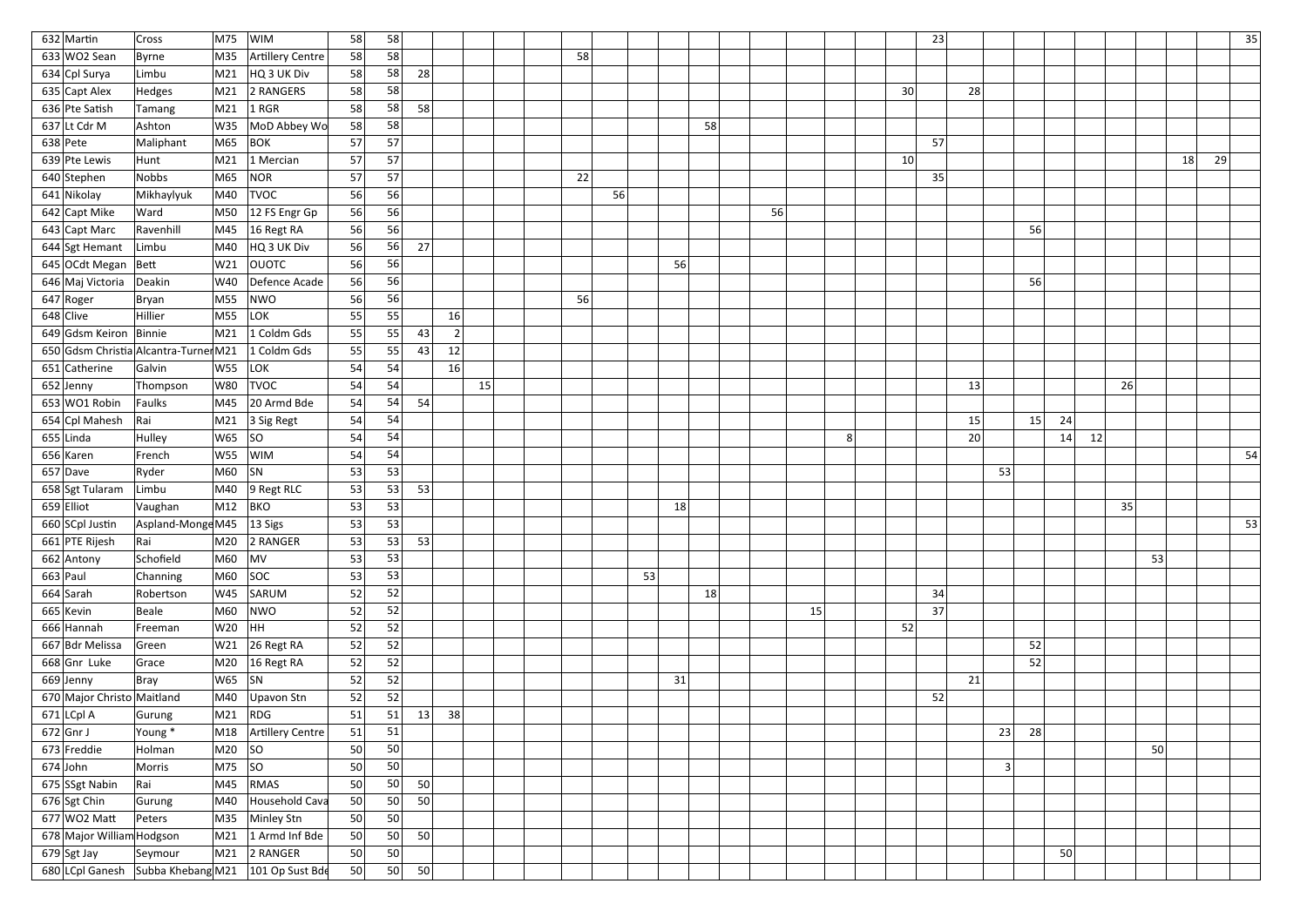| 681 Lt Joshua              | Crangle           | M21                                                      | 22 Engr Regt                    | 50 | 50 |    |                |    |    |    |    |    |    |    |          |    |    |    |    |    |                |         |    |    |
|----------------------------|-------------------|----------------------------------------------------------|---------------------------------|----|----|----|----------------|----|----|----|----|----|----|----|----------|----|----|----|----|----|----------------|---------|----|----|
| 682 Wg Cdr Rache Sullivan  |                   | W40                                                      | RAFO                            | 50 | 50 |    |                |    |    |    |    |    |    |    | 50       |    |    |    |    |    |                |         |    |    |
| 683 Rebecca                | Lovegrove         | W16                                                      | SN                              | 50 | 50 |    |                |    |    |    |    |    |    |    |          | 29 |    |    |    | 21 |                |         |    |    |
| 684 Adrian                 | Lovell            | M65                                                      | <b>WIM</b>                      | 50 | 50 |    |                |    |    |    |    |    |    |    |          |    |    |    |    |    |                |         |    |    |
| 685 Edward                 | Harvey            | M10                                                      | <b>WIM</b>                      | 50 | 50 |    |                |    |    |    | 40 | 10 |    |    |          |    |    |    |    |    |                |         |    |    |
| 686 Alastair               | Moir              | M65                                                      | SOC                             | 49 | 49 |    |                |    |    |    |    | 49 |    |    |          |    |    |    |    |    |                |         |    |    |
| 687 Cpl Bhesh              | Gurung            | M40                                                      | 36 Engr Regt                    | 49 | 49 |    | -49            |    |    |    |    |    |    |    |          |    |    |    |    |    |                |         |    |    |
| 688 Nigel                  | Britton           | M70                                                      | JOK                             | 49 | 49 |    |                |    |    |    |    |    |    |    |          |    |    |    |    |    |                |         |    | 31 |
| 689 Capt Joseph            | Foreshew          | M40                                                      | HQ RC                           | 49 | 49 | 49 |                |    |    |    |    |    |    |    |          |    |    |    |    |    |                |         |    |    |
| 690 Christopher            | Ashenden          | $MS5$ SN                                                 |                                 | 49 | 49 |    |                |    |    |    |    |    |    |    |          |    | 49 |    |    |    |                |         |    |    |
| 691 Cfn Cfn                | Mortlock          | M21                                                      | $ 19$ Regt RA                   | 49 | 49 |    |                |    |    |    |    |    |    |    |          |    |    |    |    |    |                |         |    |    |
| 692 Mid/Ocdt Nich Nash     |                   | M21                                                      | <b>DCBRNC</b>                   | 49 | 49 |    |                |    |    |    |    |    |    |    |          |    |    |    |    |    |                | 49      |    |    |
| $693$ Grace                | French            | W16                                                      | WIM                             | 49 | 49 |    |                |    |    |    |    |    |    |    |          |    |    |    |    |    |                |         |    | 49 |
| 694 Flt/Lt Ray             | Sullivan          | M60                                                      | RAFO                            | 48 | 48 |    | 2              | 30 |    | 4  |    |    |    |    |          |    |    |    |    |    |                |         |    |    |
| $695$ OCdt                 | Nyeki             | M21                                                      | RMAS                            | 48 | 48 |    |                |    |    |    |    |    |    |    |          | 48 |    |    |    |    |                |         |    |    |
| 696 Sgt Jamie              | Mingo             | M21                                                      | $26$ Regt RA                    | 48 | 48 |    |                |    |    |    |    |    |    |    |          |    |    | 48 |    |    |                |         |    |    |
| $697$ Monty                | Bratcher-Howa M14 |                                                          | <b>WIM</b>                      | 48 | 48 |    |                |    |    |    |    |    |    |    |          |    |    |    |    |    | $\overline{7}$ |         |    | 41 |
| 698 Gnr Jack               | Jones             | M21                                                      | 32 Regt RA                      | 48 | 48 |    |                |    |    |    |    |    |    |    |          |    | 34 | 14 |    |    |                |         |    |    |
| $699$ Steve                | Robertson         | M65                                                      | $ _{\rm QO}$                    | 47 | 47 |    |                |    |    |    |    |    |    |    |          | 47 |    |    |    |    |                |         |    |    |
| 700 Sgt Ajit               | Thebe             | M21                                                      | $9$ Regt RLC                    | 47 | 47 | 47 |                |    |    |    |    |    |    |    |          |    |    |    |    |    |                |         |    |    |
| 701 Cpl Bhojraj            | Gurung            | M21                                                      | $ 1$ RGR                        | 47 | 47 | 47 |                |    |    |    |    |    |    |    |          |    |    |    |    |    |                |         |    |    |
| 702 Capt Timothy Branchett |                   | M21                                                      | RMAS                            | 47 | 47 | 47 |                |    |    |    |    |    |    |    |          |    |    |    |    |    |                |         |    |    |
| 703 Cpl Suresh             | Dewan             | M21                                                      | $ 4$ Rifles                     | 47 | 47 | 47 |                |    |    |    |    |    |    |    |          |    |    |    |    |    |                |         |    |    |
| 704 Cpl Adam               | Egginton          | M21                                                      | RMAS                            | 47 | 47 | 47 |                |    |    |    |    |    |    |    |          |    |    |    |    |    |                |         |    |    |
| 705 Pte Jordan             | <b>Wilks</b>      | M21                                                      | $ 4$ Rifles                     | 47 | 47 | 47 |                |    |    |    |    |    |    |    |          |    |    |    |    |    |                |         |    |    |
| 706 Gdsm Jonatha Noble     |                   | M21                                                      | 1 Coldm Gds                     | 47 | 47 | 47 |                |    |    |    |    |    |    |    |          |    |    |    |    |    |                |         |    |    |
| 707 Pte Prashis            | Limbu             | M21                                                      | $ 1$ RGR                        | 47 | 47 | 47 |                |    |    |    |    |    |    |    |          |    |    |    |    |    |                |         |    |    |
| 708 Maj Shelley            | Bates             |                                                          | W40   Worthy Down S             | 47 | 47 | 47 |                |    |    |    |    |    |    |    |          |    |    |    |    |    |                |         |    |    |
| 709 Capt Sam               | Price-Turner      |                                                          | W35   Worthy Down S             | 47 | 47 | 47 |                |    |    |    |    |    |    |    |          |    |    |    |    |    |                |         |    |    |
| $710$ Robin                | Ferguson          | M10                                                      | RAFO                            | 46 | 46 |    |                |    |    |    | 46 |    |    |    |          |    |    |    |    |    |                |         |    |    |
| 711 Alison                 | Saunders          | $ _{\mathsf{W60}}$ $ _{\mathsf{HH}}$                     |                                 | 46 | 46 |    |                |    |    |    | 46 |    |    |    |          |    |    |    |    |    |                |         |    |    |
| 712 Maj Ben                | Culleton          |                                                          | M50 Army HQ                     | 46 | 46 |    |                |    |    |    |    |    |    |    | 19<br>17 |    |    |    |    |    |                |         | 10 |    |
| $713$ Aya                  | Magee             | $ W20 $ SN                                               |                                 | 46 | 46 |    |                |    |    |    |    |    |    |    |          |    |    |    |    | 46 |                |         |    |    |
| $714$ Diana                | Gannon            |                                                          | W65  WIM                        | 46 | 46 |    |                |    |    |    |    |    |    | 13 | 20       | 13 |    |    |    |    |                |         |    |    |
| $715$ Eoghan               | Wiles             | M21  SO                                                  |                                 | 44 | 44 |    |                |    |    |    |    |    |    |    |          |    |    |    | 44 |    |                |         |    |    |
| $716$ Sarah                | Darley            | $ W18 $ GO                                               |                                 | 44 | 44 |    |                |    |    |    |    |    |    |    |          |    |    |    |    | 44 |                |         |    |    |
| $717$ Sue                  | Pearson           | W70  SO                                                  |                                 | 44 | 44 |    |                |    |    |    |    |    |    | 26 | 18       |    |    |    |    |    |                |         |    |    |
| $718$ Anna                 | Fowler            | $ W21 $ $ ND $                                           |                                 | 43 | 43 |    | 4 <sup>1</sup> | 23 | 16 |    |    |    |    |    |          |    |    |    |    |    |                |         |    |    |
| $719$ Alain                | Wilkes            | M70  BKO                                                 |                                 | 43 | 43 | 43 |                |    |    |    |    |    |    |    |          |    |    |    |    |    |                |         |    |    |
| $720$ Jean                 | Fitzgerald        | $ W65 $ SAX                                              |                                 | 43 | 43 |    |                |    |    |    |    |    |    |    |          | 18 |    |    | 17 | 3  |                | $\vert$ |    |    |
| 721 Maj Madelain Gimzewska |                   |                                                          | $W21$ 256 Fd Hosp               | 43 | 43 |    |                |    |    |    | 43 |    |    |    |          |    |    |    |    |    |                |         |    |    |
| $722$ LCpl A               | Johnson           |                                                          | W21 Army HQ                     | 43 | 43 |    |                |    |    | 24 |    |    |    |    |          |    |    |    |    |    |                |         |    |    |
| 723 Pte Deepraj            | Sunuwar           |                                                          | $\vert$ M21 $\vert$ 30 Sig Regt | 43 | 43 | 43 |                |    |    |    |    |    |    |    |          |    |    |    |    |    |                |         |    |    |
| $724$ Sadie                | Clarke            |                                                          | $\sqrt{W12}$ 162 Regt RLC       | 43 | 43 |    |                |    |    |    | 43 |    |    |    |          |    |    |    |    |    |                |         |    |    |
| 725 Livia                  | Daplyn            | $ W12 $ SN                                               |                                 | 43 | 43 |    |                |    |    |    | 43 |    |    |    |          |    |    |    |    |    |                |         |    |    |
| $726$ James                | Crawford          | $\overline{\phantom{a}}$ M65 $\overline{\phantom{a}}$ GO |                                 | 42 | 42 |    |                |    |    |    |    |    | 42 |    |          |    |    |    |    |    |                |         |    |    |
| 727 Lt Col Andrew Teeton   |                   |                                                          | $\vert$ M50 $\vert$ Upavon Stn  | 42 | 42 |    |                |    |    |    |    |    |    |    |          | 42 |    |    |    |    |                |         |    |    |
| 728 SGT Freddie            | Ankomah           |                                                          | $ M35 $ 103 Bn REME(V)          | 42 | 42 |    |                |    |    |    |    |    |    |    |          |    |    |    |    |    |                |         |    |    |
| 729 LBdr Hayden McIntee    |                   |                                                          | $\vert$ M21 $\vert$ 12 Regt RA  | 42 | 42 |    |                |    |    |    |    |    |    |    |          |    |    | 42 |    |    |                |         |    |    |
|                            |                   |                                                          |                                 |    |    |    |                |    |    |    |    |    |    |    |          |    |    |    |    |    |                |         |    |    |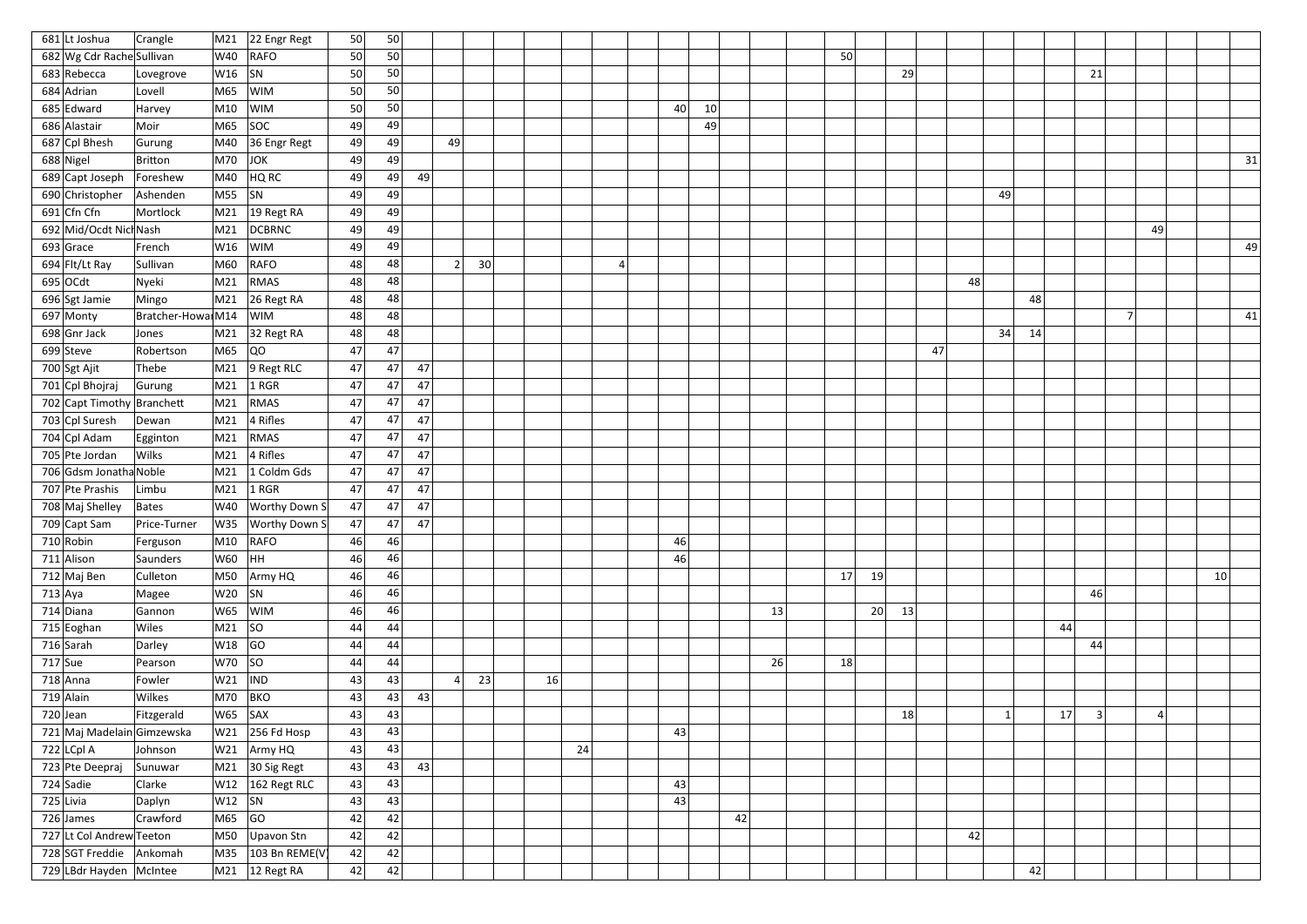| 730 Volker                 | Naulin              | M55           | <b>TVOC</b>                    | 42 | 42 |    |   |    |    |    |                 |    |    |    |          |    |    |    |
|----------------------------|---------------------|---------------|--------------------------------|----|----|----|---|----|----|----|-----------------|----|----|----|----------|----|----|----|
| 731 Carolyn                | Dent                | W55           | <b>BOK</b>                     | 41 | 41 |    |   |    |    | 41 |                 |    |    |    |          |    |    |    |
| $732$ Philip               | Cooper              | M70           | <b>WIM</b>                     | 41 | 41 |    |   | 25 | 16 |    |                 |    |    |    |          |    |    |    |
| 733 WO2 Orrett             | Dinnal              | M40           | 2 PARA                         | 41 | 41 | 41 |   |    |    |    |                 |    |    |    |          |    |    |    |
| 734 LCpl Binod             | Rasaili             | M21           | 19 Regt RA                     | 41 | 41 |    |   |    |    |    |                 |    |    |    |          |    |    |    |
| 735 Gnr B                  | Harris <sup>*</sup> | W18           | Artillery Centre               | 41 | 41 |    |   |    |    |    |                 |    |    |    | 22<br>19 |    |    |    |
| 736 Pte Liam               | Graham              | M20           | 1 Mercian                      | 41 | 41 |    |   |    |    |    | 22              |    |    |    | 19       |    |    |    |
| $737$ Scott                | Elford              | M21           | WSX                            | 41 | 41 |    |   |    |    |    | 21              |    |    | 20 |          |    |    |    |
| 738 major Abigail          | Brown               | W40           | 103 Bn REME(V                  | 41 | 41 |    |   |    |    |    |                 |    |    |    |          |    | 41 |    |
| 739 Polly                  | Jacobs              | W40           | <b>IND</b>                     | 41 | 41 |    |   |    |    |    |                 |    |    |    |          |    |    |    |
| 740 Paula                  | Keyes               | W55           | SN                             | 40 | 40 |    |   |    | 10 |    |                 |    | 10 |    | 10<br>10 |    |    |    |
| $741$ Jake                 | Hilton              | M12           | SN                             | 40 | 40 |    |   |    |    |    |                 |    |    |    |          |    | 40 |    |
| $742$ Nick                 | Hodson*             | M40           | <b>IND</b>                     | 40 | 40 |    |   |    |    |    |                 |    |    |    |          |    |    |    |
| 743 Capt Robert            | Ferrin              | M45           | 6 Bn REME                      | 40 | 40 | 40 |   |    |    |    |                 |    |    |    |          |    |    |    |
| 744 WO2 James              | Anderson            | M35           | 1 RSME Regt                    | 40 | 40 |    |   | 40 |    |    |                 |    |    |    |          |    |    |    |
| 745 Capt Martin            | Bartram             | M21           | <b>Worthy Down S</b>           | 40 | 40 | 40 |   |    |    |    |                 |    |    |    |          |    |    |    |
| 746 Maj D                  | Watts               | M35           | HQ AMS                         | 40 | 40 |    |   |    |    |    | 40              |    |    |    |          |    |    |    |
| 747 Cpl Shiwahang Rai      |                     | M21           | 12 Regt RA                     | 40 | 40 |    |   |    |    |    |                 | 40 |    |    |          |    |    |    |
| 748 Sgt Sanju              | Kerung              | M21           | <b>Worthy Down S</b>           | 40 | 40 | 40 |   |    |    |    |                 |    |    |    |          |    |    |    |
| 749 Capt Edward Pearce     |                     | M21           | <b>IND</b>                     | 40 | 40 | 40 |   |    |    |    |                 |    |    |    |          |    |    |    |
| 750 LSgt Binaya            | Thapa               | M21           | Household Cava                 | 40 | 40 | 40 |   |    |    |    |                 |    |    |    |          |    |    |    |
| 751 LSgt Jukesh            | Gurung              | M21           | Household Cava                 | 40 | 40 | 40 |   |    |    |    |                 |    |    |    |          |    |    |    |
| 752 LCpl Tyrell            | Young               | M21           | 12 Regt RA                     | 40 | 40 |    |   |    |    |    |                 | 40 |    |    |          |    |    |    |
| 753 LCpl Starsun           | Thamsuhang          | M21           | 30 Sig Regt                    | 40 | 40 | 40 |   |    |    |    |                 |    |    |    |          |    |    |    |
| 754 Pte Bikal              | Sherpa              | M21           | 27 Regt RLC                    | 40 | 40 |    |   |    |    |    | 14              |    | 26 |    |          |    |    |    |
| $755$ Ocdt                 | Rex                 | M21           | RMAS                           | 40 | 40 |    |   |    |    |    |                 |    |    | 40 |          |    |    |    |
| 756 PTE Pulok              | Deb                 | M21           | 2 RANGER                       | 40 | 40 | 40 |   |    |    |    |                 |    |    |    |          |    |    |    |
| 757 OCdt Sophie   Brandon  |                     | W21           | Southampton U                  | 40 | 40 |    | 5 |    |    |    |                 | 12 | 23 |    |          |    |    |    |
| 758 Pte Gabriel            | Cave                |               | M20 1 Mercian                  | 40 | 40 |    |   |    |    | 21 |                 |    |    |    | 19       |    |    |    |
| 759 Pte Abijal             | Gurung              |               | $\vert$ M21 $\vert$ 1 Sig Regt | 40 | 40 |    |   |    |    |    | 40              |    |    |    |          |    |    |    |
| 760 Travis                 | Sims                | M20           | <b>REME</b>                    | 40 | 40 |    |   |    |    |    |                 |    |    |    |          | 40 |    |    |
| 761 Peter                  | Martin              | M60           | MV                             | 40 | 40 |    |   |    |    |    |                 |    |    |    | 40       |    |    |    |
| 762 Lt Col Glenis Maloney  |                     | W45           | Army HQ                        | 40 | 40 |    |   |    |    |    |                 |    |    |    |          |    |    |    |
| 763 Col Matthew Wilkinson  |                     | M45           | War Gar                        | 40 | 40 |    |   |    |    |    |                 |    |    |    |          |    |    | 40 |
| 764 Helena                 | Clarke              | $ W10\rangle$ | 162 Regt RLC                   | 40 | 40 |    |   |    |    |    | 40              |    |    |    |          |    |    |    |
| 765 Richard                | Connelly            | M45           | <b>IND</b>                     | 40 | 40 |    |   |    |    |    |                 |    |    |    | 40       |    |    |    |
| 766 Sgt Nick               | Morrall             | M35           | NRHQ R Sigs                    | 39 | 39 |    |   |    |    |    | 39              |    |    |    |          |    |    |    |
| 767 LCpl Chris             | Stead               | M21           | 103 Bn REME(V                  | 39 | 39 |    |   |    |    |    |                 |    |    |    |          | 39 |    |    |
| 768 Cpl Melanie            | Shorter             | W21           | 2 RANGER                       | 39 | 39 |    |   |    |    |    |                 |    |    |    |          | 39 |    |    |
| 769 Bombardier N Hardy     |                     | W21           | $1$ RHA                        | 39 | 39 |    |   |    |    |    |                 |    |    |    | 39       |    |    |    |
| 770 LCpl Thomas Harris     |                     | M21           | $HQ$ 16 AA                     | 39 | 39 | 39 |   |    |    |    |                 |    |    |    |          |    |    |    |
| 771 Lance Bombar Gallimore |                     | M21           | $1$ RHA                        | 39 | 39 |    |   |    |    |    |                 |    |    |    | 39       |    |    |    |
| 772 Thomas                 | Langley*            | M21           | $17$ Regt RLC                  | 39 | 39 |    |   |    |    |    |                 |    |    |    |          |    |    |    |
| 773 OCdt Oliver            | Liston              | M21           | Not listed                     | 39 | 39 |    |   |    |    |    | 39              |    |    |    |          |    |    |    |
| $774$ Ocdt                 | Leflaive-Manley M21 |               | RMAS                           | 39 | 39 |    |   |    |    |    |                 |    |    | 39 |          |    |    |    |
| 775 Patrick                | Maher               | M85           | SO                             | 39 | 39 |    |   |    |    |    | 30 <sup>°</sup> |    |    |    |          |    |    |    |
| 776 SSGT Necoleia Reid     |                     | W45           | 2 RANGER                       | 39 | 39 |    |   |    |    |    |                 |    |    |    |          | 39 |    |    |
| 777 Helen                  | Kelsey              | $W65$ BOK     |                                | 38 | 38 |    |   |    |    |    |                 |    |    |    |          |    |    | 38 |
| 778 LCpl Apk               | Halden              |               | $\vert$ M45 $\vert$ 9 Regt RLC | 38 | 38 |    |   |    |    |    | 38              |    |    |    |          |    |    |    |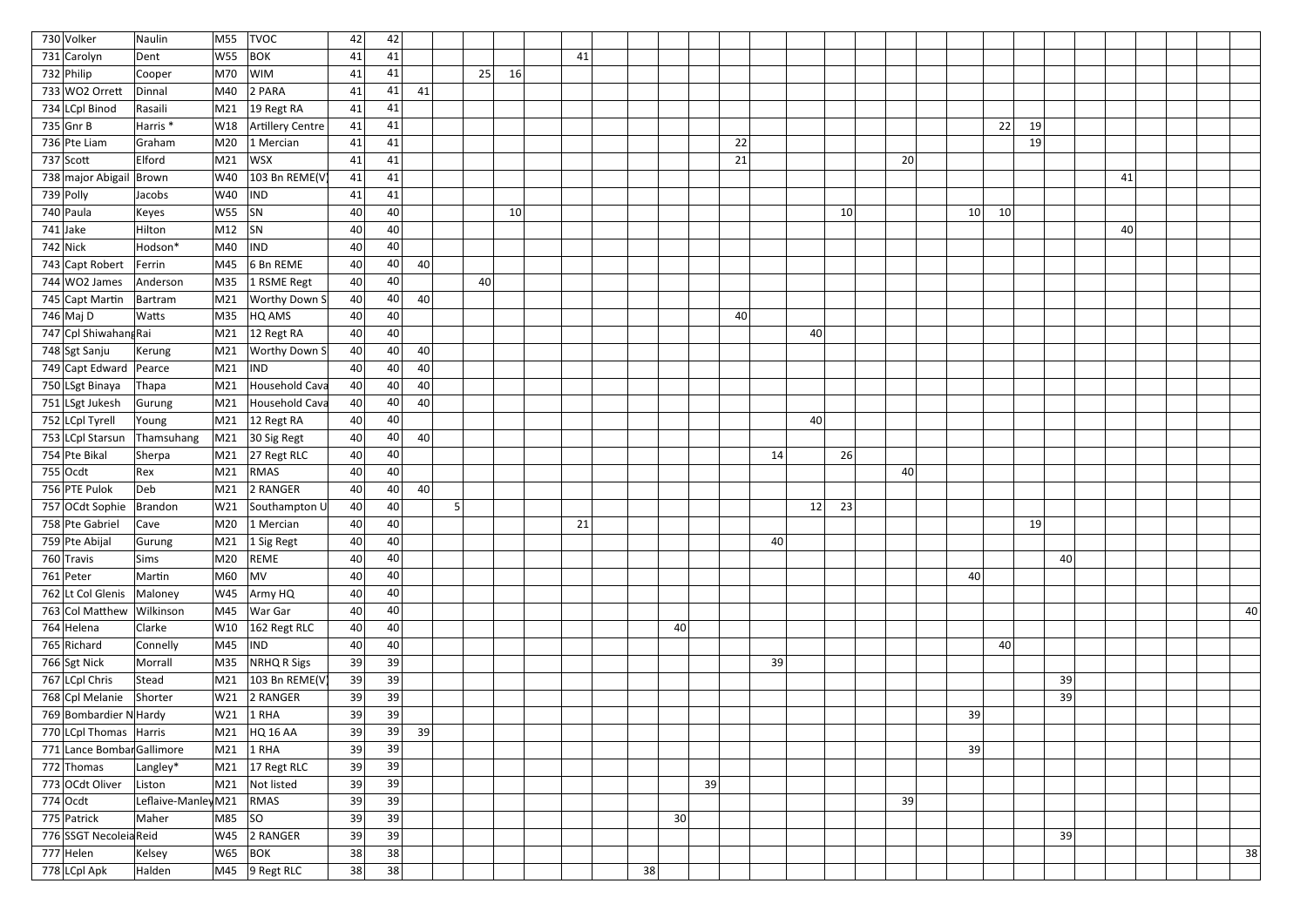| 779 Sgt Ryan                 | Clarkson     | M35             | <b>BAOC</b>                        | 38 | 38 |                      |    |    |  |    |    |    |    |    |    |    |    |    |    |    |                 |    |
|------------------------------|--------------|-----------------|------------------------------------|----|----|----------------------|----|----|--|----|----|----|----|----|----|----|----|----|----|----|-----------------|----|
| 780 Bdr Adam                 | Basnett      | M35             | Artillery Centre                   | 38 | 38 |                      |    |    |  |    |    |    |    |    |    |    | 38 |    |    |    |                 |    |
| 781 LBdr Deepal              | Amin*        | M <sub>21</sub> | $12$ Regt RA                       | 38 | 38 |                      |    |    |  |    |    |    |    |    |    |    | 38 |    |    |    |                 |    |
| 782 Bdr Jack                 | Lee          | M21             | 26 Regt RA                         | 38 | 38 |                      |    |    |  |    |    |    |    |    |    |    | 38 |    |    |    |                 |    |
| 783 Bdr Sam                  | Wallace      |                 | M35   16 Regt RA                   | 38 | 38 |                      |    |    |  |    |    |    |    |    |    |    | 38 |    |    |    |                 |    |
| 784 Capt Alex                | Lim          | M21             | $1$ Arty Bde                       | 38 | 38 |                      |    |    |  |    |    |    |    |    |    |    | 38 |    |    |    |                 |    |
| 785 LBdr Kai                 | McDermott    | M21             | $26$ Regt RA                       | 38 | 38 |                      |    |    |  |    |    |    |    |    |    |    | 38 |    |    |    |                 |    |
| 786 SIG Pradip               | Tamang       | M21             | 1 Sig Regt                         | 38 | 38 |                      | 38 |    |  |    |    |    |    |    |    |    |    |    |    |    |                 |    |
| 787 Gdsm Guy                 | <b>Burke</b> | M20             | 1 Coldm Gds                        | 38 | 38 | 8 <sup>2</sup><br>11 |    |    |  |    |    |    |    |    |    |    |    |    |    |    |                 |    |
| $788$ Ocdt                   | Hewetson     | M21             | RMAS                               | 38 | 38 |                      |    |    |  |    |    |    |    |    | 38 |    |    |    |    |    |                 |    |
| 789 Paul                     | Taunton      | M70             | NGOC                               | 38 | 38 |                      |    |    |  |    |    |    |    |    | 38 |    |    |    |    |    |                 |    |
| 790 Barry                    | Sowerbutts   | M65             | <b>SOC</b>                         | 38 | 38 |                      |    |    |  |    |    |    |    |    |    |    |    |    |    |    |                 |    |
| 791 Peter                    | Carey        | M75             | OD                                 | 38 | 38 |                      |    |    |  |    |    |    |    |    | 38 |    |    |    |    |    |                 |    |
| 792 Maj Katie                | King         | W40             | War Gar                            | 38 | 38 |                      |    |    |  |    |    |    |    |    |    |    |    |    |    |    |                 |    |
| 793 Robert                   | Jones        | M35             | <b>BADO</b>                        | 37 | 37 |                      |    |    |  | 37 |    |    |    |    |    |    |    |    |    |    |                 |    |
| 794 Charlie                  | Kyprian      | M10             | <b>BOF</b>                         | 37 | 37 |                      |    |    |  | 37 |    |    |    |    |    |    |    |    |    |    |                 |    |
| 795 Susan                    | Wilkes       | W65             | <b>BKO</b>                         | 37 | 37 | 37                   |    |    |  |    |    |    |    |    |    |    |    |    |    |    |                 |    |
| 796 Maj Gary                 | Logan        | M50             | Upavon Stn                         | 37 | 37 | 37                   |    |    |  |    |    |    |    |    |    |    |    |    |    |    |                 |    |
| 797 Capt Ruraidh Wedgwood    |              |                 | $ M40 $ Worthy Down S              | 37 | 37 | 37                   |    |    |  |    |    |    |    |    |    |    |    |    |    |    |                 |    |
| 798 Carol                    | House        | W65             | SO                                 | 37 | 37 | 37                   |    |    |  |    |    |    |    |    |    |    |    |    |    |    |                 |    |
| 799 Sgt Scott                | Jackson      |                 | M21 32 Regt RA                     | 37 | 37 |                      |    |    |  |    |    |    |    |    |    |    | 37 |    |    |    |                 |    |
| 800 LCpl Sandesh Rai         |              | M21             | 1 Sig Regt                         | 37 | 37 |                      |    |    |  |    | 37 |    |    |    |    |    |    |    |    |    |                 |    |
| 801 Spr James                | Munday       |                 | M21 22 Engr Regt                   | 37 | 37 |                      |    |    |  |    |    |    |    |    |    |    |    |    |    |    |                 |    |
| 802 LCpl Prazong Moktan      |              | M21             | 2 PARA                             | 37 | 37 | 37                   |    |    |  |    |    |    |    |    |    |    |    |    |    |    |                 |    |
| 803 Pte Hemanta Jirel        |              | M21             | $1$ RGR                            | 37 | 37 | 37                   |    |    |  |    |    |    |    |    |    |    |    |    |    |    |                 |    |
| 804 Pte Ramesh V Budga Magar |              | M21             | $ 1$ RGR                           | 37 | 37 | 37                   |    |    |  |    |    |    |    |    |    |    |    |    |    |    |                 |    |
| 805 Sheila                   | Carey        | W75             | OD                                 | 37 | 37 |                      |    |    |  |    |    |    |    |    | 37 |    |    |    |    |    |                 |    |
| $806$ Emma                   | Mansfield    | W35             | <b>BAOC</b>                        | 36 | 36 |                      |    |    |  |    |    |    |    |    |    |    |    |    |    |    |                 | 36 |
| 807 Benjamin                 | Mills        |                 | M20 WIM                            | 36 | 36 |                      |    |    |  |    | 36 |    |    |    |    |    |    |    |    |    |                 |    |
| 808 Sgt Thomas               | <b>Binks</b> | M21             | $26$ Regt RA                       | 36 | 36 |                      |    |    |  |    |    |    |    |    |    |    |    | 36 |    |    |                 |    |
| 809 Bdr Colin                | Goodman      |                 | M21 26 Regt RA                     | 36 | 36 |                      |    |    |  |    |    |    |    |    |    |    |    | 36 |    |    |                 |    |
| 810 Sgt Michael              | <b>Myers</b> |                 | M21 26 Regt RA                     | 36 | 36 |                      |    |    |  |    |    |    |    |    |    |    |    | 36 |    |    |                 |    |
| $811$ LCpl M                 | Lymath       |                 | $M21$ 1 AMR                        | 36 | 36 |                      |    |    |  |    |    |    |    |    |    |    |    |    |    |    |                 |    |
| 812 Maj Kerry                | Larsen       |                 | W45 $\vert$ Army HQ                | 36 | 36 |                      |    |    |  |    |    |    |    |    |    |    |    |    |    |    |                 | 36 |
| 813 Sqn Ldr Vikki Oldfield   |              |                 | W35 20 Armd Bde                    | 36 | 36 |                      |    |    |  |    |    |    |    |    |    |    |    |    | 10 | 26 |                 |    |
| 814 Sgt Modou                | Faye         | M40             | HQ AMS                             | 35 | 35 |                      |    |    |  |    |    | 35 |    |    |    |    |    |    |    |    |                 |    |
| 815 Cpl Mukund               | Gurung       | M35             | RMAS                               | 35 | 35 | 35                   |    |    |  |    |    |    |    |    |    |    |    |    |    |    |                 |    |
| 816 Spr Jordan               | Hurst        | M21             | 28 Engr Regt                       | 35 | 35 |                      | 35 |    |  |    |    |    |    |    |    |    |    |    |    |    |                 |    |
| 817 Gnr Calum                | Bird         |                 | M21 32 Regt RA                     | 35 | 35 |                      |    |    |  |    |    |    |    |    |    | 35 |    |    |    |    |                 |    |
| 818 Spr Sanjok               | Lungeli      |                 | M21 36 Engr Regt                   | 35 | 35 |                      | 35 |    |  |    |    |    |    |    |    |    |    |    |    |    |                 |    |
| 819 Gnr Darnell              | Pace-Walker  |                 | $\vert$ M21 $\vert$ 12 Regt RA     | 35 | 35 |                      | 25 |    |  |    |    |    |    |    |    |    |    |    |    |    | 10 <sup>2</sup> |    |
| 820 2Lt Daniel               | Arnold       |                 | M21 $ 1$ Mercian                   | 35 | 35 |                      |    |    |  |    |    | 35 |    |    |    |    |    |    |    |    |                 |    |
| $821$ Ocdt                   | Redpath      | M21             | RMAS                               | 35 | 35 |                      |    |    |  |    |    |    |    |    | 35 |    |    |    |    |    |                 |    |
| $822$ Ros                    | Taunton      | <b>W70</b>      | NGOC                               | 35 | 35 |                      |    |    |  |    |    |    |    |    | 35 |    |    |    |    |    |                 |    |
| $823$ lan                    | Buxton       |                 | M55   TVOC                         | 35 | 35 |                      |    |    |  |    |    |    |    |    |    |    |    |    | 35 |    |                 |    |
| $824$ Lynne                  | Moore        | $W55$ BKO       |                                    | 34 | 34 |                      |    |    |  |    |    |    | 34 |    |    |    |    |    |    |    |                 |    |
| 825 Annabelle                | Kyprian      | W10             | BOF                                | 34 | 34 |                      |    |    |  | 34 |    |    |    |    |    |    |    |    |    |    |                 |    |
| 826 Cpl Devendra Gurung      |              |                 | M35 $ 20$ Armd Bde                 | 34 | 34 | 34                   |    |    |  |    |    |    |    |    |    |    |    |    |    |    |                 |    |
| 827 SSGT John                | Ocallaghan   |                 | $\vert$ M45 $\vert$ 103 Bn REME(V) | 34 | 34 |                      |    | 21 |  |    |    |    |    | 13 |    |    |    |    |    |    |                 |    |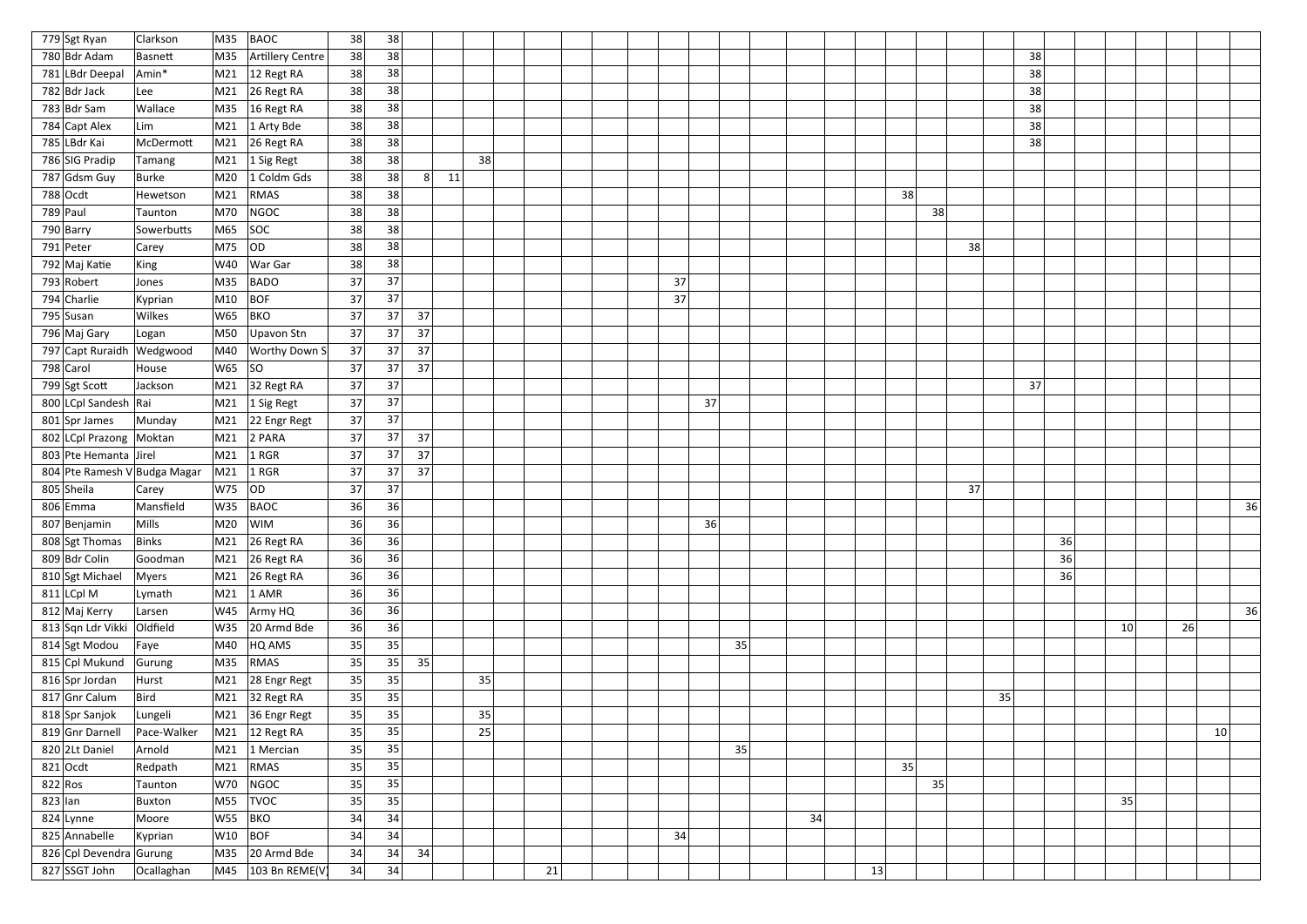| 828 Tony                    | Painter     | $ M75 $ SN                                                                                                                                                                                                                                                                                                                                                                                                      |                                  | 34              | 34              |                 |    |  |  |  |    |    |    |    |    |    |    | 16              | 18 |                 |                 |    |
|-----------------------------|-------------|-----------------------------------------------------------------------------------------------------------------------------------------------------------------------------------------------------------------------------------------------------------------------------------------------------------------------------------------------------------------------------------------------------------------|----------------------------------|-----------------|-----------------|-----------------|----|--|--|--|----|----|----|----|----|----|----|-----------------|----|-----------------|-----------------|----|
| 829 Sgt Alan                | Lewis       | M35                                                                                                                                                                                                                                                                                                                                                                                                             | 20 Armd Bde                      | 34              | 34              | 34              |    |  |  |  |    |    |    |    |    |    |    |                 |    |                 |                 |    |
| $830$ Ocdt                  | Fitzpatrick | M21                                                                                                                                                                                                                                                                                                                                                                                                             | RMAS                             | 34              | 34              |                 |    |  |  |  |    |    |    |    |    | 34 |    |                 |    |                 |                 |    |
| 831 LCpl Abinai             | Rai         | M21                                                                                                                                                                                                                                                                                                                                                                                                             | $ 4$ Rifles                      | 34              | 34              | 34              |    |  |  |  |    |    |    |    |    |    |    |                 |    |                 |                 |    |
| $832$ Gnr M                 | January *   |                                                                                                                                                                                                                                                                                                                                                                                                                 | $\vert$ M21 $\vert$ 32 Regt RA   | 34              | 34              |                 |    |  |  |  |    |    |    |    |    |    |    | 34              |    |                 |                 |    |
| 833 Martin                  | Double      | M45                                                                                                                                                                                                                                                                                                                                                                                                             | SLOW                             | 34              | 34              |                 |    |  |  |  |    |    | 34 |    |    |    |    |                 |    |                 |                 |    |
| 834 Flt Lt R                | Smith       | M55                                                                                                                                                                                                                                                                                                                                                                                                             | Surrey Wing AT                   | 34              | 34              |                 |    |  |  |  |    |    | 15 |    | 19 |    |    |                 |    |                 |                 |    |
| 835 David                   | Faulkner    | M60                                                                                                                                                                                                                                                                                                                                                                                                             | $ $ BOK                          | 33              | 33              |                 |    |  |  |  |    | 33 |    |    |    |    |    |                 |    |                 |                 |    |
| 836 Sgt Kanaiyalal Thapa    |             | M40                                                                                                                                                                                                                                                                                                                                                                                                             | $ 4$ Rifles                      | 33              | 33              | 33              |    |  |  |  |    |    |    |    |    |    |    |                 |    |                 |                 |    |
| 837 Capt Wes                | Greaves     | M40                                                                                                                                                                                                                                                                                                                                                                                                             | <b>Worthy Down S</b>             | 33              | 33              | 33              |    |  |  |  |    |    |    |    |    |    |    |                 |    |                 |                 |    |
| 838 Capt Rich               | Meakin      | M35                                                                                                                                                                                                                                                                                                                                                                                                             | <b>Worthy Down S</b>             | 33              | 33              | 33              |    |  |  |  |    |    |    |    |    |    |    |                 |    |                 |                 |    |
| $839$ Ocdt                  | Cunningham  | M <sub>21</sub>                                                                                                                                                                                                                                                                                                                                                                                                 | RMAS                             | 33              | 33              |                 |    |  |  |  |    |    |    |    |    | 33 |    |                 |    |                 |                 |    |
| 840 Cpl Moti                | Limbu       | M21                                                                                                                                                                                                                                                                                                                                                                                                             | HQ AMS                           | 33              | 33              |                 |    |  |  |  |    | 33 |    |    |    |    |    |                 |    |                 |                 |    |
| 841 LCPL Charlotte Kriehn   |             | W21                                                                                                                                                                                                                                                                                                                                                                                                             | RDG                              | 33              | 33              | 33              |    |  |  |  |    |    |    |    |    |    |    |                 |    |                 |                 |    |
| 842 Pte Alexander Ampadu    |             |                                                                                                                                                                                                                                                                                                                                                                                                                 | $\vert$ M35 $\vert$ 47 Regt RA   | 33              | 33              |                 |    |  |  |  |    |    |    | 33 |    |    |    |                 |    |                 |                 |    |
| 843 Gunner Ethan Wilson     |             | M20                                                                                                                                                                                                                                                                                                                                                                                                             | $1$ RHA                          | 33              | 33              |                 |    |  |  |  |    |    |    |    |    |    |    | 33              |    |                 |                 |    |
| 844 PTE Utshab              | Rai         |                                                                                                                                                                                                                                                                                                                                                                                                                 | $\mid$ M21 2 RANGER              | 33              | 33              | 33              |    |  |  |  |    |    |    |    |    |    |    |                 |    |                 |                 |    |
| 845 Gnr Richard             | Drummie     |                                                                                                                                                                                                                                                                                                                                                                                                                 | $\vert$ M21 32 Regt RA           | 33              | 33              |                 |    |  |  |  |    |    |    |    |    |    |    | 33              |    |                 |                 |    |
| 846 Gunner Kriste Rutter    |             | W20                                                                                                                                                                                                                                                                                                                                                                                                             | $1$ RHA                          | 33              | 33              |                 |    |  |  |  |    |    |    |    |    |    |    | 33              |    |                 |                 |    |
| 847 Clare                   | Devine      | W21                                                                                                                                                                                                                                                                                                                                                                                                             | SO                               | 33              | 33              |                 |    |  |  |  | 33 |    |    |    |    |    |    |                 |    |                 |                 |    |
| 848 Neil                    | Connelly    |                                                                                                                                                                                                                                                                                                                                                                                                                 | $ M75 $ BOK                      | 32              | 32              |                 |    |  |  |  |    |    |    |    |    |    |    | 32              |    |                 |                 |    |
| 849 Lt Col Robert   Hart    |             | M50                                                                                                                                                                                                                                                                                                                                                                                                             | $HQ$ AMS                         | 32              | 32              |                 |    |  |  |  |    |    |    |    |    |    |    |                 |    | 32              |                 |    |
| $850$ Lynn                  | Branford    | W70                                                                                                                                                                                                                                                                                                                                                                                                             | <b>WIM</b>                       | 32              | 32              |                 |    |  |  |  |    |    |    |    |    |    |    |                 |    |                 |                 |    |
| $851$  lan                  | Wells       | M60                                                                                                                                                                                                                                                                                                                                                                                                             | SOC                              | 32              | 32              |                 |    |  |  |  |    |    |    |    |    |    |    |                 |    |                 |                 |    |
| 852 Marissa                 | Hughes      | W50                                                                                                                                                                                                                                                                                                                                                                                                             | <b>TVOC</b>                      | 32              | 32              |                 |    |  |  |  | 5  |    |    | 27 |    |    |    |                 |    |                 |                 |    |
| 853 Esther                  | Woods       | W21                                                                                                                                                                                                                                                                                                                                                                                                             | RAFO                             | 32              | 32              |                 |    |  |  |  | 32 |    |    |    |    |    |    |                 |    |                 |                 |    |
| 854 Eskarina                | Medlock     | W14                                                                                                                                                                                                                                                                                                                                                                                                             | WSX                              | 31              | 31              |                 |    |  |  |  |    |    |    |    |    |    |    |                 |    |                 |                 | 31 |
| 855 Charlotte               | Jones       | W10                                                                                                                                                                                                                                                                                                                                                                                                             | BADO                             | 31              | 31              |                 |    |  |  |  | 31 |    |    |    |    |    |    |                 |    |                 |                 |    |
| 856 Angus                   | Jennings    | $ M12 $ GO                                                                                                                                                                                                                                                                                                                                                                                                      |                                  | 31              | 31              |                 |    |  |  |  | 31 |    |    |    |    |    |    |                 |    |                 |                 |    |
| $857$ lan                   | Andrews     |                                                                                                                                                                                                                                                                                                                                                                                                                 | $MS$ CHIG                        | 31              | 31              |                 |    |  |  |  |    |    |    |    |    |    |    | 31              |    |                 |                 |    |
| 858 LCpl Laxman Rana        |             |                                                                                                                                                                                                                                                                                                                                                                                                                 | $\vert$ M21 $\vert$ 3 Sig Regt   | 31              | 31              |                 |    |  |  |  |    |    |    |    |    |    |    |                 | 21 |                 | 10 <sup>1</sup> |    |
| 859 Lance Bombar Josaia     |             |                                                                                                                                                                                                                                                                                                                                                                                                                 | $M21$ 1 RHA                      | 31              | 31              |                 |    |  |  |  |    |    |    |    |    |    |    | 31              |    |                 |                 |    |
| $860$ Joff                  | Henley      | M60                                                                                                                                                                                                                                                                                                                                                                                                             | <b>IND</b>                       | 31              | 31              |                 | 31 |  |  |  |    |    |    |    |    |    |    |                 |    |                 |                 |    |
| 861 Susan                   | Parker      |                                                                                                                                                                                                                                                                                                                                                                                                                 | W60 BKO                          | 31              | 31              |                 |    |  |  |  |    |    |    |    |    |    |    | 31              |    |                 |                 |    |
| $862$ Tony                  | Hext        | M70                                                                                                                                                                                                                                                                                                                                                                                                             | QO                               | 31              | 31              |                 |    |  |  |  |    |    |    |    |    |    | 31 |                 |    |                 |                 |    |
| 863 Hugh And Ral Scarbrough |             | $ M10 $ MV                                                                                                                                                                                                                                                                                                                                                                                                      |                                  | 31              | 31              |                 |    |  |  |  | 31 |    |    |    |    |    |    |                 |    |                 |                 |    |
| 864 William                 | Jennings    | $\vert$ M14 $\vert$ GO                                                                                                                                                                                                                                                                                                                                                                                          |                                  | 31              | 31              |                 |    |  |  |  | 31 |    |    |    |    |    |    |                 |    |                 |                 |    |
| $865$ Nick                  | Grant       | $\overline{\hspace{0.08cm}\text{M45}}\hspace{0.08cm}$ $\overline{\hspace{0.08cm}\text{N1}}\hspace{0.08cm}\overline{\hspace{0.08cm}1}\hspace{0.08cm}\overline{\hspace{0.08cm}1}\hspace{0.08cm}\overline{\hspace{0.08cm}1}\hspace{0.08cm}\overline{\hspace{0.08cm}1}\hspace{0.08cm}\overline{\hspace{0.08cm}1}\hspace{0.08cm}\overline{\hspace{0.08cm}1}\hspace{0.08cm}\overline{\hspace{0.08cm}1}\hspace{0.08cm$ |                                  | 31              | $31\,$          |                 |    |  |  |  |    |    |    |    |    |    |    | 31              |    |                 |                 |    |
| 866 Aidan                   | Hilton      | $\vert$ M14 $\vert$ SN                                                                                                                                                                                                                                                                                                                                                                                          |                                  | 30 <sup>°</sup> | 30 <sup>°</sup> |                 |    |  |  |  |    |    |    |    |    |    |    |                 |    | 30 <sup>1</sup> |                 |    |
| 867 CPL Lisa                | Welsh       |                                                                                                                                                                                                                                                                                                                                                                                                                 | $ W40 $ 9 Regt RLC               | 30 <sup>°</sup> | 30 <sup>°</sup> | 30              |    |  |  |  |    |    |    |    |    |    |    |                 |    |                 |                 |    |
| 868 CPL Kishore             | Gurung      |                                                                                                                                                                                                                                                                                                                                                                                                                 | M21 2 RANGER                     | 30              | 30 <sup>°</sup> | 30              |    |  |  |  |    |    |    |    |    |    |    |                 |    |                 |                 |    |
| 869 LCpl Rajeev             | Thapa       |                                                                                                                                                                                                                                                                                                                                                                                                                 | $\vert$ M21 $\vert$ 4 Scots      | 30 <sup>°</sup> | 30 <sup>°</sup> | 30              |    |  |  |  |    |    |    |    |    |    |    |                 |    |                 |                 |    |
| 870 Cpl Mohammelmam         |             |                                                                                                                                                                                                                                                                                                                                                                                                                 | $MS5$ 4 Rifles                   | 30 <sup>2</sup> | 30 <sup>°</sup> | 30 <sup>2</sup> |    |  |  |  |    |    |    |    |    |    |    |                 |    |                 |                 |    |
| $871$ Bdr James             | Moore       |                                                                                                                                                                                                                                                                                                                                                                                                                 | M21 Artillery Centre             | 30              | 30 <sup>°</sup> |                 |    |  |  |  |    |    |    |    |    |    |    | 30 <sup>°</sup> |    |                 |                 |    |
| 872 LCpl Tikendra Gurung    |             |                                                                                                                                                                                                                                                                                                                                                                                                                 | M21 HQ 16 AA                     | 30 <sup>°</sup> | 30 <sup>°</sup> | 30 <sup>2</sup> |    |  |  |  |    |    |    |    |    |    |    |                 |    |                 |                 |    |
| 873 LCpl Jatinder Pathania  |             |                                                                                                                                                                                                                                                                                                                                                                                                                 | M35 HQ 16 AA                     | 30 <sup>2</sup> | 30              | 30              |    |  |  |  |    |    |    |    |    |    |    |                 |    |                 |                 |    |
| 874 Spr Adhish              | Ghale       |                                                                                                                                                                                                                                                                                                                                                                                                                 | $\vert$ M21 $\vert$ 36 Engr Regt | 30              | 30 <sup>°</sup> | 30              |    |  |  |  |    |    |    |    |    |    |    |                 |    |                 |                 |    |
| 875 Pte Pooja               | Gurung      |                                                                                                                                                                                                                                                                                                                                                                                                                 | $W21$ 4 Rifles                   | 30 <sup>°</sup> | 30 <sup>°</sup> | 30 <sup>2</sup> |    |  |  |  |    |    |    |    |    |    |    |                 |    |                 |                 |    |
| 876 Spr Scott               | Martin      |                                                                                                                                                                                                                                                                                                                                                                                                                 | $\vert$ M21 $\vert$ 42 Engr Regt | 30              | 30 <sup>°</sup> |                 |    |  |  |  |    |    |    |    |    | 30 |    |                 |    |                 |                 |    |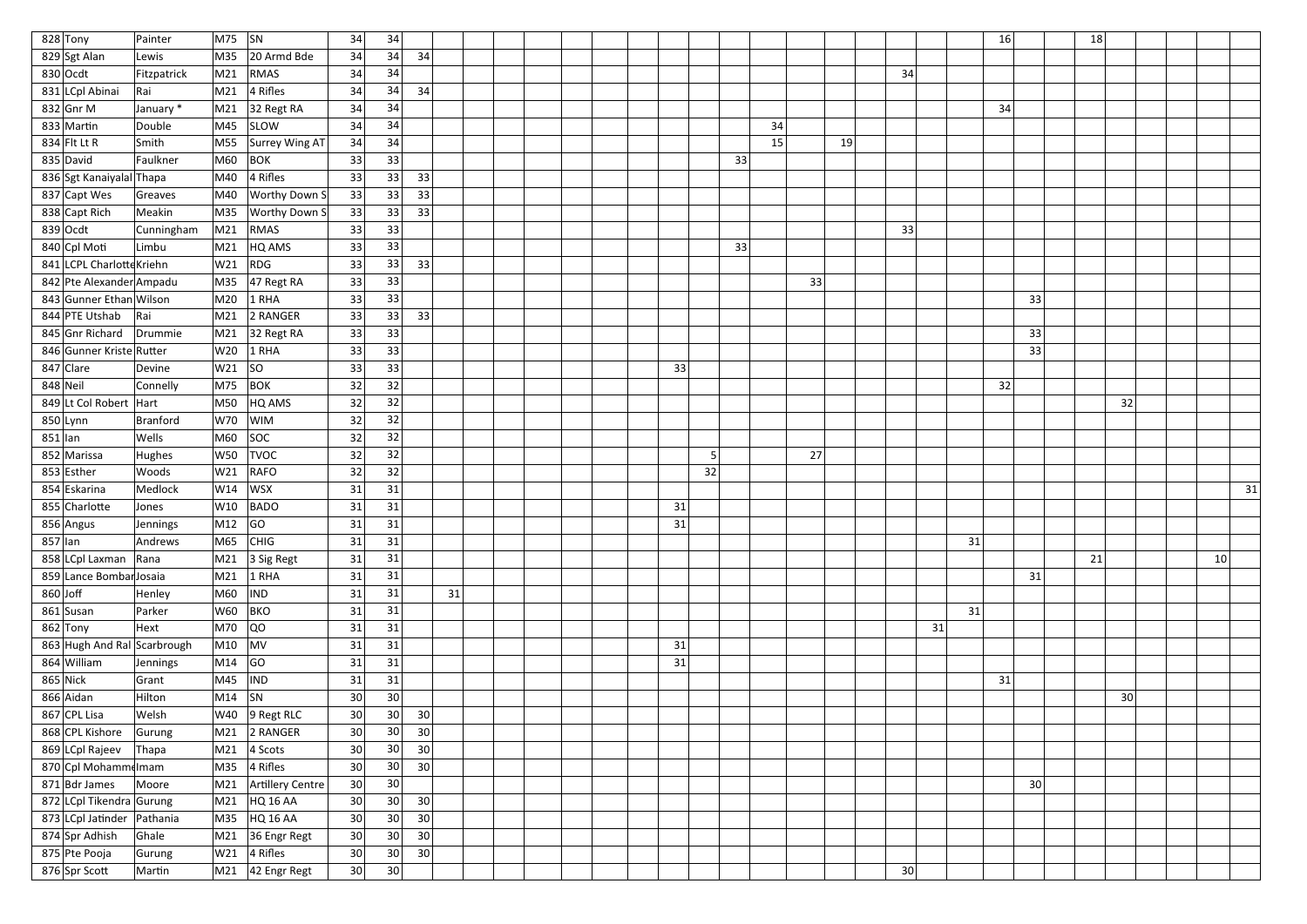| 877 LCpl Migur           | Sherpa            | M21             | 4 Rifles                      | 30              | 30 | 30              |    |                |    |    |    |    |    |    |    |    |  |                 |    |
|--------------------------|-------------------|-----------------|-------------------------------|-----------------|----|-----------------|----|----------------|----|----|----|----|----|----|----|----|--|-----------------|----|
| 878 Gdsm Daniel Banning  |                   | M21             | 1 Coldm Gds                   | 30 <sup>2</sup> | 30 | 30              |    |                |    |    |    |    |    |    |    |    |  |                 |    |
| 879 Spr Harry            | Page              | M21             | 28 Engr Regt                  | 30              | 30 |                 | 30 |                |    |    |    |    |    |    |    |    |  |                 |    |
| 880 Pte Ashim            | Rana              | M21             | $ 4$ Rifles                   | 30              | 30 | 30 <sup>2</sup> |    |                |    |    |    |    |    |    |    |    |  |                 |    |
| 881 Pte Craig            | <b>Hopkins</b>    |                 | $M20$ 4 Scots                 | 30 <sup>2</sup> | 30 | 30              |    |                |    |    |    |    |    |    |    |    |  |                 |    |
| 882 Pte Anmol            | Gurung            | M21             | $ 4$ Rifles                   | 30 <sup>2</sup> | 30 | 30              |    |                |    |    |    |    |    |    |    |    |  |                 |    |
| 883 Dennis               | Prowse            | $M70$ SN        |                               | 30 <sup>°</sup> | 30 |                 |    | $\overline{2}$ | 28 |    |    |    |    |    |    |    |  |                 |    |
| 884 Cpl Rebecca          | <b>Craggs</b>     | W21             | $ 4$ Rifles                   | 30 <sup>2</sup> | 30 | 30              |    |                |    |    |    |    |    |    |    |    |  |                 |    |
| 885 David                | Rosen             | M65             | SROC                          | 29              | 29 |                 | 29 |                |    |    |    |    |    |    |    |    |  |                 |    |
| 886 Capt David           | Levens            |                 | $M21$   Army HQ               | 29              | 29 | 29              |    |                |    |    |    |    |    |    |    |    |  |                 |    |
| 887 Spr Jack             | <b>Bower</b>      | M21             | 28 Engr Regt                  | 29              | 29 |                 | 29 |                |    |    |    |    |    |    |    |    |  |                 |    |
| $888$ Ocdt               | Norman-Baldor M21 |                 | <b>RMAS</b>                   | 29              | 29 |                 |    |                |    |    |    |    | 29 |    |    |    |  |                 |    |
| 889 Carolyn              | Thomson Easte W55 |                 | SARUM                         | 29              | 29 |                 |    |                |    |    |    |    | 9  |    |    | 20 |  |                 |    |
| 890 Mrs Amanda Bailey    |                   | $W55$ SN        |                               | 28              | 28 |                 |    |                | 28 |    |    |    |    |    |    |    |  |                 |    |
| 891 Miriam               | Rosen             | W70             | SROC                          | 28              | 28 |                 | 28 |                |    |    |    |    |    |    |    |    |  |                 |    |
| 892 SSgt Robin           | Harrison          |                 | M35 4 Regt RA                 | 28              | 28 | 28              |    |                |    |    |    |    |    |    |    |    |  |                 |    |
| 893 Bdr James            | Stewart           | M21             | $26$ Regt RA                  | 28              | 28 |                 |    |                |    |    |    |    |    |    | 28 |    |  |                 |    |
| 894 PTE Francis          | Mimnagh           |                 | M21 29 Regt RLC               | 28              | 28 |                 |    |                |    |    |    |    |    |    |    |    |  |                 |    |
| 895 Gnr Leszek           | Kraska            |                 | M35   16 Regt RA              | 28              | 28 |                 |    |                |    |    |    |    |    |    | 28 |    |  |                 |    |
| 896 Gnr Ben              | <b>Cross</b>      | M20             | Artillery Centre              | 28              | 28 |                 |    |                |    |    |    |    |    |    | 28 |    |  |                 |    |
| 897 Lesley               | Innes             | W60             | <b>BKO</b>                    | 28              | 28 | 27              |    |                |    |    |    |    |    |    |    |    |  |                 |    |
| 898 Sarah                | Blundell          | W60             | <b>DFOK</b>                   | 27              | 27 |                 |    |                |    |    |    |    | 27 |    |    |    |  |                 |    |
| $899$ Bors               | Farago            | M14             | HH                            | 27              | 27 |                 |    |                |    |    |    |    |    |    |    | 27 |  |                 |    |
| 900 Maj Bijayhang Subba  |                   | M45             | HQ 3 UK Div                   | 27              | 27 | 27              |    |                |    |    |    |    |    |    |    |    |  |                 |    |
| 901 Cpl Daniel           | May               | M21             | 1 Armd Inf Bde                | 27              | 27 | 27              |    |                |    |    |    |    |    |    |    |    |  |                 |    |
| 902 Cpl Bikal            | Gurung            | M <sub>21</sub> | RMAS                          | 27              | 27 | 27              |    |                |    |    |    |    |    |    |    |    |  |                 |    |
| 903 Pte Lewis            | Boyd              | M21             | $ 4$ Scots                    | 27              | 27 | 27              |    |                |    |    |    |    |    |    |    |    |  |                 |    |
| 904 LCpl Rebecca   Brown |                   | W21             | HQ 3 UK Div                   | 27              | 27 | 27              |    |                |    |    |    |    |    |    |    |    |  |                 |    |
| 905 Cpl Assadulai Yeboah |                   |                 | $\vert$ M21 $\vert$ 6 Bn REME | 27              | 27 | 27              |    |                |    |    |    |    |    |    |    |    |  |                 |    |
| 906 Cpl Libby            | Matthews          |                 | W21 $ 4$ Rifles               | 27              | 27 | 27              |    |                |    |    |    |    |    |    |    |    |  |                 |    |
| 907 Cpl Kalyan           | Gurung            |                 | M21 $ 12$ Regt RA             | 27              | 27 |                 |    |                |    | 17 |    |    |    |    |    |    |  | 10 <sup>2</sup> |    |
| 908 Pte Jasmin           | Pamuk             |                 | W20 $ 19$ Regt RA             | 27              | 27 | 27              |    |                |    |    |    |    |    |    |    |    |  |                 |    |
| 909 Spr Joshiua          | Thornton          |                 | $M21$ 42 Engr Regt (G)        | 27              | 27 |                 |    |                |    |    |    |    | 27 |    |    |    |  |                 |    |
| 910 Pte Daniel           | Liber             |                 | $M21$ 2 PARA                  | 27              | 27 | 27              |    |                |    |    |    |    |    |    |    |    |  |                 |    |
| 911 Pte Rojan            | Rasaili BK        |                 | M21 $\vert$ 9 Regt RLC        | 27              | 27 | 27              |    |                |    |    |    |    |    |    |    |    |  |                 |    |
| $912$ Gnr J              | Gobey *           |                 | M16   Artillery Centre        | 27              | 27 |                 |    |                |    |    |    |    |    | 27 |    |    |  |                 |    |
| $913$ John               | Martin            |                 | $M70$ BAOC                    | 27              | 27 | 27              |    |                |    |    |    |    |    |    |    |    |  |                 |    |
| 914 Cpl Raiyan           | Mahmud            |                 | $M21$ HQ AMS                  | 27              | 27 | 27              |    |                |    |    |    |    |    |    |    |    |  |                 |    |
| 915 Stephen              | Goodrum           | $MS5$ SN        |                               | 27              | 27 |                 |    |                |    |    |    |    | 19 |    |    | 8  |  |                 |    |
| 916 WO2 Toni             | Abel              |                 | W40 24 Cdo RE                 | 27              | 27 | 27              |    |                |    |    |    |    |    |    |    |    |  |                 |    |
| 917 SSgt Daniel          | Hitchen           |                 | M35 $\vert$ 1 Regt AAC        | 26              | 26 |                 |    |                |    |    |    |    |    |    |    |    |  |                 | 26 |
| 918 Cpl Karl             | Richards          | M35             | RMAS                          | 26              | 26 | 26              |    |                |    |    |    |    |    |    |    |    |  |                 |    |
| 919 LCpl Mark            | McMaw             |                 | M21 $ 12$ Regt RA             | 26              | 26 |                 |    |                |    |    |    |    | 26 |    |    |    |  |                 |    |
| 920 Pte Roshan           | Rai               |                 | M21 27 Regt RLC               | 26              | 26 |                 |    |                |    |    | 26 |    |    |    |    |    |  |                 |    |
| $921$ Roger              | Holehouse         |                 | $M70$ WIM                     | 26              | 26 |                 |    |                |    |    |    | 26 |    |    |    |    |  |                 |    |
| $922$ Lulu               | Williams          |                 | $W50$ SLOW                    | 26              | 26 |                 |    |                |    |    |    |    | 26 |    |    |    |  |                 |    |
| 923 Francis              | Mansfield         | M10             | BAOC                          | 25              | 25 |                 |    |                |    |    |    |    |    |    |    |    |  |                 | 25 |
| $924$ Nigel              | Clemens           |                 | $M55$ SLOW                    | 25              | 25 |                 |    |                |    |    |    |    |    |    |    |    |  |                 | 25 |
| $925$ Paul               | Kilpin            |                 | M70   TVOC                    | 25              | 25 |                 |    |                |    |    |    |    | 25 |    |    |    |  |                 |    |
|                          |                   |                 |                               |                 |    |                 |    |                |    |    |    |    |    |    |    |    |  |                 |    |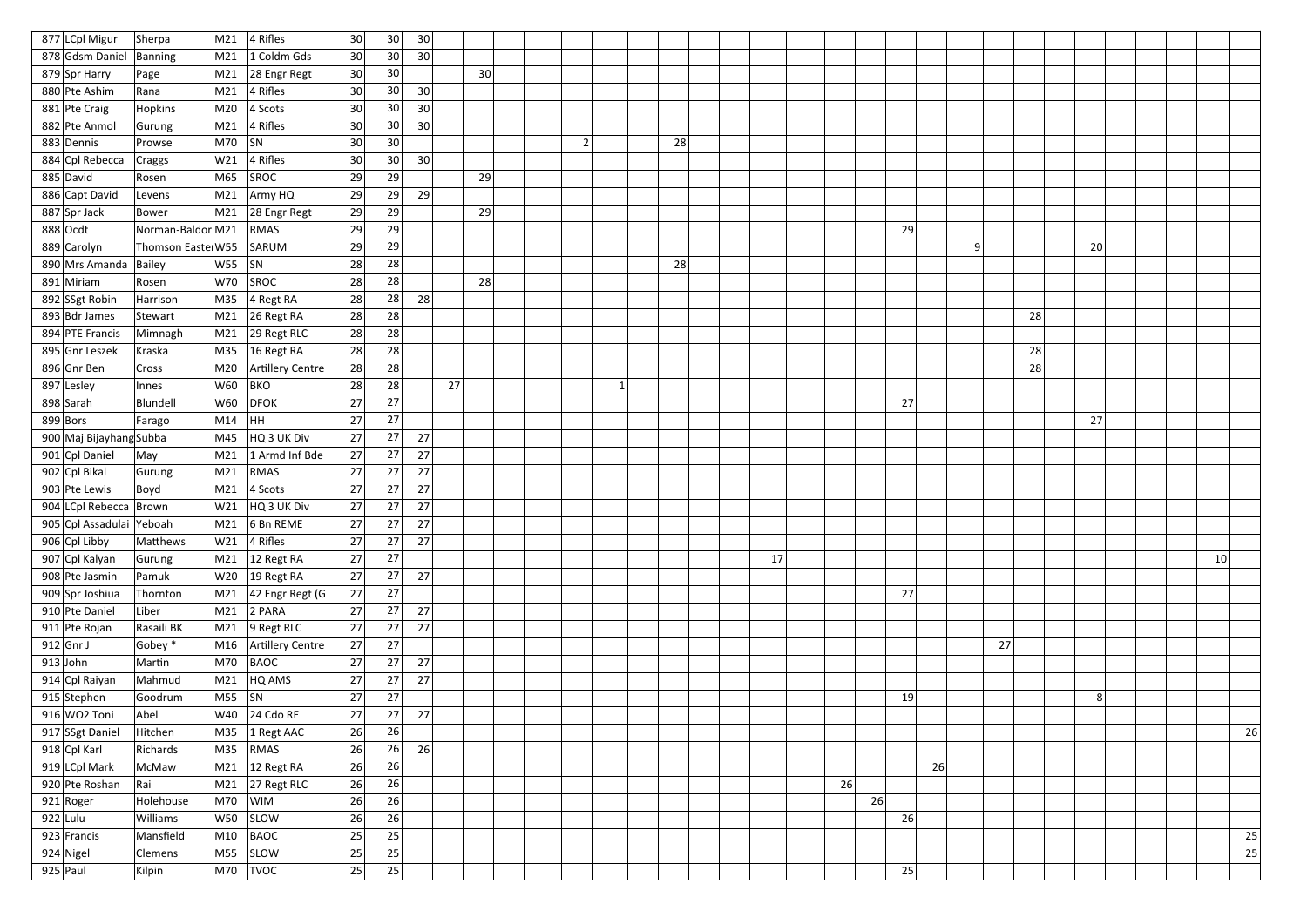| 926 Pte Suryaman Rai         |                   | M21             | $1$ RGR                | 25       | 25              | 25 |                 |    |    |                 |                 |    |    |                 |    |    |  |    |    |    |
|------------------------------|-------------------|-----------------|------------------------|----------|-----------------|----|-----------------|----|----|-----------------|-----------------|----|----|-----------------|----|----|--|----|----|----|
| 927 Barnes                   | Dickinson         | M10             | <b>BAOC</b>            | 25       | 25              |    |                 |    |    |                 |                 |    |    |                 |    |    |  |    |    | 25 |
| 928 Cpl Nir Kumar Magar      |                   | M35             | <b>IND</b>             | 24       | 24              |    |                 |    |    |                 |                 |    |    |                 |    |    |  |    |    |    |
| $929$ Mike                   | Mills             | M70             | SOC                    | 24       | 24              |    |                 | 24 |    |                 |                 |    |    |                 |    |    |  |    |    |    |
| 930 Sig Chirayu              | $ $ Kc            | M21             | <b>IND</b>             | 24       | 24              |    |                 |    |    |                 |                 |    |    |                 |    |    |  |    |    |    |
| 931 William                  | Alexander         | M80             | MV                     | 24       | 24              |    |                 |    |    |                 | 24              |    |    |                 |    |    |  |    |    |    |
| 932 WO1 David                | Branfoot          | M45             | HQ 16 AA               | 23       | 23              | 23 |                 |    |    |                 |                 |    |    |                 |    |    |  |    |    |    |
| 933 Pte Robert               | Arundell*         |                 | M21 17 Regt RLC        | 23       | 23              |    |                 |    |    |                 |                 |    |    |                 |    |    |  |    |    |    |
| 934 Cpl Steven               | Gondwe            | M40             | $24$ Cdo RE            | 23       | 23              | 23 |                 |    |    |                 |                 |    |    |                 |    |    |  |    |    |    |
| 935 LCpl Nishan              | Rai               | M21             | 26 Regt RA             | 23       | 23              | 23 |                 |    |    |                 |                 |    |    |                 |    |    |  |    |    |    |
| 936 Gnr Kane                 | Mills             | M20             | Artillery Centre       | 23       | 23              |    |                 |    |    |                 |                 |    |    |                 |    | 23 |  |    |    |    |
| 937 gnr M                    | Burnett           | M21             | 32 Regt RA             | 23       | 23              |    |                 |    |    |                 |                 |    |    |                 |    | 23 |  |    |    |    |
| 938 Pte Mikal                | Gurung            | M20             | RDG                    | 23       | 23              | 23 |                 |    |    |                 |                 |    |    |                 |    |    |  |    |    |    |
| 939 Gnr N                    | Wong *            | M18             | Artillery Centre       | 23       | 23              |    |                 |    |    |                 |                 |    |    |                 | 23 |    |  |    |    |    |
| $940$ Alan                   | Williamson        | M70  SO         |                        | 22       | 22              |    |                 |    |    |                 |                 |    |    |                 | 22 |    |  |    |    |    |
| 941 Sgt Lauren               | Vanderbrink       |                 | W21 19 Regt RA         | 22       | 22              | 22 |                 |    |    |                 |                 |    |    |                 |    |    |  |    |    |    |
| 942 Olivia                   | Cooke             | W10             | SARUM                  | 21       | 21              |    |                 |    | 21 |                 |                 |    |    |                 |    |    |  |    |    |    |
| $943$ Liz                    | Lockton           | W60             | <b>WSX</b>             | 21       | 21              |    |                 |    |    | 21              |                 |    |    |                 |    |    |  |    |    |    |
| 944 Charlotte                | Cooke             | W10             | SARUM                  | 21       | 21              |    |                 |    | 21 |                 |                 |    |    |                 |    |    |  |    |    |    |
| 945 LCpl Dhruba A Pun        |                   | M <sub>21</sub> | $ 9$ Regt RLC          | 21       | 21              | 21 |                 |    |    |                 |                 |    |    |                 |    |    |  |    |    |    |
| 946 LCPL Reece               | Devaney           | M21             | DSTL                   | 21       | 21              |    | 21              |    |    |                 |                 |    |    |                 |    |    |  |    |    |    |
| 947 Pte Rebecca              | Alliston          | W20             | $ 4$ Rifles            | 21       | 21              | 21 |                 |    |    |                 |                 |    |    |                 |    |    |  |    |    |    |
| $948$ OCdt A                 | Jacob             | M21             | RMAS                   | 21       | 21              |    |                 |    |    |                 |                 |    |    | 21              |    |    |  |    |    |    |
| $949$ Ocdt                   | McLauchlan        | M21             | RMAS                   | 21       | 21              |    |                 |    |    |                 |                 |    |    | 21              |    |    |  |    |    |    |
| 950 James                    | Thornton          | M55             | GO                     | 20       | 20              |    |                 |    |    |                 |                 |    |    | 20              |    |    |  |    |    |    |
| 951 Sheila                   | Gold              | W65             | <b>WSX</b>             | 20       | 20              |    |                 |    |    |                 |                 |    |    |                 |    |    |  |    |    | 20 |
| 952 Maj Tik                  | Gurung            | M50             | 77 Bde                 | 20       | 20              | 20 |                 |    |    |                 |                 |    |    |                 |    |    |  |    |    |    |
| 953 Sgt Christophe Calvert   |                   | M35             | $ 24 \text{ Cdo RE}$   | 20       | 20              | 20 |                 |    |    |                 |                 |    |    |                 |    |    |  |    |    |    |
| 954 Cpl Benjamin Halpin      |                   |                 | M21 256 Fd Hosp        | 20       | 20              |    | 10 <sup>1</sup> |    |    |                 |                 |    |    | 10 <sup>1</sup> |    |    |  |    |    |    |
| 955 Gdsm Joseph Beadle       |                   |                 | M20 $ 1$ Coldm Gds     | 20       | 20              | 20 |                 |    |    |                 |                 |    |    |                 |    |    |  |    |    |    |
| $956$ Gnr B                  | Hey               |                 | W21 $ 47$ Regt RA      | 20       | 20              |    | 10 <sup>1</sup> |    |    |                 |                 |    | 10 |                 |    |    |  |    |    |    |
| $957$ Pte Katie              | Adair             |                 | W18   19 Regt RA       | 20       | 20              | 20 |                 |    |    |                 |                 |    |    |                 |    |    |  |    |    |    |
| 958 Pte Henry                | Johnston          |                 | M18 $ 1$ Mercian       | 20       | 20              |    |                 |    |    | 10 <sup>1</sup> |                 |    |    | 10              |    |    |  |    |    |    |
| 959 Pte Pratic               | Tamang            |                 | M21   19 Regt RA       | 20       | 20              | 20 |                 |    |    |                 |                 |    |    |                 |    |    |  |    |    |    |
| 960 Pte Ben                  | Anderson          |                 | $ M20 $ 24 Cdo RE      | 20       | 20              | 20 |                 |    |    |                 |                 |    |    |                 |    |    |  |    |    |    |
| 961 Pte Abhishek Purja       |                   |                 | M21 $ 19$ Regt RA      | 20       | 20 <sup>°</sup> | 20 |                 |    |    |                 |                 |    |    |                 |    |    |  |    |    |    |
| $962$ Martin                 | Sellens           | $M70$ SOS       |                        | 20       | 20              |    |                 |    |    |                 |                 | 20 |    |                 |    |    |  |    |    |    |
| 963 Maj Lorna                | Francis           |                 | W45 256 Fd Hosp        | 20       | 20              |    |                 |    |    | 10              | 10 <sup>°</sup> |    |    |                 |    |    |  |    |    |    |
| $964$ Gillian                | Cross             | $ W75 $ $ WIM$  |                        | 19       | 19              |    |                 |    |    |                 |                 |    |    | 6               |    |    |  |    |    | 13 |
| $965$ Gnr Sam                | Baldwin           |                 | M21 32 Regt RA         | 19       | 19              |    |                 |    |    |                 |                 |    |    |                 |    | 19 |  |    |    |    |
| 966 Gnr Sogovava Togacoa     |                   |                 | M21   Artillery Centre | 19       | 19              |    |                 |    |    |                 |                 |    |    |                 |    | 19 |  |    |    |    |
| 967 LBdr C                   | <b>Brevitt</b>    |                 | M40 $ 47$ Regt RA      | 18       | 18              |    |                 |    |    |                 |                 |    |    |                 |    | 18 |  |    |    |    |
| 968 Pte Ross                 | Lindsay           |                 | M21 24 Cdo RE          | 18       | 18              | 18 |                 |    |    |                 |                 |    |    |                 |    |    |  |    |    |    |
| 969 Cpl Hari                 | Malla             |                 | M21 9 Regt RLC         | 17       | 17              | 17 |                 |    |    |                 |                 |    |    |                 |    |    |  |    |    |    |
| 970 LCPL Nathan Edmond       |                   | $M21$ DSTL      |                        | 17       | 17              |    | 17              |    |    |                 |                 |    |    |                 |    |    |  |    |    |    |
| 971 Airtpr Jacob Cook        |                   |                 | M20 $ 3$ Regt AAC      | 17       | 17              |    |                 |    |    |                 |                 |    |    |                 |    |    |  | 17 |    |    |
| 972 LCpl Rajendra Linden     |                   |                 | M21 24 Cdo Engr Reg    | 17       | 17              |    |                 |    |    |                 | 17              |    |    |                 |    |    |  |    |    |    |
|                              |                   |                 |                        |          |                 |    |                 |    |    |                 |                 |    |    |                 |    |    |  |    |    |    |
| 973 Pte Binod<br>$974$ Isaac | Thakali<br>Gorman | $M35$ RDG       | $M18$ NGOC             | 17<br>17 | 17<br>17        | 17 |                 |    |    |                 |                 |    |    |                 |    |    |  |    | 17 |    |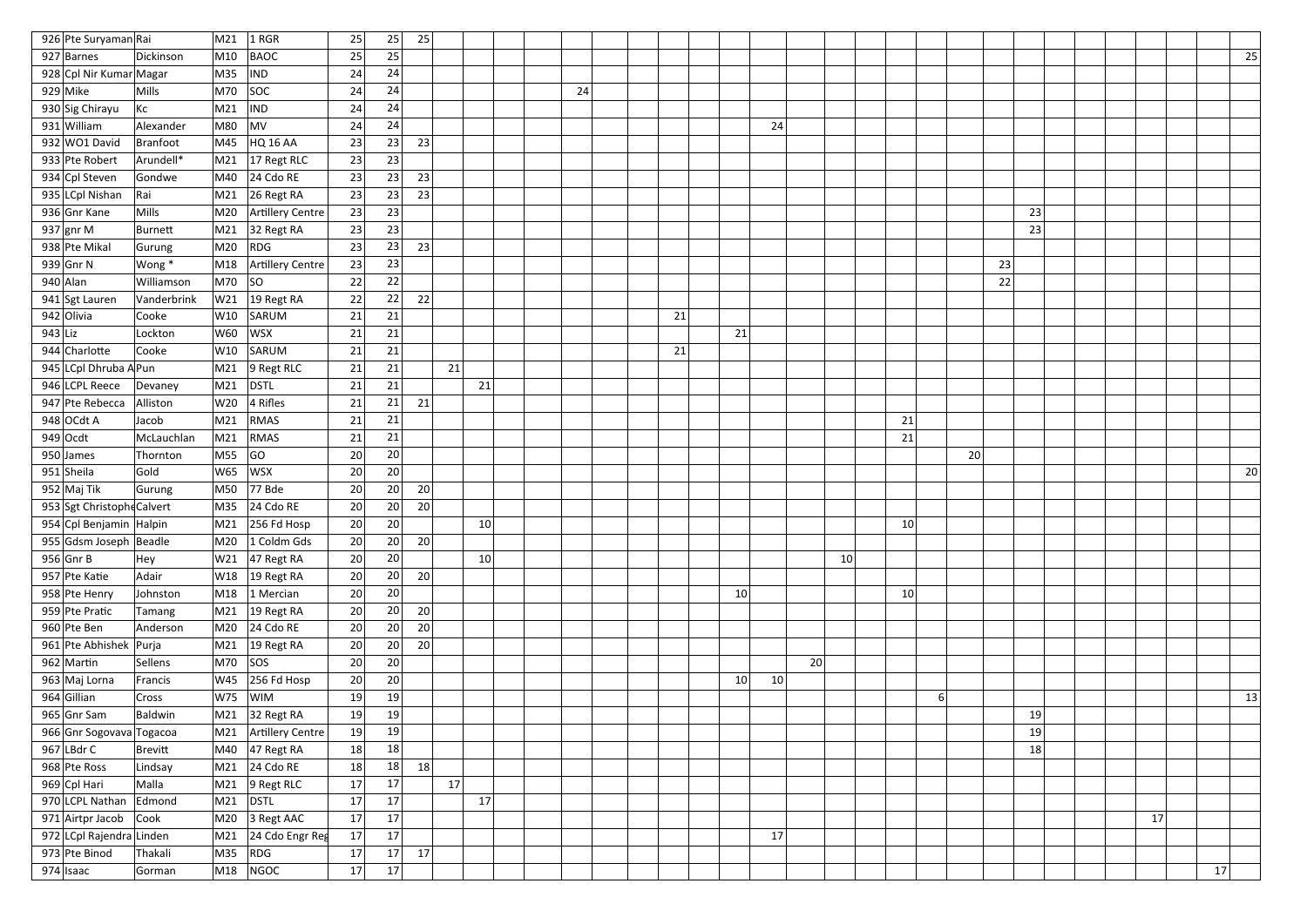| 975 LCpl Sabin                   | Gurung                 | M21                    | HQ 3 UK Div                     | 16                    | 16             | 16             |   |    |    |                |    |    |    |           |    |                 |    |            |                 |                |  |
|----------------------------------|------------------------|------------------------|---------------------------------|-----------------------|----------------|----------------|---|----|----|----------------|----|----|----|-----------|----|-----------------|----|------------|-----------------|----------------|--|
| 976 Airtpr Paul                  | Oliver                 |                        | $\vert$ M21 $\vert$ 3 Regt AAC  | 16                    | 16             |                |   |    |    |                |    |    |    |           |    |                 |    |            |                 | 16             |  |
| 977 Daniele                      | Fawkner-Corbe W70      |                        | $ $ BOK                         | 16                    | 16             |                |   |    |    |                |    |    |    |           |    |                 | 12 |            |                 |                |  |
| 978 Heather                      | Harvey                 | W12                    | <b>WIM</b>                      | 15                    | 15             |                |   |    |    |                | 15 |    |    |           |    |                 |    |            |                 |                |  |
| $979$ Alan                       | Richards               | M75                    | NGOC                            | 15                    | 15             |                |   |    |    |                |    |    |    |           |    |                 |    |            |                 |                |  |
| 980 SSgt Marc                    | Todd                   | M40                    | $36$ Engr Regt                  | 14                    | 14             |                |   |    |    |                |    |    |    |           |    |                 |    | 14         |                 |                |  |
| $981$ Gnr Thomas                 | Read                   |                        | $\vert$ M21 $\vert$ 16 Regt RA  | 14                    | 14             |                |   |    |    |                |    |    |    |           |    |                 | 14 |            |                 |                |  |
| 982 Pte Harvey                   | Webb                   | M20                    | 1 Mercian                       | 14                    | 14             |                |   |    |    |                |    |    |    |           |    |                 | 14 |            |                 |                |  |
| $983$ Gnr Jack                   | Hingley                | M20                    | 16 Regt RA                      | 14                    | 14             |                |   |    |    |                |    |    |    |           |    |                 | 14 |            |                 |                |  |
| $984$ Graham                     | Denney                 | $MSO$ SAX              |                                 | 13                    | 13             |                |   |    |    |                |    |    |    |           |    | 13              |    |            |                 |                |  |
| 985 Rfn Sundar                   | Rai                    | M21                    | 2 RANGER                        | 12                    | 12             |                |   |    |    |                |    |    |    |           |    |                 |    | 12         |                 |                |  |
| 986   Icpl Himal                 | Chhantyal              | M35                    | 3 Bn REME                       | 11                    | 11             |                |   |    |    |                |    |    |    |           |    |                 |    |            |                 |                |  |
| 987 Karen                        | Jones                  | W55  SO                |                                 | 10                    | 10             |                |   |    |    |                |    |    |    |           |    |                 |    |            |                 | 10             |  |
| 988 Clare                        | Povey                  | W50                    | GO                              | 10                    | 10             |                |   |    |    |                |    |    |    |           |    |                 |    |            | 10              |                |  |
| 989 LCpl Josh                    | Addison                | M21                    | $17$ Regt RLC                   | 10                    | 10             |                |   |    |    |                |    |    |    | 10        |    |                 |    |            |                 |                |  |
| 990 Pte Scott                    | Pattinson*             |                        | $\vert$ M21 $\vert$ 17 Regt RLC | 10 <sup>°</sup>       | 10             |                |   |    |    |                |    |    |    |           |    |                 |    |            |                 |                |  |
| $991$ LCpl Md                    | Rahman                 |                        | M35 1 Mercian                   | 10                    | 10             |                |   |    |    |                |    |    | 10 |           |    |                 |    |            |                 |                |  |
| 992 Pte Andrew                   | Clamp                  | M21                    | $ 17$ Regt RLC                  | 10 <sup>°</sup>       | 10             |                |   |    |    |                |    |    |    |           |    | 10 <sup>1</sup> |    |            |                 |                |  |
| 993 Pte Gajendra Limbu           |                        |                        | $\vert$ M21 3 Bn REME           | 10 <sup>°</sup>       | 10             |                |   |    |    |                |    |    |    |           |    |                 |    |            |                 |                |  |
| 994 Bdr Peni                     | Talanimataka           |                        | $\vert$ M21 26 Regt RA          | 10 <sup>°</sup>       | 10             |                |   |    |    |                |    |    |    |           | 10 |                 |    |            |                 |                |  |
| 995 Pte Sujan                    | Thapa                  | M21                    | 27 Regt RLC                     | 10 <sup>°</sup>       | 10             |                |   |    |    |                |    | 10 |    |           |    |                 |    |            |                 |                |  |
| 996 LCPL Caitlyn                 | Bunkum                 | W21                    | DSTL                            | 10                    | 10             |                |   | 10 |    |                |    |    |    |           |    |                 |    |            |                 |                |  |
| 997 Cfn Alex                     | Ridley                 | M20                    | DSEME                           | 10                    | 10             |                |   |    |    |                |    |    |    |           |    |                 |    | 10         |                 |                |  |
| 998 Gnr Marvin<br>999 Pte Oliver | Opoku<br>Eelliker-Cole | M21                    | $26$ Regt RA<br>M18 1 Mercian   | 10 <sup>°</sup>       | 10<br>10       |                |   |    |    |                |    |    | 10 |           | 10 |                 |    |            |                 |                |  |
| $1000$ Pte Sam                   | <b>Ellis-Robbins</b>   | M21                    | 1 Mercian                       | 10 <sup>°</sup><br>10 | 10             |                |   |    |    |                |    |    |    |           |    | 10 <sup>1</sup> |    |            |                 |                |  |
| 1001 Pte Daniel                  | Wilkins                | M18                    | 1 Mercian                       | 10                    | 10             |                |   |    |    |                |    |    |    |           |    | 10              |    |            |                 |                |  |
| $1002$ Pte Sam                   | Barber                 | M21                    | $ 1$ Mercian                    | 10 <sup>1</sup>       | 10             |                |   |    |    |                |    |    |    |           |    | 10              |    |            |                 |                |  |
| 1003 Cfn Matthew Reeves          |                        |                        | M18 REME                        | 10 <sub>1</sub>       | 10             |                |   |    |    |                |    |    |    |           |    |                 |    | $10 \vert$ |                 |                |  |
| 1004 OCDT Polly                  | Parker                 |                        | W18 Southampton U               | 10                    | $10\,$         |                |   |    | 10 |                |    |    |    |           |    |                 |    |            |                 |                |  |
| $1005$ Edwin                     | Povey                  | M16  GO                |                                 | 10                    | 10             |                |   |    |    |                |    |    |    |           |    |                 |    |            | 10 <sup>1</sup> |                |  |
| 1006 William                     | Jones                  | M14  SO                |                                 | 10 <sup>°</sup>       | 10             |                |   |    |    |                |    |    |    |           |    |                 |    |            |                 | 10             |  |
| $1007$ Zoe                       | Povey                  | $ W14 $ GO             |                                 | 10 <sup>°</sup>       | 10             |                |   |    |    |                |    |    |    |           |    |                 |    |            | 10 <sup>1</sup> |                |  |
| 1008 Sgt Merla                   | Johnson                | W40 RDG                |                                 | 10                    | $10\,$         |                |   |    | 10 |                |    |    |    |           |    |                 |    |            |                 |                |  |
| 1009 Timothy                     | Angel                  | M80                    | SOC                             | 9                     | 9              |                |   |    |    |                |    |    |    |           |    |                 | 9  |            |                 |                |  |
| 1010 LCpl Rajan                  | Limbu                  | M21                    | RMAS                            | 9                     | 9              | 9              |   |    |    |                |    |    |    |           |    |                 |    |            |                 |                |  |
| 1011 LBdr Bell Trist Bell        |                        |                        | $\vert$ M21 32 Regt RA          | 9                     | 9              |                |   |    |    |                |    |    |    |           |    |                 | 9  |            |                 |                |  |
| $1012$ Gnr Daniel                | O'Callaghan            |                        | $\vert$ M21 $\vert$ 16 Regt RA  | 9                     | 9              |                |   |    |    |                |    |    |    |           |    |                 | 9  |            |                 |                |  |
| $1013$ Cpl Joyce                 | Gilbert                |                        | W50 20 Armd Bde                 | 9                     | 9              | 9              |   |    |    |                |    |    |    |           |    |                 |    |            |                 |                |  |
| 1014 Sgt Raj Kumar Gurung        |                        |                        | $\vert$ M21 $\vert$ 9 Regt RLC  | 8                     | 8              |                | 8 |    |    |                |    |    |    |           |    |                 |    |            |                 |                |  |
| $1015$ Hilary                    | Sellens                | $ W65 $ SOS            |                                 | 8                     | 8              |                |   |    |    |                |    |    | 8  |           |    |                 |    |            |                 |                |  |
| $1016$ Janet                     | Mitchell               | W55                    | SARUM                           | 8                     | 8              |                |   |    |    | 8 <sup>2</sup> |    |    |    |           |    |                 |    |            |                 |                |  |
| $1017$ Sarah                     | Lowe                   | W50  SO                |                                 |                       |                |                |   |    |    |                |    |    |    |           |    |                 |    |            |                 | $\overline{7}$ |  |
| 1018 Cpl Chiran                  | Kala                   |                        | $\vert$ M21 $\vert$ 77 Bde      | 7 <sup>1</sup>        | $\overline{7}$ | 7 <sup>1</sup> |   |    |    |                |    |    |    |           |    |                 |    |            |                 |                |  |
| $1019$ Capt Phil                 | Mulligan               | M40                    | Worthy Down S                   | 7 <sup>1</sup>        | $\overline{7}$ | 7 <sup>1</sup> |   |    |    |                |    |    |    |           |    |                 |    |            |                 |                |  |
| 1020 LCpl Tharendr Thapa         |                        |                        | M21 HQ 16 AA                    | 7 <sup>1</sup>        | $\overline{7}$ | 7 <sup>1</sup> |   |    |    |                |    |    |    |           |    |                 |    |            |                 |                |  |
| $1021$ Mike                      | Bray                   | $ M65 $ SN             |                                 | 7 <sup>1</sup>        | $\overline{7}$ | 7 <sup>1</sup> |   |    |    |                |    |    |    |           |    |                 |    |            |                 |                |  |
| $1022$ Ralph                     | Scarbrough             | $\vert$ M12 $\vert$ MV |                                 | 6                     | 6              |                |   |    |    |                |    |    |    |           |    | 6               |    |            |                 |                |  |
| 1023 Cpl Emily                   | Williams               |                        | $W21$ BAOC                      | 6                     | 6              |                |   |    |    |                |    |    |    | $6 \vert$ |    |                 |    |            |                 |                |  |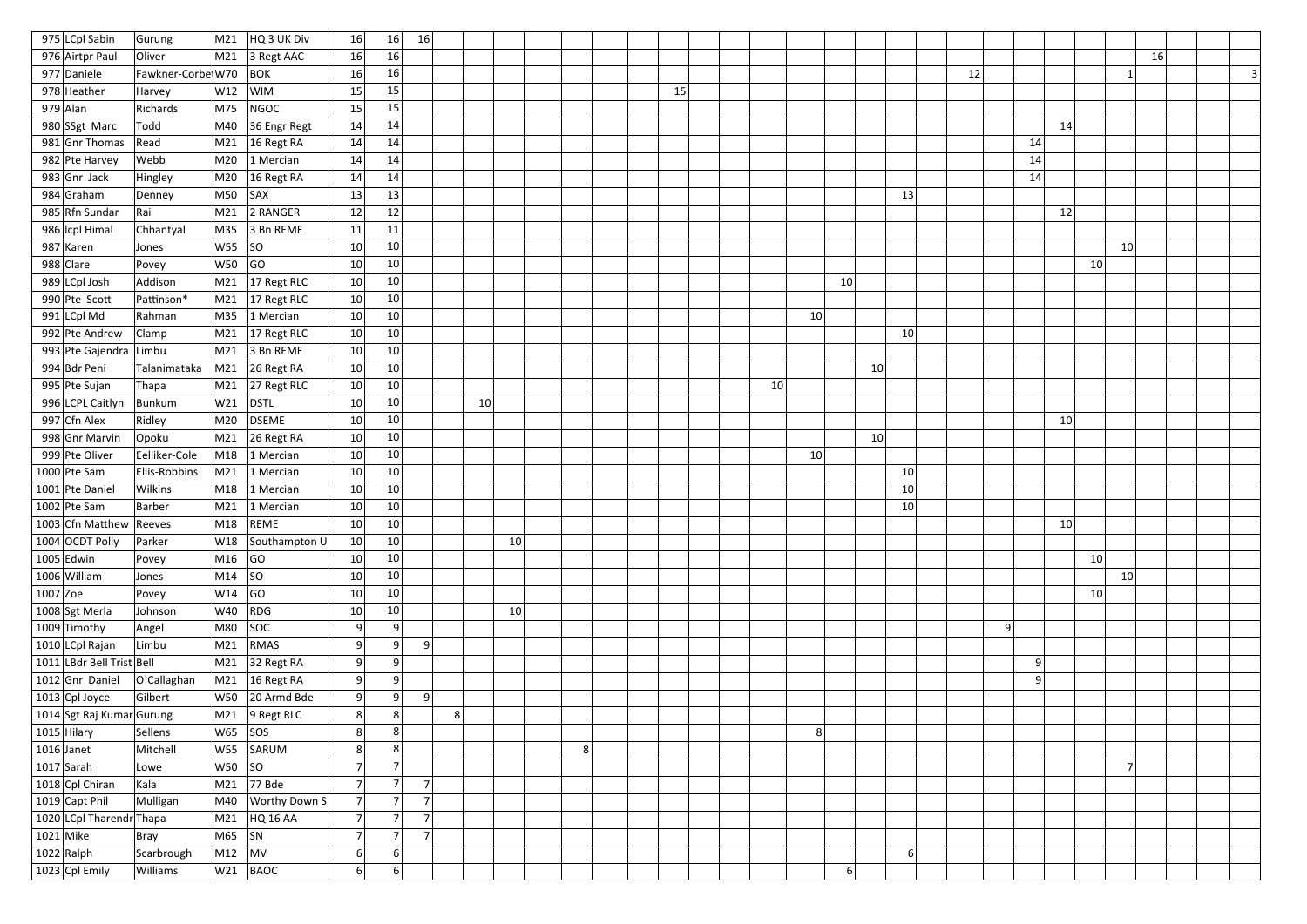|              | 1024 LCpl Colin                     | Powell                           |            | M21 $\vert$ 1 Coldm Gds                           | 6         |              | $6 \mid$                | $6 \mid$       |  |  |           |   |  |  |  |  |  |
|--------------|-------------------------------------|----------------------------------|------------|---------------------------------------------------|-----------|--------------|-------------------------|----------------|--|--|-----------|---|--|--|--|--|--|
|              | $1025$ Mark                         | Blackstone                       | $M75$ BOK  |                                                   | 5         | 5            |                         |                |  |  |           | 5 |  |  |  |  |  |
|              | 1026 Pte Christoph Pearce           |                                  |            | M21 $ 1$ Mercian                                  | 5         | 5            |                         |                |  |  |           |   |  |  |  |  |  |
|              | $1027$ LCpl Ed                      | Green                            | M20        | 1 Coldm Gds                                       | 5         | 5            |                         |                |  |  |           |   |  |  |  |  |  |
|              | 1028 Louise                         | Light                            | $W55$ SOC  |                                                   | 4         | 4            |                         |                |  |  |           | 4 |  |  |  |  |  |
|              | 1029 Pte Nabin                      | Gurung                           |            | M35 $ 4$ Scots                                    |           | 4            |                         | $\overline{4}$ |  |  |           |   |  |  |  |  |  |
| $1030$ Nina  |                                     | Stimson                          | W75        | NWO                                               | 3         |              | $\overline{\mathbf{3}}$ |                |  |  | $\vert$ 3 |   |  |  |  |  |  |
|              | $1031$ Diana                        | Smith                            | $W70$ SOC  |                                                   | 1         | $\mathbf{1}$ |                         |                |  |  |           | 1 |  |  |  |  |  |
|              | 1032 Gdsm Brando Hardcastle         |                                  |            | M21 1 Coldm Gds                                   | $\vert$ 1 | $\mathbf{1}$ |                         |                |  |  |           |   |  |  |  |  |  |
|              | $1033$ David                        | Nixon                            | $M75$ SOC  |                                                   |           |              |                         |                |  |  |           |   |  |  |  |  |  |
| $1034$ John  |                                     | Collyer                          | $M75$ SOS  |                                                   |           |              |                         |                |  |  |           |   |  |  |  |  |  |
|              | $1035$ Susan                        | Marsden                          | W75        | HH                                                |           |              |                         |                |  |  |           |   |  |  |  |  |  |
|              | 1036 Rebecca                        | Medlock                          | $W45$  WSX |                                                   |           |              |                         |                |  |  |           |   |  |  |  |  |  |
|              | 1037 Lt Patrick                     | Jones                            |            | $M21$ 1 AMR                                       |           |              |                         |                |  |  |           |   |  |  |  |  |  |
|              | 1038 CSgt Pratap                    | Tamang                           |            | M35 2 RANGERS                                     |           |              |                         |                |  |  |           |   |  |  |  |  |  |
|              | 1039 Sgt Santa                      | Gurung                           |            | M35 3 Sig Regt                                    |           |              |                         |                |  |  |           |   |  |  |  |  |  |
|              | $1040$ WO1 Stuart                   | McCreadie                        | M40        | IND                                               |           |              |                         |                |  |  |           |   |  |  |  |  |  |
|              | $1041$ WO2 L                        | Johnson                          | M40        | HQ AMS                                            |           |              |                         |                |  |  |           |   |  |  |  |  |  |
|              | 1042 Sgt Christophe Kamwenje        |                                  | M45        | $ 4$ Rifles                                       |           |              |                         |                |  |  |           |   |  |  |  |  |  |
|              | $1043$ Cpl M                        | Colling                          |            | M21 $\vert$ 1 Regt AAC                            |           |              |                         |                |  |  |           |   |  |  |  |  |  |
|              | 1044 LCpl Sandip                    | Thapa                            |            | M40 22 Engr Regt                                  |           |              |                         |                |  |  |           |   |  |  |  |  |  |
| $1045$ Vicki |                                     | Barkaway                         | $W65$ SOC  |                                                   |           |              |                         |                |  |  |           |   |  |  |  |  |  |
|              | 1046 CPL Micheal                    | Reavell                          |            | M45 $ 103 Bn$ REME(V)                             |           |              |                         |                |  |  |           |   |  |  |  |  |  |
|              | $1047$ Sgt Joe                      | Nevitt                           |            | M21 $ 4$ Regt AAC                                 |           |              |                         |                |  |  |           |   |  |  |  |  |  |
|              | $1048$ OCdt                         | Arthurton                        | M21        | RMAS                                              |           |              |                         |                |  |  |           |   |  |  |  |  |  |
|              | $1049$ CPL Ben                      | Green                            | $M21$ RDG  |                                                   |           |              |                         |                |  |  |           |   |  |  |  |  |  |
|              | 1050 LCpl Robert                    | Maisey                           |            | $\vert$ M21 $\vert$ 3 Regt AAC                    |           |              |                         |                |  |  |           |   |  |  |  |  |  |
|              | 1051 Lance Bombar Eaton             |                                  |            | $\mid$ M21 $\mid$ 1 RHA                           |           |              |                         |                |  |  |           |   |  |  |  |  |  |
|              | 1052 Lt Danielle                    | Ashton                           |            | W21 MDHU Frimley I                                |           |              |                         |                |  |  |           |   |  |  |  |  |  |
|              | $1053$ Cpl Jitan                    | Rai                              |            | $M21$ 2 RANGERS                                   |           |              |                         |                |  |  |           |   |  |  |  |  |  |
|              | $1054$ Cpl Alex                     | Thakuri                          |            | $\vert$ M21 $\vert$ 22 Engr Regt                  |           |              |                         |                |  |  |           |   |  |  |  |  |  |
|              | 1055 Cpl Aaron                      | Lynn                             |            | $ M21 $ 42 Engr Regt (G)                          |           |              |                         |                |  |  |           |   |  |  |  |  |  |
|              | $1056$ 2Lt James                    | Leigh                            |            | $M21$ 1 RHA                                       |           |              |                         |                |  |  |           |   |  |  |  |  |  |
|              | 1057 Bdr Dean                       | Robinson                         |            | $\vert$ M35 $\vert$ 26 Regt RA                    |           |              |                         |                |  |  |           |   |  |  |  |  |  |
|              | 1058 Spr Ryan                       | Taylor-Beecroft M21 22 Engr Regt |            |                                                   |           |              |                         |                |  |  |           |   |  |  |  |  |  |
|              | $1059$ 2Lt George                   | Weil                             |            | M21 $ 1$ RHA                                      |           |              |                         |                |  |  |           |   |  |  |  |  |  |
|              | $1060$ Pte Ryan                     | Cameron                          |            | $M21$ 1 AMR                                       |           |              |                         |                |  |  |           |   |  |  |  |  |  |
|              | $1061$ Lt Dair                      | Watson                           |            | M21 $ 1$ Mercian                                  |           |              |                         |                |  |  |           |   |  |  |  |  |  |
|              | 1062 Spr Morgan<br>1063 Pte Chelsea | Minter<br>Richards               |            | M21 $ 42$ Engr Regt<br>$W21$ 9 Regt RLC           |           |              |                         |                |  |  |           |   |  |  |  |  |  |
|              | $1064$ Sig Sanam                    | Thapa                            |            | M21 3 Sig Regt                                    |           |              |                         |                |  |  |           |   |  |  |  |  |  |
|              | 1065 OCdt Morgan Lee                |                                  |            | M20 Southampton U                                 |           |              |                         |                |  |  |           |   |  |  |  |  |  |
|              | 1066 Gunner Viliam Tawaketulu       |                                  |            | $\overline{\text{M21}}$ $\overline{\text{1 RHA}}$ |           |              |                         |                |  |  |           |   |  |  |  |  |  |
|              | $1067$ 2LT Sam                      | Remer                            |            | M21 $ 1$ Mercian                                  |           |              |                         |                |  |  |           |   |  |  |  |  |  |
|              | $1068$ Ocdt                         | Fletcher                         | M21        | RMAS                                              |           |              |                         |                |  |  |           |   |  |  |  |  |  |
|              | $1069$ Ocdt                         | Childs                           |            | $M21$ RMAS                                        |           |              |                         |                |  |  |           |   |  |  |  |  |  |
|              | 1070 Pte Nisan                      | Rai                              |            | M21 9 Regt RLC                                    |           |              |                         |                |  |  |           |   |  |  |  |  |  |
|              | 1071 Charlotte                      | Lovegrove                        | $W14$ SN   |                                                   |           |              |                         |                |  |  |           |   |  |  |  |  |  |
|              | $1072$ Penny                        | Parkes                           | $W60$  HH  |                                                   |           |              |                         |                |  |  |           |   |  |  |  |  |  |
|              |                                     |                                  |            |                                                   |           |              |                         |                |  |  |           |   |  |  |  |  |  |